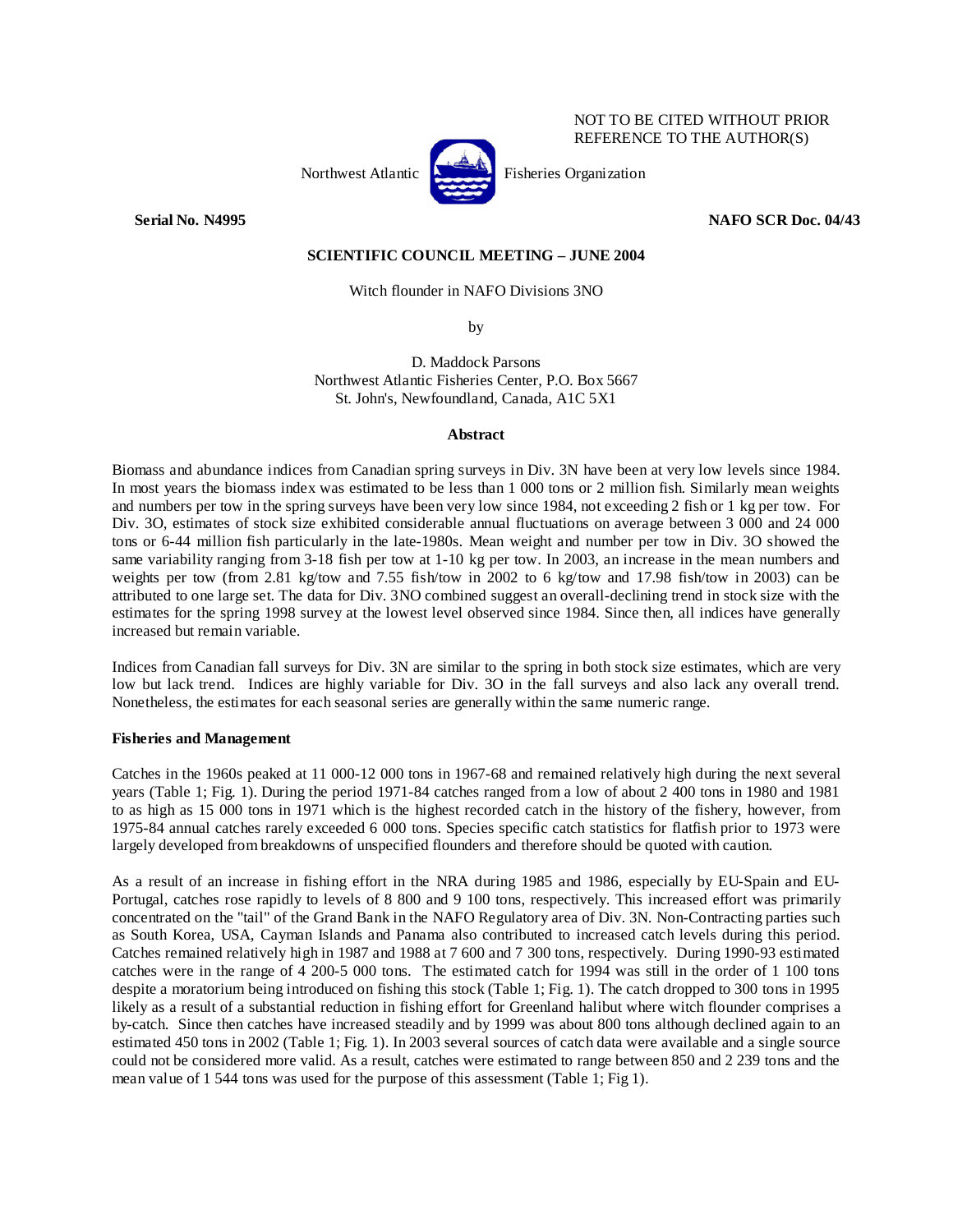Historically, mostly Canada and the former Soviet Union conducted the fishery. Canadian catches fluctuated from between 1 200 and 3 000 tons from 1985-91 but increased to about 4 300 tons in 1992 and 4 200 in 1993 (Table 1). The increase in 1992 and 1993 was essentially the result of a quota transfer to Canada by the Russian Federation. Canada has taken very little catch since then due to the moratorium. Catches by the USSR/Russian vessels declined from between 1 000 and 2 000 tons in the period 1982-88 to less than 100 tons in 1989-90 and little or no catch since then until 1999-2003 when Russia caught between 50 and 112 tons (Table 1).

The first total allowable catch (TAC) for this resource was introduced by ICNAF in 1974 at a level of 10 000 tons largely based on average historical catches (Fig. 1). This level remained in effect until 1979 when it was reduced to 7 000 tons in consideration of declining commercial catch rates. It was further reduced to 5 000 tons in 1981 and remained at that level to 1993. The Scientific Council advised that for 1994 catches from this stock should not exceed 3 000 tons. A TAC of 3 000 tons was agreed by the NAFO Fisheries Commission, however, it was also agreed that no directed fishery would be conducted for witch flounder in 1994 due to the poor state of the stock and to allow for rebuilding. The NAFO Fisheries Commission introduced a complete moratorium for directed fishing in 1995 which has continued through 2003.

# **Research Vessel Surveys**

Stratified-random research vessel surveys have been carried out by Canada on the Grand Bank (including Div. 3NO) during spring since 1971 although during the early period coverage was limited and, in fact, for most years only surveyed to 366 meters. Since 1990, on the other hand, depth coverage was extended to 720 meters, which should be more representative of the stock distribution. Nevertheless, this still may not cover the entire range of depth distribution of witch flounder when compared to its distribution observed in other stock areas during recent years. In addition to spring surveys, a time series of fall surveys was begun in 1990 to investigate seasonal variation in stock distribution and abundance of various groundfish species. In fall 1998 the survey depth range was further extended to 1 500 meters.

Beginning with the 1995 fall survey the survey gear was changed from an *Engel 145* groundfish trawl with steel bobbin footgear to a *Campelen 1800* shrimp trawl with rockhopper footgear. The data from these surveys have now been converted from Engel trawl catches to Campelen 1800 trawl catch equivalents. Only the converted survey data are presented here.

## **Survey Biomass and Abundance Indices**

Biomass (Tables 2-5) and abundance (Tables 6-9) estimates by stratum are presented for the spring and fall surveys in NAFO Div. 3N and 3O, respectively. Mean numbers (Tables 10-13) and weights (Tables 14-17) per tow are also presented by stratum and division for the spring and fall surveys. Graphical plots to better illustrate the comparative trends in stock biomass and abundance by season are presented by NAFO Div. 3N and 3O separately and combined in Fig. 2-4, respectively.

All indices derived from spring surveys (which are the longer time series) in Div. 3N have been at very low levels throughout the period since 1984. In most years, trawlable stock size was estimated to be less than 1 000 tons or 2 million fish, and less then 1.5 fish (0.60 kg) per tow were caught in the surveys (Fig. 2; Tables 2, 6, 10 and 14). Estimates for recent years remain low. For Div. 3O, estimates of stock size showed considerable annual fluctuations on average between 8 000 and 24 000 tons or 6-44 million fish particularly in the late-1980s (Fig. 2; Tables 3 and 7). Mean weight and number per tow also varied annually, ranging from about 10 kg (18 fish) per tow in 1985 to a low of less than 1 kg or 3 fish per tow in 1998 (Fig. 2; Tables 11 and 15). The indices show overall declining trends from the mid-80s to lowest values in 1998 and 1999. Although wide fluctuations continue to occur since then, some improvement in the estimates are indicated (Fig. 4). Peaks in the indices in some years may be related to distribution changes or single large catches, considering the wide confidence limits (see Fig. 6-8 for illustration). In 2003 a single large set (684 fish) in one stratum increased the indices from 2002 with very wide confidence limits.

Indices derived from the fall surveys in Div. 3N are, similar to the spring series, very low and lack trend (Fig. 3; Tables 4, 8, 12, and 16). The data trends for Div. 3O in the fall surveys are quite different than in the spring series (Fig. 3; Tables 5, 9, 13 and 17). There is an increasing trend for 1991-96, however, when the higher value for 1990 and the lower values for 1997 and 1998 are included the trend is removed (Fig. 3). Confidence limits depicted in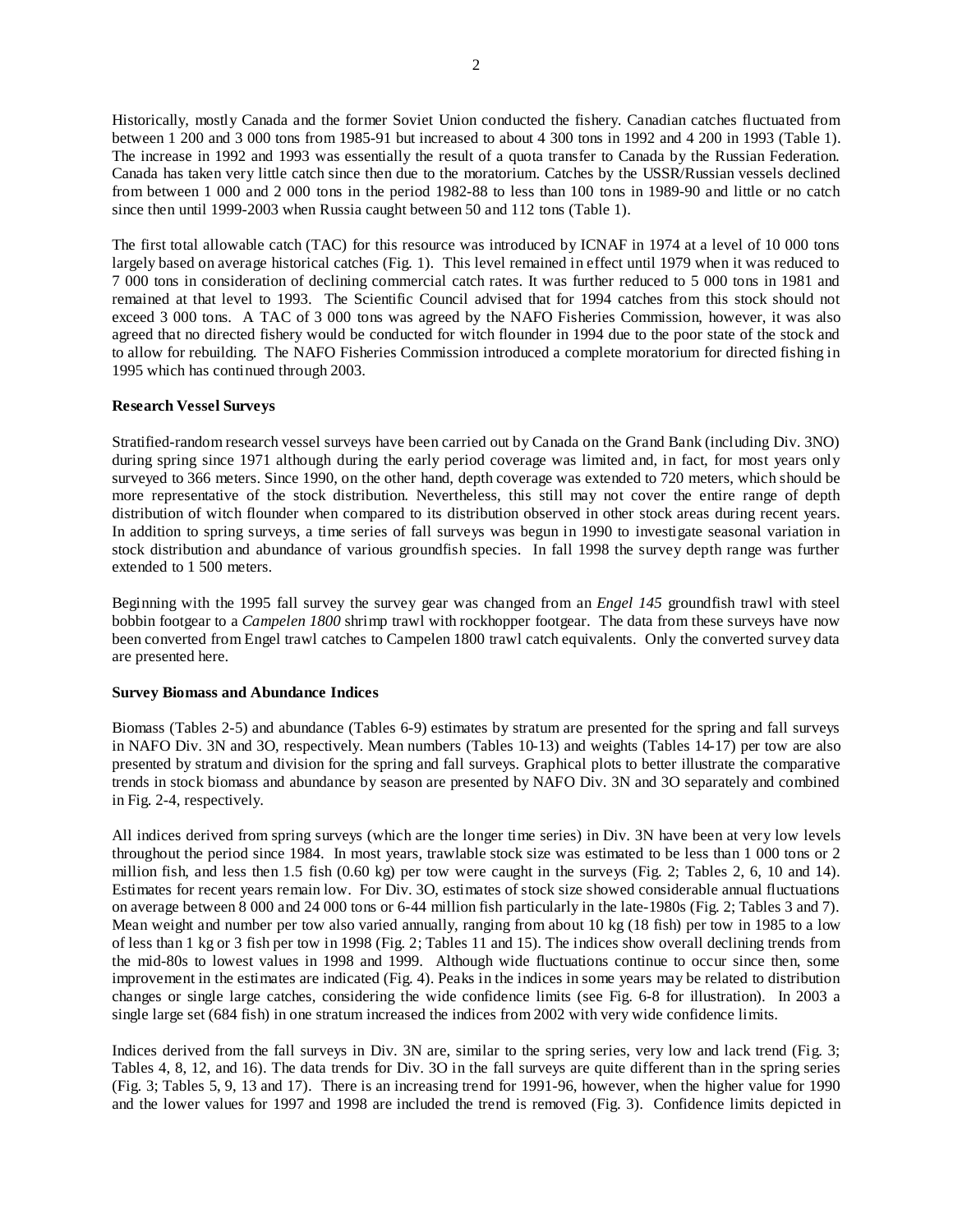Fig. 3 are wide for this time period as well, arguing against any significant trend in the indices. Nonetheless, the estimates for each seasonal series are generally within the same numeric range. With Div. 3NO combined, the most recent indices from the spring surveys, although variable, are improved since 1998 (Fig. 4). The fall survey series for Div. 3NO combined is less clear with no real trend in biomass, mean number or weight per tow. It should be emphasized as well that the more recent estimates are also based on more detailed survey coverage than in the earlier years.

## **Resource Status**

The spring survey indices indicate that the resource was at its lowest levels in the mid to late-1990s, from higher levels in the 1980s. The general trend in this longer (spring) survey series suggests that the stock showed some slight improvement since then. No aging data have been available since 1994 and are not expected to be available in the foreseeable future. Therefore, it is difficult to comment on any recruitment prospects for the resource. Population abundance at length from true *Campelen 1800* surveys in the fall of 1995-2003 indicated a higher proportion of smaller fish in the 1998-2000 surveys (Fig. 5), which may be contributing to the apparent improvement in the stock in recent years. The peak of smaller fish seen in most years was absent from the 2001 and 2003 fall surveys, but 2002 showed a significant amount of fish at the smaller sizes.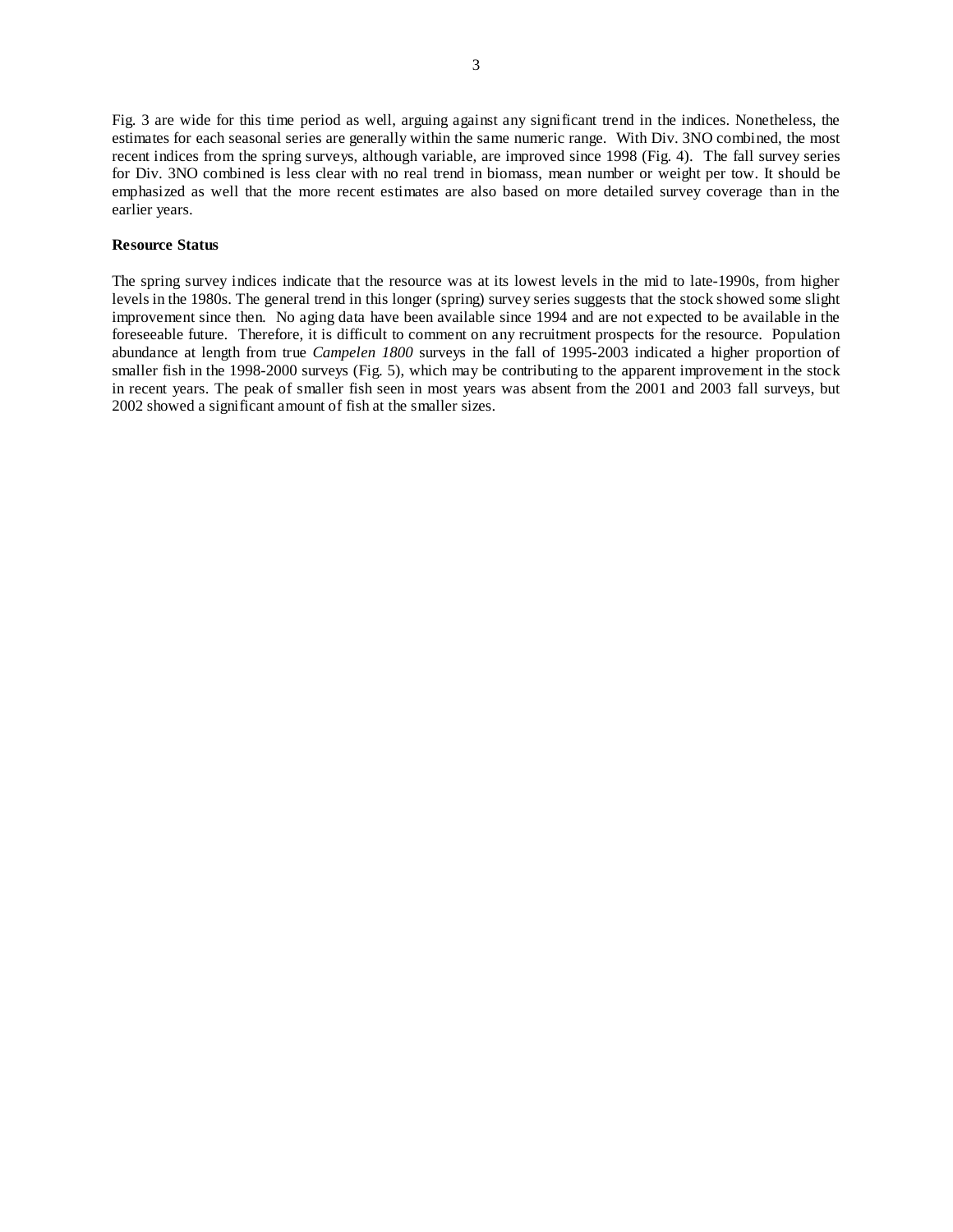| Year | Canada         | <b>USSR</b><br>(Russia) | Other          | Total | <b>TAC</b> |
|------|----------------|-------------------------|----------------|-------|------------|
| 1960 |                |                         |                | 5799  |            |
| 1961 |                |                         |                | 4627  |            |
| 1962 |                |                         |                | 1228  |            |
| 1963 | 895            | 485                     | 803            | 2183  |            |
| 1964 | 1055           |                         | 11             | 1066  |            |
| 1965 | 1324           | 849                     | 4              | 2177  |            |
| 1966 | 3644           | 3828                    | 50             | 7522  |            |
| 1967 | 2863           | 8565                    | 75             | 11503 |            |
| 1968 | 1503           | 9078                    | 18             | 10599 |            |
| 1969 | 479            | 4215                    | 6              | 4700  |            |
| 1970 | 723            | 6039                    | 1              | 6763  |            |
| 1971 | 178            | 14774                   | 13             | 14965 |            |
| 1972 | 3419           | 5738                    | 20             | 9177  |            |
| 1973 | 4943           | 1714                    | 34             | 6691  |            |
| 1974 | 2807           | 5235                    | 3              | 8045  | 10000      |
| 1975 | 1137           | 5019                    | 12             | 6168  | 10000      |
| 1976 | 3044           | 2991                    | $\overline{a}$ | 6035  | 10000      |
| 1977 | 3013           | 2742                    | 4              | 5759  | 10000      |
| 1978 | 1165           | 2275                    | 33             | 3473  | 10000      |
| 1979 | 1193           | 1868                    | 16             | 3077  | 7000       |
| 1980 | 425            | 1994                    | 1              | 2420  | 7000       |
| 1981 | 381            | 2044                    | $\overline{a}$ | 2425  | 5000       |
| 1982 | 1760           | 1969                    | 3              | 3732  | 5000       |
| 1983 | 1674           | 1942                    |                | 3616  | 5000       |
| 1984 | 834            | 1955                    | 13             | 2802  | 5000       |
| 1985 | 2746           | 1908                    | 4117           | 8771  | 5000       |
| 1986 | 2937           | 1724                    | 4470           | 9131  | 5000       |
| 1987 | 2829           | 1425                    | 3342           | 7596  | 5000       |
| 1988 | 1927           | 1037                    | 4361           | 7325  | 5000       |
| 1989 | 1241           | 81                      | 2366           | 3688  | 5000       |
| 1990 | 2654           | 9                       | 1516           | 4179  | 5000       |
| 1991 | 2624           |                         | 2223           | 4847  | 5000       |
| 1992 | 4328           |                         | 632            | 4960  | 5000       |
| 1993 | 4337           | 3                       | 250            | 4414  | 5000       |
| 1994 | 2              |                         | 1117           | 1119  | 3000       |
| 1995 | $\overline{a}$ |                         | 300            | 300   | 0          |
| 1996 | 64             |                         | 294            | 358   | 0          |
| 1997 | 19             |                         | 493            | 512   | 0          |
| 1998 | $\overline{c}$ | 5                       | 605            | 612   | 0          |
| 1999 | 6              | 86                      | 671            | 763   | 0          |
| 2000 | 12             | 50                      | 483            | 545   | 0          |
| 2001 | 13             | 34                      | 647            | 694   | 0          |
| 2002 | 26             | 112                     | 312            | 450   | 0          |
| 2003 | 62             | 59                      | 1423*          | 1544* | 0          |

Table 1. Catches and TACs ( t ) of Witch Flounder in Div. 3NO from 1960-2003.

Note: Although a TAC of 3000 tons was agreed by the FC,

it was also agreed that no directed fishing be conducted

in 1994 due to the poor state of the stock.

\*The catch for Other sources in 2003 is the mean of a range of catch information.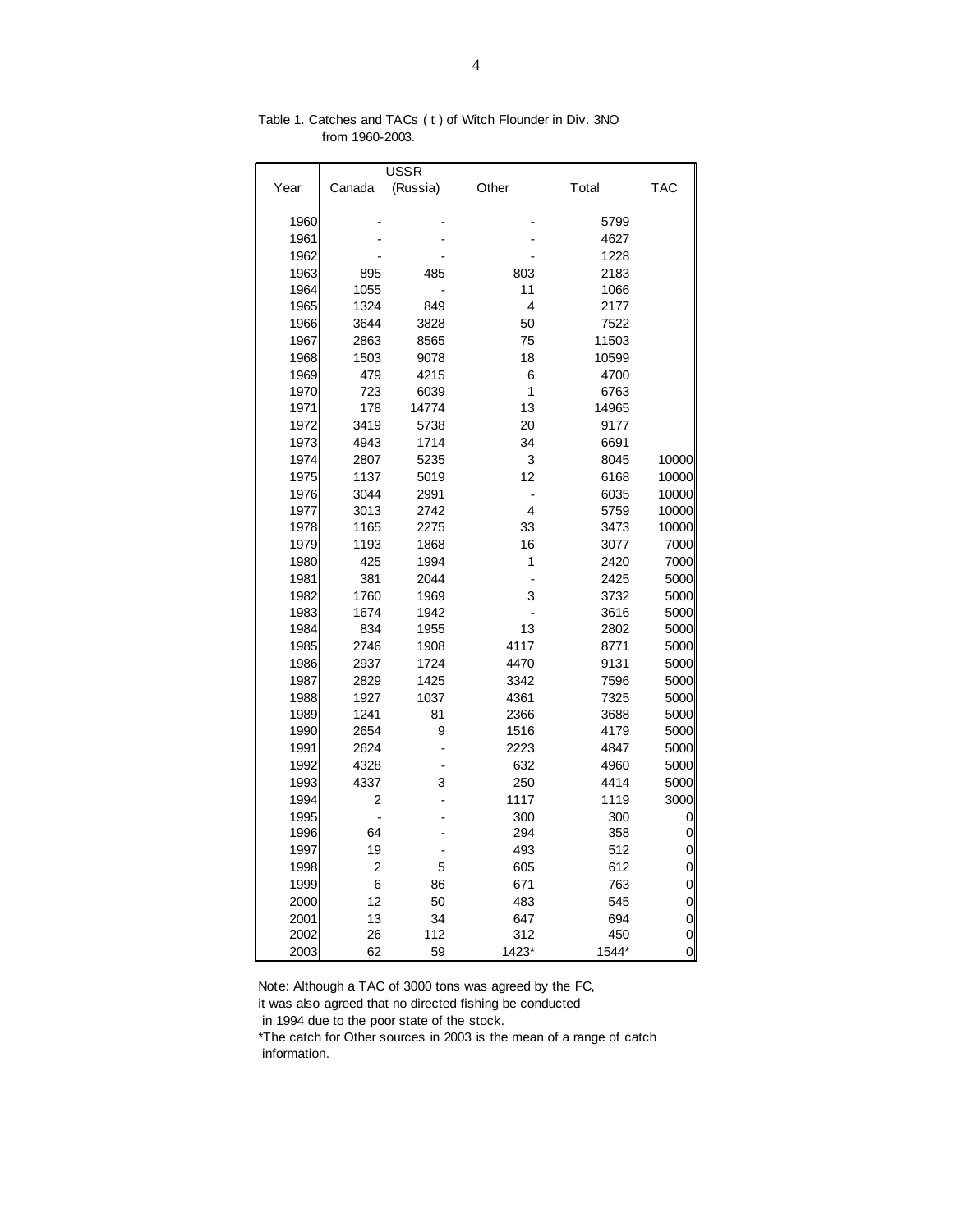Table 2. Estimated Biomass (tons) of Witch flounder (M+F) in each stratum from surveys in Div. 3N during spring of 1984-2003. (Engel 145 data converted to<br>Campelen Units for 1984-95). Table 2. Estimated Biomass (tons) of Witch flounder (M+F) in each stratum from surveys in Div. 3N during spring of 1984-2003. (Engel 145 data converted to Campelen Units for 1984-95).

|                | $\mathfrak{S}$       | $\circ$ $\circ$ |                                                                                                                                                                                                                                                                                                                           |                                                                     |      |                                                                                                                                                                                                                                                                                                                    |         |         |                   |          |         |           |            | 168                     |                                           |                  |                                    |                                                                                                                                                                                                                                                                                                                     |            |     | $\frac{62}{10}$ $\frac{10}{10}$ $\frac{10}{10}$ $\frac{10}{10}$ $\frac{10}{10}$ $\frac{10}{10}$                                                                                                                                                                                                                           |                  |                |           |          |     | 532         |
|----------------|----------------------|-----------------|---------------------------------------------------------------------------------------------------------------------------------------------------------------------------------------------------------------------------------------------------------------------------------------------------------------------------|---------------------------------------------------------------------|------|--------------------------------------------------------------------------------------------------------------------------------------------------------------------------------------------------------------------------------------------------------------------------------------------------------------------|---------|---------|-------------------|----------|---------|-----------|------------|-------------------------|-------------------------------------------|------------------|------------------------------------|---------------------------------------------------------------------------------------------------------------------------------------------------------------------------------------------------------------------------------------------------------------------------------------------------------------------|------------|-----|---------------------------------------------------------------------------------------------------------------------------------------------------------------------------------------------------------------------------------------------------------------------------------------------------------------------------|------------------|----------------|-----------|----------|-----|-------------|
|                | 02                   |                 |                                                                                                                                                                                                                                                                                                                           |                                                                     |      |                                                                                                                                                                                                                                                                                                                    |         |         |                   |          |         |           |            |                         |                                           |                  |                                    | $\mathbb{R}^{\circ}$ $\circ$ $\mathbb{R}^{\circ}$ $\circ$ $\circ$                                                                                                                                                                                                                                                   |            |     |                                                                                                                                                                                                                                                                                                                           | 884              |                |           |          |     | 380         |
|                | 5                    |                 | ㅇㅇ ㅇ \$ ㅇㅇㅇㅇ ☆ ㅇㅅ                                                                                                                                                                                                                                                                                                         |                                                                     |      |                                                                                                                                                                                                                                                                                                                    |         |         |                   |          |         |           |            |                         |                                           |                  |                                    |                                                                                                                                                                                                                                                                                                                     |            |     | $\left  \vec{\mathcal{F}} \right _{\mathcal{A}} \sim \left\  \vec{\omega} \right\ _{\mathcal{A}} \approx 2.8$                                                                                                                                                                                                             |                  |                |           |          |     | 632         |
|                | $\overline{0}$       | $\circ$ $\circ$ |                                                                                                                                                                                                                                                                                                                           | s d o o o o $\left \frac{a}{a}\right $ o o $\left $                 |      |                                                                                                                                                                                                                                                                                                                    |         |         |                   |          |         |           |            | $\circ$ $\circ$         |                                           |                  |                                    |                                                                                                                                                                                                                                                                                                                     |            |     | $54$ $\frac{10}{2}$ $\frac{10}{2}$ $\frac{10}{2}$ $\frac{10}{2}$ $\frac{10}{2}$                                                                                                                                                                                                                                           |                  | 45             |           |          |     |             |
|                | 99                   | $\frac{8}{10}$  | $\overline{0}$                                                                                                                                                                                                                                                                                                            |                                                                     |      | $\circ$ $\circ$ $\circ$ $\circ$ $\circ$ $\circ$ $\circ$ $\circ$                                                                                                                                                                                                                                                    |         |         |                   |          |         |           |            |                         |                                           |                  |                                    | $\frac{1}{2}$ $\frac{1}{2}$ $\frac{1}{2}$ $\frac{1}{2}$ $\frac{1}{2}$ $\frac{1}{2}$ $\frac{1}{2}$ $\frac{1}{2}$ $\frac{1}{2}$ $\frac{1}{2}$ $\frac{1}{2}$ $\frac{1}{2}$ $\frac{1}{2}$ $\frac{1}{2}$ $\frac{1}{2}$ $\frac{1}{2}$ $\frac{1}{2}$ $\frac{1}{2}$ $\frac{1}{2}$ $\frac{1}{2}$ $\frac{1}{2}$ $\frac{1}{2}$ |            |     | $\frac{1}{2}$ $\frac{1}{2}$ $\frac{1}{2}$ $\frac{1}{2}$ $\frac{1}{2}$                                                                                                                                                                                                                                                     |                  |                |           |          |     | 1042<br>525 |
|                | 8                    | ဝ ∞             |                                                                                                                                                                                                                                                                                                                           | $\alpha \circ \alpha \circ \alpha$                                  |      |                                                                                                                                                                                                                                                                                                                    |         |         |                   |          |         |           |            | $\frac{1}{4}$ o o       |                                           |                  | $\frac{8}{5}$ $\sim$ $\frac{8}{5}$ |                                                                                                                                                                                                                                                                                                                     |            |     | <b>385</b>                                                                                                                                                                                                                                                                                                                |                  |                |           |          |     | 566         |
|                | 50                   |                 |                                                                                                                                                                                                                                                                                                                           |                                                                     |      |                                                                                                                                                                                                                                                                                                                    |         |         |                   |          |         |           |            |                         |                                           |                  |                                    |                                                                                                                                                                                                                                                                                                                     |            |     | $2^{\circ}$ $\circ$ $\frac{1}{2}$ $\frac{1}{2}$ $\frac{1}{2}$ $\frac{1}{2}$ $\frac{1}{2}$ $\frac{1}{2}$ $\frac{1}{2}$ $\frac{1}{2}$ $\frac{1}{2}$ $\frac{1}{2}$ $\frac{1}{2}$ $\frac{1}{2}$ $\frac{1}{2}$ $\frac{1}{2}$ $\frac{1}{2}$ $\frac{1}{2}$ $\frac{1}{2}$ $\frac{1}{2}$ $\frac{1}{2}$ $\frac{1}{2}$ $\frac{1}{2}$ | 42               |                |           |          |     | 443         |
|                | 96                   |                 |                                                                                                                                                                                                                                                                                                                           |                                                                     |      |                                                                                                                                                                                                                                                                                                                    |         |         |                   |          |         |           |            | $\frac{1}{6}$ o o       |                                           |                  |                                    |                                                                                                                                                                                                                                                                                                                     |            |     | $\frac{1}{28}$ $\frac{1}{28}$ $\frac{1}{28}$ $\frac{1}{28}$ $\frac{1}{28}$ $\frac{1}{28}$ $\frac{1}{28}$ $\frac{1}{28}$ $\frac{1}{28}$                                                                                                                                                                                    |                  | $\overline{2}$ |           |          |     | 170         |
|                | 95                   | $\circ$ $\circ$ |                                                                                                                                                                                                                                                                                                                           | $\circ \circ \circ \circ \circ \circ \circ \circ \circ \circ \circ$ |      |                                                                                                                                                                                                                                                                                                                    |         |         |                   |          |         |           |            |                         |                                           |                  |                                    |                                                                                                                                                                                                                                                                                                                     |            |     | $ S \circ \circ  ^{\omega}$ ုပေးပြီးများ                                                                                                                                                                                                                                                                                  |                  |                |           |          |     | 308         |
|                | 94                   |                 | <b>ㅇㅇㅇㅇㅇ</b> ㅎㅇㅇㅇㅇㅇㅇㅇㅇㅇㅇㅇㅇㅇㅇㅇㅇ                                                                                                                                                                                                                                                                                            |                                                                     |      |                                                                                                                                                                                                                                                                                                                    |         |         |                   |          |         |           |            | 0000                    |                                           |                  | 240                                |                                                                                                                                                                                                                                                                                                                     |            |     | 347782                                                                                                                                                                                                                                                                                                                    |                  |                |           | 23<br>28 |     | 510         |
|                |                      |                 |                                                                                                                                                                                                                                                                                                                           |                                                                     |      |                                                                                                                                                                                                                                                                                                                    |         |         |                   |          |         |           |            |                         |                                           |                  |                                    |                                                                                                                                                                                                                                                                                                                     |            |     |                                                                                                                                                                                                                                                                                                                           |                  |                |           |          |     |             |
|                | 3                    |                 |                                                                                                                                                                                                                                                                                                                           |                                                                     |      |                                                                                                                                                                                                                                                                                                                    |         |         |                   |          |         |           |            |                         |                                           |                  |                                    |                                                                                                                                                                                                                                                                                                                     |            |     | $\left  \begin{smallmatrix} a & b & c \ d & c & d \end{smallmatrix} \right $                                                                                                                                                                                                                                              |                  |                |           |          |     | 862         |
|                | 92                   |                 |                                                                                                                                                                                                                                                                                                                           |                                                                     |      |                                                                                                                                                                                                                                                                                                                    |         |         |                   |          |         |           |            | 400                     | $\frac{1}{2}$ $\frac{1}{2}$ $\frac{1}{2}$ |                  |                                    | 102                                                                                                                                                                                                                                                                                                                 |            | ю   |                                                                                                                                                                                                                                                                                                                           | $\frac{187}{25}$ |                |           |          |     | 484         |
|                | $\overline{5}$       | $\circ$ $\circ$ |                                                                                                                                                                                                                                                                                                                           | $\circ \circ \circ \circ \circ$    $\circ \circ$                    |      |                                                                                                                                                                                                                                                                                                                    |         |         |                   |          |         |           |            | $\circ \circ \circ$     |                                           |                  | $\circ$ $\circ$ $\circ$            |                                                                                                                                                                                                                                                                                                                     | 88°        |     |                                                                                                                                                                                                                                                                                                                           | <u>ನ್</u> ಷ ಜ    |                |           |          |     | 655         |
|                | $\overline{0}$       |                 | $\alpha \circ \alpha$ $\alpha \circ \alpha \circ \alpha$ $\alpha \circ \alpha$                                                                                                                                                                                                                                            |                                                                     |      |                                                                                                                                                                                                                                                                                                                    |         |         |                   |          |         |           |            |                         |                                           | 784              |                                    |                                                                                                                                                                                                                                                                                                                     |            |     |                                                                                                                                                                                                                                                                                                                           |                  |                |           |          |     | 164         |
|                | 89                   |                 | $\circ$ $\circ$ $\left  \xi \circ \circ \circ \circ \circ \right $ $\left  \xi \circ \right $ $\left  g \circ \right $ $\left  g \circ \right $                                                                                                                                                                           |                                                                     |      |                                                                                                                                                                                                                                                                                                                    |         |         |                   |          |         |           |            |                         |                                           | 88 <sub>7</sub>  |                                    |                                                                                                                                                                                                                                                                                                                     |            |     |                                                                                                                                                                                                                                                                                                                           |                  |                |           |          |     | 485         |
|                | $_{88}$              | $\circ$ $\circ$ | 519                                                                                                                                                                                                                                                                                                                       |                                                                     |      | $350000$ $\frac{1}{2}$ $\frac{1}{2}$ $\frac{1}{2}$ $\frac{1}{2}$ $\frac{1}{2}$ $\frac{1}{2}$ $\frac{1}{2}$ $\frac{1}{2}$ $\frac{1}{2}$ $\frac{1}{2}$ $\frac{1}{2}$ $\frac{1}{2}$ $\frac{1}{2}$ $\frac{1}{2}$ $\frac{1}{2}$ $\frac{1}{2}$ $\frac{1}{2}$ $\frac{1}{2}$ $\frac{1}{2}$ $\frac{1}{2}$ $\frac{1}{2}$ $\$ |         |         |                   |          |         |           |            |                         |                                           | 4 4 5<br>4 4 9   |                                    |                                                                                                                                                                                                                                                                                                                     |            |     |                                                                                                                                                                                                                                                                                                                           |                  |                |           |          |     | 2218        |
|                | 78                   |                 | $\circ$ $\frac{1}{2}$ $\frac{3}{2}$ $\frac{3}{2}$ $\frac{3}{2}$ $\frac{3}{2}$ $\frac{3}{2}$ $\frac{3}{2}$ $\frac{3}{2}$ $\frac{3}{2}$ $\frac{3}{2}$ $\frac{3}{2}$ $\frac{3}{2}$ $\frac{3}{2}$ $\frac{3}{2}$ $\frac{3}{2}$ $\frac{3}{2}$ $\frac{3}{2}$ $\frac{3}{2}$ $\frac{3}{2}$ $\frac{3}{2}$ $\frac{3}{2}$ $\frac{3}{$ |                                                                     |      |                                                                                                                                                                                                                                                                                                                    |         |         |                   |          |         |           |            | $137$<br>$155$<br>$101$ |                                           | $\overline{173}$ | $\frac{34}{3}$                     |                                                                                                                                                                                                                                                                                                                     |            |     |                                                                                                                                                                                                                                                                                                                           |                  |                |           |          |     | 1401        |
|                | 86                   | $\circ$ $\circ$ | 629                                                                                                                                                                                                                                                                                                                       |                                                                     |      | $\circ$ $\alpha$ $\alpha$ $\circ$ $\circ$ $\alpha$ $\alpha$ $\alpha$ $\alpha$                                                                                                                                                                                                                                      |         |         |                   |          |         |           |            |                         |                                           | $154$<br>23      | $\circ$                            |                                                                                                                                                                                                                                                                                                                     |            |     |                                                                                                                                                                                                                                                                                                                           |                  |                |           |          |     | 1078        |
|                | 85                   |                 | $\frac{1}{2}$ $\frac{1}{2}$ $\frac{1}{2}$ $\frac{1}{2}$ $\frac{1}{2}$ $\frac{1}{2}$ $\frac{1}{2}$ $\frac{1}{2}$ $\frac{1}{2}$ $\frac{1}{2}$ $\frac{1}{2}$ $\frac{1}{2}$ $\frac{1}{2}$ $\frac{1}{2}$ $\frac{1}{2}$ $\frac{1}{2}$ $\frac{1}{2}$ $\frac{1}{2}$ $\frac{1}{2}$ $\frac{1}{2}$ $\frac{1}{2}$ $\frac{1}{2}$       |                                                                     |      |                                                                                                                                                                                                                                                                                                                    |         |         |                   |          |         |           |            |                         |                                           | 87<br>23         |                                    |                                                                                                                                                                                                                                                                                                                     |            |     |                                                                                                                                                                                                                                                                                                                           |                  |                |           |          |     | 761         |
| 84             |                      | $\circ$ $\circ$ | 1715                                                                                                                                                                                                                                                                                                                      | 119                                                                 |      | 0                                                                                                                                                                                                                                                                                                                  | $\circ$ | $\circ$ | 231               | $\infty$ | $\circ$ |           |            |                         |                                           | $\frac{8}{3}$    | $\circ$                            |                                                                                                                                                                                                                                                                                                                     |            |     |                                                                                                                                                                                                                                                                                                                           |                  |                |           |          |     | 2205        |
|                |                      |                 |                                                                                                                                                                                                                                                                                                                           |                                                                     |      |                                                                                                                                                                                                                                                                                                                    |         |         |                   |          |         |           |            |                         |                                           |                  |                                    |                                                                                                                                                                                                                                                                                                                     |            |     |                                                                                                                                                                                                                                                                                                                           |                  |                |           |          |     |             |
|                | Stratum              | 376<br>375      | 360                                                                                                                                                                                                                                                                                                                       | 361                                                                 | 362  |                                                                                                                                                                                                                                                                                                                    |         |         | $\frac{373}{388}$ | 377      | 382     |           | 358<br>378 | 381                     |                                           | 357<br>379       | 380                                |                                                                                                                                                                                                                                                                                                                     | 723<br>725 | 727 | 724                                                                                                                                                                                                                                                                                                                       | 726              | 728            | 752       | 756      | 760 |             |
| Stratur<br>New | Area                 | 1499<br>1593    |                                                                                                                                                                                                                                                                                                                           | 2992<br>1853                                                        |      | 2520<br>2520                                                                                                                                                                                                                                                                                                       |         |         | $rac{67}{421}$    |          | 647     |           | 225<br>139 | 182                     | 164                                       | 106              | 116                                | 155                                                                                                                                                                                                                                                                                                                 | 105        | 160 | 124                                                                                                                                                                                                                                                                                                                       | 72               | 156            | 134       | 106      | 154 |             |
| Stratum<br>ð   | Area                 | 1593<br>1499    | 2992                                                                                                                                                                                                                                                                                                                      | 1853                                                                | 2520 | 2520                                                                                                                                                                                                                                                                                                               |         |         | $rac{674}{421}$   |          | 647     |           | 225<br>139 | 182                     | 164                                       | 106              | 116                                | 155                                                                                                                                                                                                                                                                                                                 | 105        | 160 | 124                                                                                                                                                                                                                                                                                                                       | 72               | 156            |           |          |     |             |
| Range<br>Depth | $\widehat{\epsilon}$ | $56 = 56$       | 92<br>$-19$                                                                                                                                                                                                                                                                                                               |                                                                     |      |                                                                                                                                                                                                                                                                                                                    |         |         | $93 - 183$        |          |         | 184 - 274 |            |                         | 275 - 366                                 |                  |                                    | 367 - 549                                                                                                                                                                                                                                                                                                           |            |     | 550 - 731                                                                                                                                                                                                                                                                                                                 |                  |                | 732 - 914 |          |     | Grand Total |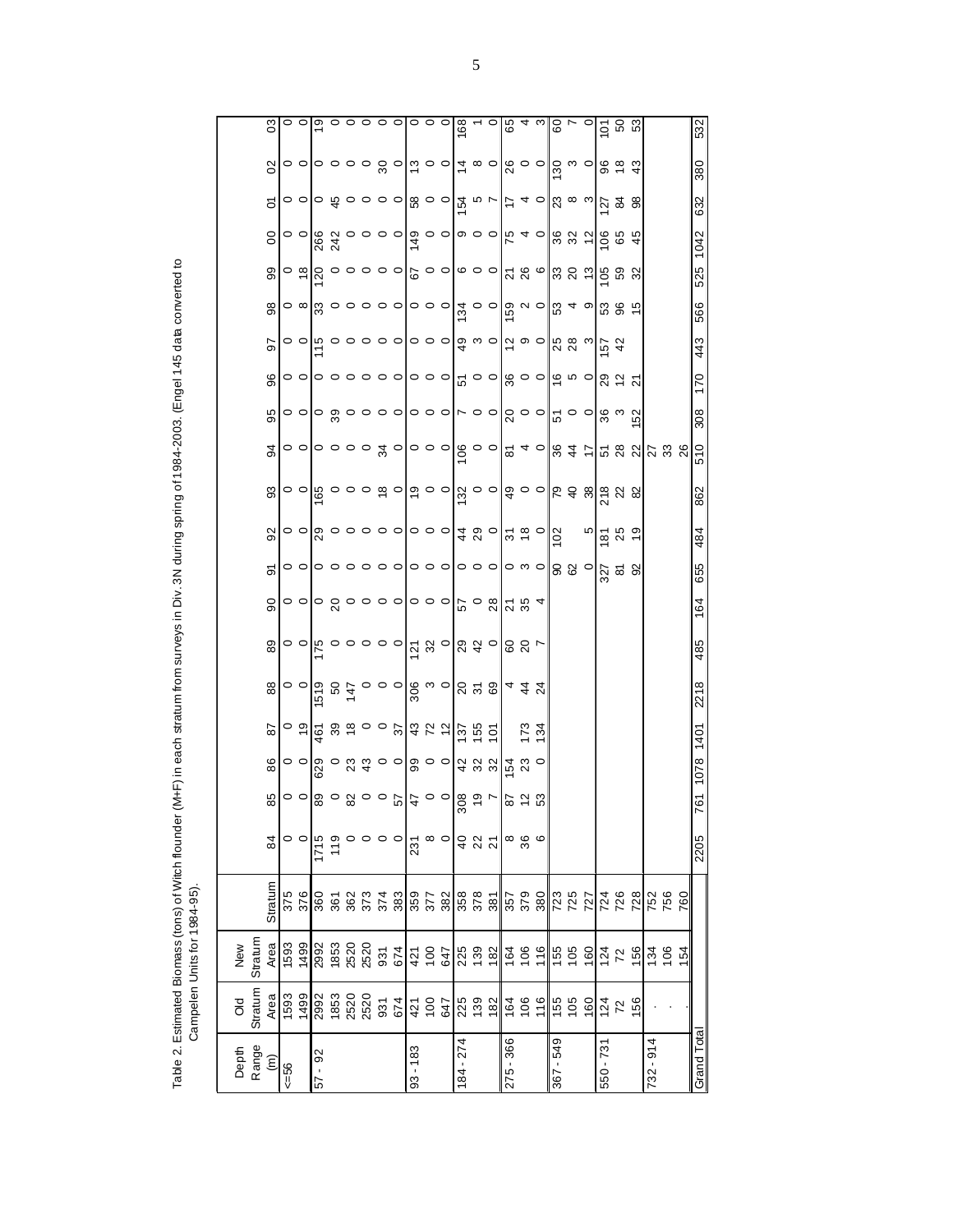Table 3. Estimated Biomass (tons) of Witch flounder (M+F) in each stratum from surveys in Div. 3O during spring of 1984-2003. (Engel 145 data converted to<br>Campelen Units for 1984-95). Table 3. Estimated Biomass (tons) of Witch flounder (M+F) in each stratum from surveys in Div. 3O during spring of 1984-2003. (Engel 145 data converted to Campelen Units for 1984-95).

| Depth                | <b>PIO</b>                                                                            | MeM                                                                                                                                                                                                                                                                                                           |                          |                    |                                                                                                                                                                                                                                                                                                           |      |                                                                                                                                                                                                                                                                                                                       |                                                                                                                                                                                                                                                                                                                                                                                                                                 |                |                |                |                                                                                                                                                                                                                                                                                                             |                                                           |       |                                                       |                                                                                                                                                                                                                                                                                                                     |                                                                                                                                                                                                                                                                                                                                      |      |                                                                                                                                                                                                                                                                                                                                                  |                                                                                                                                                                                                                                                                                                                           |                             |                                                                                                                                                                                                                                                                                                             |                                                                                                                                                                                                                                                                                                                     |
|----------------------|---------------------------------------------------------------------------------------|---------------------------------------------------------------------------------------------------------------------------------------------------------------------------------------------------------------------------------------------------------------------------------------------------------------|--------------------------|--------------------|-----------------------------------------------------------------------------------------------------------------------------------------------------------------------------------------------------------------------------------------------------------------------------------------------------------|------|-----------------------------------------------------------------------------------------------------------------------------------------------------------------------------------------------------------------------------------------------------------------------------------------------------------------------|---------------------------------------------------------------------------------------------------------------------------------------------------------------------------------------------------------------------------------------------------------------------------------------------------------------------------------------------------------------------------------------------------------------------------------|----------------|----------------|----------------|-------------------------------------------------------------------------------------------------------------------------------------------------------------------------------------------------------------------------------------------------------------------------------------------------------------|-----------------------------------------------------------|-------|-------------------------------------------------------|---------------------------------------------------------------------------------------------------------------------------------------------------------------------------------------------------------------------------------------------------------------------------------------------------------------------|--------------------------------------------------------------------------------------------------------------------------------------------------------------------------------------------------------------------------------------------------------------------------------------------------------------------------------------|------|--------------------------------------------------------------------------------------------------------------------------------------------------------------------------------------------------------------------------------------------------------------------------------------------------------------------------------------------------|---------------------------------------------------------------------------------------------------------------------------------------------------------------------------------------------------------------------------------------------------------------------------------------------------------------------------|-----------------------------|-------------------------------------------------------------------------------------------------------------------------------------------------------------------------------------------------------------------------------------------------------------------------------------------------------------|---------------------------------------------------------------------------------------------------------------------------------------------------------------------------------------------------------------------------------------------------------------------------------------------------------------------|
| Range                | Stratum                                                                               | Stratum                                                                                                                                                                                                                                                                                                       |                          |                    |                                                                                                                                                                                                                                                                                                           |      |                                                                                                                                                                                                                                                                                                                       |                                                                                                                                                                                                                                                                                                                                                                                                                                 |                |                |                |                                                                                                                                                                                                                                                                                                             |                                                           |       |                                                       |                                                                                                                                                                                                                                                                                                                     |                                                                                                                                                                                                                                                                                                                                      |      |                                                                                                                                                                                                                                                                                                                                                  |                                                                                                                                                                                                                                                                                                                           |                             |                                                                                                                                                                                                                                                                                                             |                                                                                                                                                                                                                                                                                                                     |
| $\widehat{\epsilon}$ | Area                                                                                  | Area                                                                                                                                                                                                                                                                                                          | Stratum                  | 84                 |                                                                                                                                                                                                                                                                                                           | 86   |                                                                                                                                                                                                                                                                                                                       |                                                                                                                                                                                                                                                                                                                                                                                                                                 |                | $\overline{6}$ | $\overline{6}$ |                                                                                                                                                                                                                                                                                                             |                                                           |       |                                                       |                                                                                                                                                                                                                                                                                                                     |                                                                                                                                                                                                                                                                                                                                      |      |                                                                                                                                                                                                                                                                                                                                                  |                                                                                                                                                                                                                                                                                                                           | $\Omega$                    |                                                                                                                                                                                                                                                                                                             |                                                                                                                                                                                                                                                                                                                     |
| 57 - 92              |                                                                                       |                                                                                                                                                                                                                                                                                                               |                          |                    |                                                                                                                                                                                                                                                                                                           |      |                                                                                                                                                                                                                                                                                                                       |                                                                                                                                                                                                                                                                                                                                                                                                                                 |                |                |                |                                                                                                                                                                                                                                                                                                             |                                                           |       |                                                       |                                                                                                                                                                                                                                                                                                                     |                                                                                                                                                                                                                                                                                                                                      |      |                                                                                                                                                                                                                                                                                                                                                  |                                                                                                                                                                                                                                                                                                                           |                             |                                                                                                                                                                                                                                                                                                             |                                                                                                                                                                                                                                                                                                                     |
|                      | 2089<br>456                                                                           | 2089<br>456                                                                                                                                                                                                                                                                                                   |                          | 912                |                                                                                                                                                                                                                                                                                                           |      |                                                                                                                                                                                                                                                                                                                       |                                                                                                                                                                                                                                                                                                                                                                                                                                 |                |                |                |                                                                                                                                                                                                                                                                                                             |                                                           |       |                                                       |                                                                                                                                                                                                                                                                                                                     |                                                                                                                                                                                                                                                                                                                                      |      |                                                                                                                                                                                                                                                                                                                                                  |                                                                                                                                                                                                                                                                                                                           |                             |                                                                                                                                                                                                                                                                                                             |                                                                                                                                                                                                                                                                                                                     |
|                      |                                                                                       |                                                                                                                                                                                                                                                                                                               |                          | 134                |                                                                                                                                                                                                                                                                                                           |      |                                                                                                                                                                                                                                                                                                                       |                                                                                                                                                                                                                                                                                                                                                                                                                                 |                |                |                |                                                                                                                                                                                                                                                                                                             |                                                           |       |                                                       |                                                                                                                                                                                                                                                                                                                     |                                                                                                                                                                                                                                                                                                                                      |      |                                                                                                                                                                                                                                                                                                                                                  |                                                                                                                                                                                                                                                                                                                           |                             |                                                                                                                                                                                                                                                                                                             |                                                                                                                                                                                                                                                                                                                     |
|                      |                                                                                       |                                                                                                                                                                                                                                                                                                               |                          | 488                |                                                                                                                                                                                                                                                                                                           |      |                                                                                                                                                                                                                                                                                                                       |                                                                                                                                                                                                                                                                                                                                                                                                                                 |                |                |                |                                                                                                                                                                                                                                                                                                             |                                                           |       |                                                       |                                                                                                                                                                                                                                                                                                                     |                                                                                                                                                                                                                                                                                                                                      |      |                                                                                                                                                                                                                                                                                                                                                  |                                                                                                                                                                                                                                                                                                                           |                             |                                                                                                                                                                                                                                                                                                             |                                                                                                                                                                                                                                                                                                                     |
|                      |                                                                                       |                                                                                                                                                                                                                                                                                                               |                          |                    |                                                                                                                                                                                                                                                                                                           |      |                                                                                                                                                                                                                                                                                                                       |                                                                                                                                                                                                                                                                                                                                                                                                                                 |                |                |                |                                                                                                                                                                                                                                                                                                             |                                                           |       |                                                       |                                                                                                                                                                                                                                                                                                                     |                                                                                                                                                                                                                                                                                                                                      |      |                                                                                                                                                                                                                                                                                                                                                  |                                                                                                                                                                                                                                                                                                                           |                             |                                                                                                                                                                                                                                                                                                             |                                                                                                                                                                                                                                                                                                                     |
|                      | $\begin{array}{r} 1898 \\ 1716 \\ 2800 \\ 2800 \\ 1721 \\ 1947 \\ \hline \end{array}$ | $\begin{array}{l} 1898 \\ 1716 \\ 1820 \\ 1830 \\ 1821 \\ 1714 \\ 1848 \\ 1954 \\ 196 \\ 1974 \\ 1985 \\ 1994 \\ 1994 \\ 1994 \\ 1994 \\ 1994 \\ 1994 \\ 1994 \\ 1994 \\ 1994 \\ 1994 \\ 1994 \\ 1994 \\ 1994 \\ 1994 \\ 1994 \\ 1994 \\ 1994 \\ 1994 \\ 1994 \\ 1994 \\ 1994 \\ 1994 \\ 1994 \\ 1994 \\ 199$ |                          | 82<br>4519         | $\frac{1}{8}$ = $\frac{1}{8}$ = $\frac{1}{8}$ = $\frac{1}{8}$ = $\frac{1}{8}$ = $\frac{1}{8}$ = $\frac{1}{8}$ = $\frac{1}{8}$ = $\frac{1}{8}$ = $\frac{1}{8}$ = $\frac{1}{8}$ = $\frac{1}{8}$ = $\frac{1}{8}$ = $\frac{1}{8}$ = $\frac{1}{8}$ = $\frac{1}{8}$ = $\frac{1}{8}$ = $\frac{1}{8}$ = $\frac{1$ |      | $\frac{55}{20}$ $\frac{1}{2}$ $\frac{1}{2}$ $\frac{1}{2}$ $\frac{1}{2}$ $\frac{1}{2}$ $\frac{1}{2}$ $\frac{1}{2}$ $\frac{1}{2}$ $\frac{1}{2}$ $\frac{1}{2}$ $\frac{1}{2}$ $\frac{1}{2}$ $\frac{1}{2}$ $\frac{1}{2}$ $\frac{1}{2}$ $\frac{1}{2}$ $\frac{1}{2}$ $\frac{1}{2}$ $\frac{1}{2}$ $\frac{1}{2}$ $\frac{1}{2}$ | $\frac{1}{3} \left[ \begin{matrix} 1 & 4 & 2 \\ 3 & 2 & 3 \\ 4 & 1 & 2 \end{matrix} \right] \left[ \begin{matrix} 1 & 2 & 2 \\ 2 & 2 & 3 \\ 3 & 2 & 3 \end{matrix} \right] \left[ \begin{matrix} 1 & 2 & 2 \\ 2 & 2 & 3 \\ 3 & 2 & 2 \end{matrix} \right] \left[ \begin{matrix} 1 & 2 & 2 \\ 2 & 2 & 3 \\ 3 & 2 & 2 \end{matrix} \right] \left[ \begin{matrix} 1 & 2 & 2 \\ 2 & 2 & 3 \\ 3 & 2 & 2 \end{matrix} \right] \left[$ | $\frac{1}{20}$ |                |                | $\frac{1}{28}$ $\frac{1}{28}$ $\frac{1}{28}$ $\frac{1}{28}$ $\frac{1}{28}$ $\frac{1}{28}$ $\frac{1}{28}$ $\frac{1}{28}$ $\frac{1}{28}$ $\frac{1}{28}$ $\frac{1}{28}$ $\frac{1}{28}$ $\frac{1}{28}$ $\frac{1}{28}$ $\frac{1}{28}$ $\frac{1}{28}$ $\frac{1}{28}$ $\frac{1}{28}$ $\frac{1}{28}$ $\frac{1}{28}$ | ျွေးေမွ ေခန္မွ ေမွ ေန႔ေမွ ခဲ့ ေန႔ ေမွ ေန႔ ေန႔ေခြ ခ်ိန္ ခ် |       | <u>ေျပေနိမ္တံ အေနတဲ့ အေနတဲ့ အေနတဲ့ အေနတဲ့ အေနတို့</u> | $\frac{1}{8}$ $\frac{1}{8}$ $\frac{2}{5}$ $\frac{2}{5}$ $\frac{2}{5}$ $\frac{2}{5}$ $\frac{2}{5}$ $\frac{2}{5}$ $\frac{2}{5}$ $\frac{2}{5}$ $\frac{2}{5}$ $\frac{2}{5}$ $\frac{2}{5}$ $\frac{2}{5}$ $\frac{2}{5}$ $\frac{2}{5}$ $\frac{2}{5}$ $\frac{2}{5}$ $\frac{2}{5}$ $\frac{2}{5}$ $\frac{2}{5}$ $\frac{2}{5}$ | $5$ $\circ$ $\circ$ $\circ$ $\circ$ $\circ$ $\circ$ $\circ$ $\left  \frac{1}{2} \right $ $\frac{1}{2}$ $\frac{1}{2}$ $\frac{1}{2}$ $\frac{1}{2}$ $\frac{1}{2}$ $\frac{1}{2}$ $\frac{1}{2}$ $\frac{1}{2}$ $\frac{1}{2}$ $\frac{1}{2}$ $\frac{1}{2}$ $\frac{1}{2}$ $\frac{1}{2}$ $\frac{1}{2}$ $\frac{1}{2}$ $\frac{1}{2}$ $\frac{1}{$ |      |                                                                                                                                                                                                                                                                                                                                                  | $S$ $\left  \frac{1}{2}$ $\frac{1}{2}$ $\frac{1}{2}$ $\frac{1}{2}$ $\frac{1}{2}$ $\frac{1}{2}$ $\frac{1}{2}$ $\frac{1}{2}$ $\frac{1}{2}$ $\frac{1}{2}$ $\frac{1}{2}$ $\frac{1}{2}$ $\frac{1}{2}$ $\frac{1}{2}$ $\frac{1}{2}$ $\frac{1}{2}$ $\frac{1}{2}$ $\frac{1}{2}$ $\frac{1}{2}$ $\frac{1}{2}$ $\frac{1}{2}$ $\frac{$ |                             | $\frac{1}{10}$ $\frac{1}{10}$ $\frac{1}{10}$ $\frac{1}{10}$ $\frac{1}{10}$ $\frac{1}{10}$ $\frac{1}{10}$ $\frac{1}{10}$ $\frac{1}{10}$ $\frac{1}{10}$ $\frac{1}{10}$ $\frac{1}{10}$ $\frac{1}{10}$ $\frac{1}{10}$ $\frac{1}{10}$ $\frac{1}{10}$ $\frac{1}{10}$ $\frac{1}{10}$ $\frac{1}{10}$ $\frac{1}{10}$ | $\frac{1}{2}$ $\frac{1}{2}$ $\frac{1}{2}$ $\frac{1}{2}$ $\frac{1}{2}$ $\frac{1}{2}$ $\frac{1}{2}$ $\frac{1}{2}$ $\frac{1}{2}$ $\frac{1}{2}$ $\frac{1}{2}$ $\frac{1}{2}$ $\frac{1}{2}$ $\frac{1}{2}$ $\frac{1}{2}$ $\frac{1}{2}$ $\frac{1}{2}$ $\frac{1}{2}$ $\frac{1}{2}$ $\frac{1}{2}$ $\frac{1}{2}$ $\frac{1}{2}$ |
|                      |                                                                                       |                                                                                                                                                                                                                                                                                                               |                          |                    |                                                                                                                                                                                                                                                                                                           |      |                                                                                                                                                                                                                                                                                                                       |                                                                                                                                                                                                                                                                                                                                                                                                                                 |                |                |                |                                                                                                                                                                                                                                                                                                             |                                                           |       |                                                       |                                                                                                                                                                                                                                                                                                                     |                                                                                                                                                                                                                                                                                                                                      |      |                                                                                                                                                                                                                                                                                                                                                  |                                                                                                                                                                                                                                                                                                                           |                             |                                                                                                                                                                                                                                                                                                             |                                                                                                                                                                                                                                                                                                                     |
| $93 - 183$           |                                                                                       |                                                                                                                                                                                                                                                                                                               |                          |                    |                                                                                                                                                                                                                                                                                                           |      |                                                                                                                                                                                                                                                                                                                       |                                                                                                                                                                                                                                                                                                                                                                                                                                 |                |                |                |                                                                                                                                                                                                                                                                                                             |                                                           |       |                                                       |                                                                                                                                                                                                                                                                                                                     |                                                                                                                                                                                                                                                                                                                                      |      |                                                                                                                                                                                                                                                                                                                                                  |                                                                                                                                                                                                                                                                                                                           |                             |                                                                                                                                                                                                                                                                                                             |                                                                                                                                                                                                                                                                                                                     |
|                      |                                                                                       |                                                                                                                                                                                                                                                                                                               |                          | 3779               |                                                                                                                                                                                                                                                                                                           |      |                                                                                                                                                                                                                                                                                                                       |                                                                                                                                                                                                                                                                                                                                                                                                                                 |                |                |                |                                                                                                                                                                                                                                                                                                             |                                                           |       |                                                       |                                                                                                                                                                                                                                                                                                                     |                                                                                                                                                                                                                                                                                                                                      |      |                                                                                                                                                                                                                                                                                                                                                  |                                                                                                                                                                                                                                                                                                                           |                             |                                                                                                                                                                                                                                                                                                             |                                                                                                                                                                                                                                                                                                                     |
|                      |                                                                                       |                                                                                                                                                                                                                                                                                                               |                          |                    |                                                                                                                                                                                                                                                                                                           |      |                                                                                                                                                                                                                                                                                                                       |                                                                                                                                                                                                                                                                                                                                                                                                                                 |                |                |                |                                                                                                                                                                                                                                                                                                             |                                                           |       |                                                       |                                                                                                                                                                                                                                                                                                                     |                                                                                                                                                                                                                                                                                                                                      |      |                                                                                                                                                                                                                                                                                                                                                  |                                                                                                                                                                                                                                                                                                                           |                             |                                                                                                                                                                                                                                                                                                             |                                                                                                                                                                                                                                                                                                                     |
|                      | 948<br>585<br>474                                                                     |                                                                                                                                                                                                                                                                                                               |                          | 50<br>335          |                                                                                                                                                                                                                                                                                                           |      |                                                                                                                                                                                                                                                                                                                       |                                                                                                                                                                                                                                                                                                                                                                                                                                 |                |                |                |                                                                                                                                                                                                                                                                                                             |                                                           |       |                                                       |                                                                                                                                                                                                                                                                                                                     |                                                                                                                                                                                                                                                                                                                                      |      |                                                                                                                                                                                                                                                                                                                                                  |                                                                                                                                                                                                                                                                                                                           |                             |                                                                                                                                                                                                                                                                                                             |                                                                                                                                                                                                                                                                                                                     |
|                      |                                                                                       |                                                                                                                                                                                                                                                                                                               |                          | 495                |                                                                                                                                                                                                                                                                                                           |      |                                                                                                                                                                                                                                                                                                                       |                                                                                                                                                                                                                                                                                                                                                                                                                                 |                |                |                |                                                                                                                                                                                                                                                                                                             |                                                           |       |                                                       |                                                                                                                                                                                                                                                                                                                     |                                                                                                                                                                                                                                                                                                                                      |      |                                                                                                                                                                                                                                                                                                                                                  |                                                                                                                                                                                                                                                                                                                           |                             |                                                                                                                                                                                                                                                                                                             |                                                                                                                                                                                                                                                                                                                     |
| $84 - 274$           | $151$<br>$121$                                                                        | $147$<br>$121$                                                                                                                                                                                                                                                                                                |                          |                    |                                                                                                                                                                                                                                                                                                           |      |                                                                                                                                                                                                                                                                                                                       |                                                                                                                                                                                                                                                                                                                                                                                                                                 |                |                |                |                                                                                                                                                                                                                                                                                                             |                                                           |       |                                                       |                                                                                                                                                                                                                                                                                                                     |                                                                                                                                                                                                                                                                                                                                      |      |                                                                                                                                                                                                                                                                                                                                                  |                                                                                                                                                                                                                                                                                                                           |                             |                                                                                                                                                                                                                                                                                                             |                                                                                                                                                                                                                                                                                                                     |
|                      |                                                                                       |                                                                                                                                                                                                                                                                                                               |                          | $\bar{\mathbf{c}}$ |                                                                                                                                                                                                                                                                                                           |      |                                                                                                                                                                                                                                                                                                                       |                                                                                                                                                                                                                                                                                                                                                                                                                                 |                |                |                |                                                                                                                                                                                                                                                                                                             |                                                           |       |                                                       |                                                                                                                                                                                                                                                                                                                     |                                                                                                                                                                                                                                                                                                                                      |      |                                                                                                                                                                                                                                                                                                                                                  |                                                                                                                                                                                                                                                                                                                           |                             |                                                                                                                                                                                                                                                                                                             |                                                                                                                                                                                                                                                                                                                     |
|                      | 103                                                                                   | $\frac{8}{2}$ $\frac{8}{3}$ $\frac{8}{3}$ $\frac{5}{6}$                                                                                                                                                                                                                                                       |                          | 45                 |                                                                                                                                                                                                                                                                                                           |      |                                                                                                                                                                                                                                                                                                                       |                                                                                                                                                                                                                                                                                                                                                                                                                                 |                |                |                |                                                                                                                                                                                                                                                                                                             |                                                           |       |                                                       |                                                                                                                                                                                                                                                                                                                     |                                                                                                                                                                                                                                                                                                                                      |      | $ \frac{1}{2}$ $\frac{1}{2}$ $\frac{1}{2}$ $\frac{1}{2}$ $\frac{1}{2}$ $\frac{1}{2}$ $\frac{1}{2}$ $\frac{1}{2}$ $\frac{1}{2}$ $\frac{1}{2}$ $\frac{1}{2}$ $\frac{1}{2}$ $\frac{1}{2}$ $\frac{1}{2}$ $\frac{1}{2}$ $\frac{1}{2}$ $\frac{1}{2}$ $\frac{1}{2}$ $\frac{1}{2}$ $\frac{1}{2}$ $\frac{1}{2}$ $\frac{1}{2}$ $\frac{1}{2}$ $\frac{1}{2}$ |                                                                                                                                                                                                                                                                                                                           |                             |                                                                                                                                                                                                                                                                                                             |                                                                                                                                                                                                                                                                                                                     |
| 275 - 366            |                                                                                       |                                                                                                                                                                                                                                                                                                               |                          |                    |                                                                                                                                                                                                                                                                                                           |      |                                                                                                                                                                                                                                                                                                                       |                                                                                                                                                                                                                                                                                                                                                                                                                                 |                |                |                |                                                                                                                                                                                                                                                                                                             |                                                           |       |                                                       |                                                                                                                                                                                                                                                                                                                     |                                                                                                                                                                                                                                                                                                                                      |      |                                                                                                                                                                                                                                                                                                                                                  |                                                                                                                                                                                                                                                                                                                           |                             |                                                                                                                                                                                                                                                                                                             |                                                                                                                                                                                                                                                                                                                     |
|                      | <b>385</b>                                                                            |                                                                                                                                                                                                                                                                                                               |                          | $\circ$            |                                                                                                                                                                                                                                                                                                           | 492  |                                                                                                                                                                                                                                                                                                                       |                                                                                                                                                                                                                                                                                                                                                                                                                                 |                |                |                |                                                                                                                                                                                                                                                                                                             |                                                           |       |                                                       |                                                                                                                                                                                                                                                                                                                     |                                                                                                                                                                                                                                                                                                                                      |      |                                                                                                                                                                                                                                                                                                                                                  |                                                                                                                                                                                                                                                                                                                           |                             |                                                                                                                                                                                                                                                                                                             |                                                                                                                                                                                                                                                                                                                     |
|                      |                                                                                       |                                                                                                                                                                                                                                                                                                               |                          |                    |                                                                                                                                                                                                                                                                                                           |      |                                                                                                                                                                                                                                                                                                                       |                                                                                                                                                                                                                                                                                                                                                                                                                                 |                |                |                |                                                                                                                                                                                                                                                                                                             |                                                           |       |                                                       |                                                                                                                                                                                                                                                                                                                     |                                                                                                                                                                                                                                                                                                                                      |      |                                                                                                                                                                                                                                                                                                                                                  |                                                                                                                                                                                                                                                                                                                           | <sub>∽∞</sub> ង∥± ≈ ន∥ឌ ឌ ឨ |                                                                                                                                                                                                                                                                                                             |                                                                                                                                                                                                                                                                                                                     |
| 367 - 549            |                                                                                       |                                                                                                                                                                                                                                                                                                               |                          |                    |                                                                                                                                                                                                                                                                                                           |      |                                                                                                                                                                                                                                                                                                                       |                                                                                                                                                                                                                                                                                                                                                                                                                                 |                |                |                |                                                                                                                                                                                                                                                                                                             |                                                           |       |                                                       |                                                                                                                                                                                                                                                                                                                     |                                                                                                                                                                                                                                                                                                                                      |      |                                                                                                                                                                                                                                                                                                                                                  |                                                                                                                                                                                                                                                                                                                           |                             |                                                                                                                                                                                                                                                                                                             |                                                                                                                                                                                                                                                                                                                     |
|                      | 326                                                                                   | $\frac{92}{991}$                                                                                                                                                                                                                                                                                              | 121<br>611<br>211        |                    |                                                                                                                                                                                                                                                                                                           |      |                                                                                                                                                                                                                                                                                                                       |                                                                                                                                                                                                                                                                                                                                                                                                                                 |                |                |                |                                                                                                                                                                                                                                                                                                             |                                                           |       |                                                       |                                                                                                                                                                                                                                                                                                                     |                                                                                                                                                                                                                                                                                                                                      |      |                                                                                                                                                                                                                                                                                                                                                  |                                                                                                                                                                                                                                                                                                                           |                             |                                                                                                                                                                                                                                                                                                             |                                                                                                                                                                                                                                                                                                                     |
|                      |                                                                                       |                                                                                                                                                                                                                                                                                                               |                          |                    |                                                                                                                                                                                                                                                                                                           |      |                                                                                                                                                                                                                                                                                                                       |                                                                                                                                                                                                                                                                                                                                                                                                                                 |                |                |                |                                                                                                                                                                                                                                                                                                             |                                                           |       |                                                       |                                                                                                                                                                                                                                                                                                                     |                                                                                                                                                                                                                                                                                                                                      |      |                                                                                                                                                                                                                                                                                                                                                  |                                                                                                                                                                                                                                                                                                                           |                             |                                                                                                                                                                                                                                                                                                             |                                                                                                                                                                                                                                                                                                                     |
| 550 - 731            | Ξ                                                                                     | 134                                                                                                                                                                                                                                                                                                           |                          |                    |                                                                                                                                                                                                                                                                                                           |      |                                                                                                                                                                                                                                                                                                                       |                                                                                                                                                                                                                                                                                                                                                                                                                                 |                |                |                |                                                                                                                                                                                                                                                                                                             |                                                           |       |                                                       |                                                                                                                                                                                                                                                                                                                     | $\frac{8}{15}$                                                                                                                                                                                                                                                                                                                       |      |                                                                                                                                                                                                                                                                                                                                                  |                                                                                                                                                                                                                                                                                                                           |                             |                                                                                                                                                                                                                                                                                                             |                                                                                                                                                                                                                                                                                                                     |
|                      | 105                                                                                   | 105                                                                                                                                                                                                                                                                                                           |                          |                    |                                                                                                                                                                                                                                                                                                           |      |                                                                                                                                                                                                                                                                                                                       |                                                                                                                                                                                                                                                                                                                                                                                                                                 |                |                |                |                                                                                                                                                                                                                                                                                                             |                                                           |       |                                                       |                                                                                                                                                                                                                                                                                                                     |                                                                                                                                                                                                                                                                                                                                      |      |                                                                                                                                                                                                                                                                                                                                                  |                                                                                                                                                                                                                                                                                                                           |                             |                                                                                                                                                                                                                                                                                                             |                                                                                                                                                                                                                                                                                                                     |
|                      | 33                                                                                    | $\frac{3}{2}$                                                                                                                                                                                                                                                                                                 | 722<br>722<br>764<br>772 |                    |                                                                                                                                                                                                                                                                                                           |      |                                                                                                                                                                                                                                                                                                                       |                                                                                                                                                                                                                                                                                                                                                                                                                                 |                |                |                |                                                                                                                                                                                                                                                                                                             |                                                           |       |                                                       |                                                                                                                                                                                                                                                                                                                     |                                                                                                                                                                                                                                                                                                                                      |      |                                                                                                                                                                                                                                                                                                                                                  |                                                                                                                                                                                                                                                                                                                           |                             |                                                                                                                                                                                                                                                                                                             |                                                                                                                                                                                                                                                                                                                     |
| 732 - 914            |                                                                                       |                                                                                                                                                                                                                                                                                                               |                          |                    |                                                                                                                                                                                                                                                                                                           |      |                                                                                                                                                                                                                                                                                                                       |                                                                                                                                                                                                                                                                                                                                                                                                                                 |                |                |                |                                                                                                                                                                                                                                                                                                             |                                                           |       |                                                       |                                                                                                                                                                                                                                                                                                                     |                                                                                                                                                                                                                                                                                                                                      |      |                                                                                                                                                                                                                                                                                                                                                  |                                                                                                                                                                                                                                                                                                                           |                             |                                                                                                                                                                                                                                                                                                             |                                                                                                                                                                                                                                                                                                                     |
|                      |                                                                                       | $105$<br>$135$                                                                                                                                                                                                                                                                                                |                          |                    |                                                                                                                                                                                                                                                                                                           |      |                                                                                                                                                                                                                                                                                                                       |                                                                                                                                                                                                                                                                                                                                                                                                                                 |                |                |                |                                                                                                                                                                                                                                                                                                             |                                                           |       |                                                       |                                                                                                                                                                                                                                                                                                                     |                                                                                                                                                                                                                                                                                                                                      |      |                                                                                                                                                                                                                                                                                                                                                  |                                                                                                                                                                                                                                                                                                                           |                             |                                                                                                                                                                                                                                                                                                             |                                                                                                                                                                                                                                                                                                                     |
| Grand Tota           |                                                                                       |                                                                                                                                                                                                                                                                                                               |                          | 12108              | 820<br>238                                                                                                                                                                                                                                                                                                | 8136 | 9799                                                                                                                                                                                                                                                                                                                  | 22438                                                                                                                                                                                                                                                                                                                                                                                                                           | 8503           | 10594          | 6415 7734      |                                                                                                                                                                                                                                                                                                             | 3364                                                      | 15769 | 3748                                                  | 3915                                                                                                                                                                                                                                                                                                                | 6691                                                                                                                                                                                                                                                                                                                                 | 2121 | 8411                                                                                                                                                                                                                                                                                                                                             | 4448                                                                                                                                                                                                                                                                                                                      | 8786                        | 7182 15323                                                                                                                                                                                                                                                                                                  |                                                                                                                                                                                                                                                                                                                     |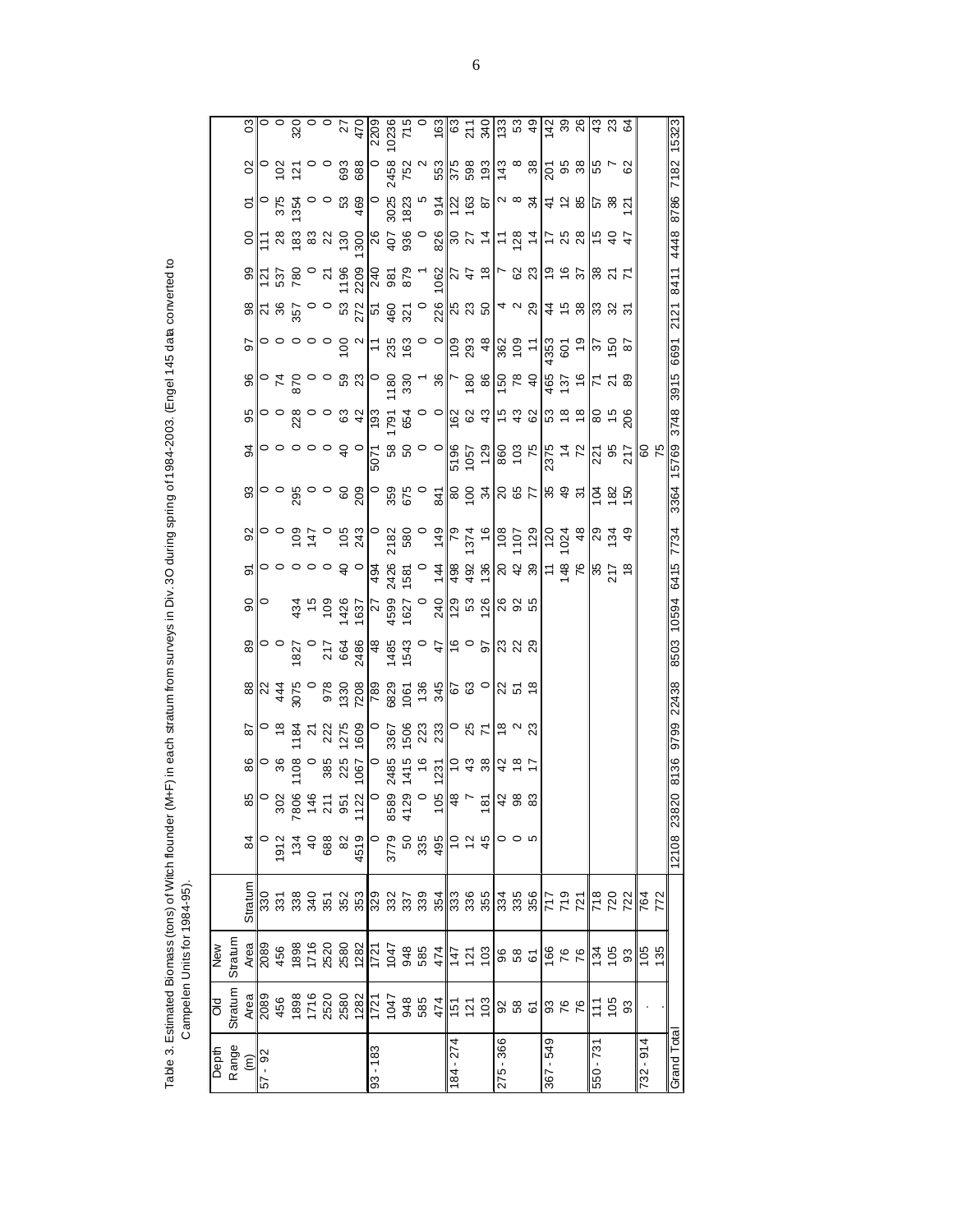| Depth              | Old        | New     |                  |             |                 |                |             |                 |                 |                |                 |                |                 |              |                |                 |                 |
|--------------------|------------|---------|------------------|-------------|-----------------|----------------|-------------|-----------------|-----------------|----------------|-----------------|----------------|-----------------|--------------|----------------|-----------------|-----------------|
| Range              | Stratum    | Stratum |                  |             |                 |                |             |                 |                 |                |                 |                |                 |              |                |                 |                 |
| (m)                | Area       | Area    | Stratum          | 90          | 91              | 92             | 93          | 94              | 95              | 96             | 97              | 98             | 99              | 00           | 01             | 02              | 03              |
| $= 56$             | 1593       | 1593    | 375              | $\Omega$    | $\overline{73}$ |                | $\mathbf 0$ | $\mathbf 0$     | $\mathbf 0$     | $\mathbf 0$    | $\mathbf 0$     | $\Omega$       | $\Omega$        | $\Omega$     | $\mathbf 0$    | 35              | 0               |
|                    | 1499       | 1499    | 376              | 0           | 0               | 0              | 0           | $\mathbf 0$     | 14              | $\mathbf 0$    | 22              | $\mathbf 0$    | 0               | 0            | $\mathbf 0$    | 38              | 28              |
| $57 - 92$          | 2992       | 2992    | 360              | 265         | 171             | 1297           | 173         | $\overline{75}$ | 888             | 23             | 427             | 431            | 177             | 535          | 326            | 520             | 586             |
|                    | 1853       | 1853    | 361              | 28          | 467             | 463            | 0           | 32              | 0               | $\mathbf 0$    | 14              | 0              | 268             | 28           | 170            | 148             | 99              |
|                    | 2520       | 2520    | 362              | 400         | 221             | 87             | 0           | 0               | 0               | 0              | 0               | 0              | 32              | $\mathbf 0$  | $\mathbf 0$    | $\mathbf 0$     | 136             |
|                    | 2520       | 2520    | 373              | 0           | 0               | $\mathbf 0$    | 0           | $\pmb{0}$       | 0               | 0              | 0               | $\mathbf 0$    | $\mathbf 0$     | 0            | $\mathbf 0$    | 0               | $\overline{0}$  |
|                    | 931        | 931     | 374              | 0           | $\mathbf 0$     |                | 0           | 0               | 0               | 0              | $\mathbf 0$     | 0              | 0               | 0            | $\mathbf 0$    | $\mathbf 0$     | 0               |
|                    | 674        | 674     | 383              | 0           | 0               |                | 0           | $\mathbf 0$     | 0               | 0              | 0               | 0              | 0               | 0            | 0              | 0               | $\overline{0}$  |
| $93 - 183$         | 421        | 421     | 359              | 0           | $\mathbf 0$     | 278            | $\pmb{0}$   | $\pmb{0}$       | $\overline{22}$ | 0              |                 | $0$ 1213       | $\mathbf{1}$    | $\mathbf 0$  | 121            | 42              | 110             |
|                    | 100        | 100     | 377              | 0           |                 | $\mathbf 0$    | 0           | 8               | $\mathbf 0$     | 0              | $\pmb{0}$       | $\mathbf 0$    | $\mathbf 0$     | $\mathbf 0$  | $\mathbf 0$    | $\pmb{0}$       | $\circ$         |
|                    | 647        | 647     | 382              | 0           | 0               | 0              | $\mathbf 0$ | $\mathbf 0$     | $\mathbf 0$     | 0              | $\mathbf 0$     | 0              | 0               | 0            | 0              | $\mathbf 0$     | $\overline{0}$  |
| 184 - 274          | 225        | 225     | 358              | $\mathbf 0$ | $\overline{20}$ | 66             | 24          | $\mathbf 0$     | $\overline{74}$ | $\overline{0}$ | 11              | 30             | 19              | 40           | 45             | $\overline{0}$  | 145             |
|                    | 139        | 139     | 378              | 0           | 41              | 15             | 0           | $\mathbf 0$     | 0               | $\mathbf 0$    | $\mathbf{1}$    | 0              | $\mathbf 0$     | $\mathbf 0$  | 3              | 5               | 0               |
|                    | 182        | 182     | 381              |             | 0               |                | 0           | $\mathbf 0$     | 0               | 0              | $\mathbf{1}$    | $\mathbf 0$    | 0               | $\mathbf 0$  | $\overline{7}$ | $\mathbf 0$     | 0               |
| $275 - 366$        | 164        | 164     | 357              | 0           | 234             | 9              | 187         | 43              | 85              | 0              | 27              | $\mathbf 0$    |                 | 52           | 18             | $\overline{21}$ | 41              |
|                    | 106        | 106     | 379              | 4           |                 | $\overline{4}$ | 0           | $\pmb{0}$       | $\mathbf 0$     | 1              | $\overline{7}$  | $\mathbf 0$    | 0               | $\mathbf{2}$ | 111            | 33              | 8               |
|                    | 116        | 116     | 380              |             | 0               |                | 0           | $\mathbf 0$     | $\mathbf 0$     | 0              | $\mathbf 0$     | $\mathbf{1}$   | $\overline{2}$  | 5            | $\mathbf 0$    | $\mathbf 0$     | $\vert 0 \vert$ |
| 367 - 549          | 155        | 155     | $\overline{723}$ |             | 41              |                | 163         | 180             | 57              | 15             | $\overline{28}$ | 74             | $\overline{27}$ | 28           | 66             | 16              | 123             |
|                    | 105        | 105     | 725              |             |                 | 15             | 376         | 46              | 19              | $\mathbf 0$    | 135             | 10             | 33              | 19           | $\overline{7}$ | 5               | 10 <sup>1</sup> |
|                    | 160        | 160     | 727              |             |                 |                | 0           | 38              | 0               | $\mathbf 0$    | 29              | $\overline{7}$ | $\overline{4}$  | $\mathbf 0$  | 10             | $\mathbf 0$     | 0               |
| 550 - 731          | 124        | 124     | 724              |             | 172             |                | 414         | 180             | 104             | 60             | 197             | 72             | 181             | 87           | 70             | 90              |                 |
|                    | 72         | 72      | 726              |             |                 |                | 310         | 54              | 48              | 40             | 21              | 38             | 34              | 16           | 22             | 59              | 52              |
|                    | 156        | 156     | 728              |             |                 |                |             | 153             | 35              | 21             | 76              | 78             | 106             | 153          | 103            | 286             | 178             |
| 732 - 914          |            | 134     | 752              |             |                 |                |             |                 |                 |                |                 | 120            |                 | 23           | $\pmb{0}$      | $\mathbf{1}$    |                 |
|                    | $\epsilon$ | 106     | 756              |             |                 |                |             |                 |                 |                |                 | 124            |                 | 51           | 83             | 9               |                 |
|                    |            | 154     | 760              |             |                 |                |             |                 |                 |                |                 | 88             |                 | 41           | 78             | 173             |                 |
| 915 - 1097         |            | 138     | 753              |             |                 |                |             |                 |                 |                |                 | $\mathbf 0$    |                 | $\mathbf 0$  | $\mathbf 0$    | 3               |                 |
|                    | $\bullet$  | 102     | 757              |             |                 |                |             |                 |                 |                |                 | 0              |                 | $\mathbf 0$  | 37             | $\overline{7}$  |                 |
|                    |            | 171     | 761              |             |                 |                |             |                 |                 |                |                 | 46             |                 | 147          | 42             | 10              |                 |
| 1098 - 128         |            | 180     | 754              |             |                 |                |             |                 |                 |                |                 | $\pmb{0}$      |                 | $\mathbf 0$  | $\mathbf 0$    | $\mathbf 0$     |                 |
|                    | $\epsilon$ | 99      | 758              |             |                 |                |             |                 |                 |                |                 | 0              |                 | $\mathbf 0$  | $\mathbf 0$    | 0               |                 |
|                    |            | 212     | 762              |             |                 |                |             |                 |                 |                |                 |                |                 | $\mathbf 0$  | 109            | 0               |                 |
| 1281 - 146         |            | 385     | 755              |             |                 |                |             |                 |                 |                |                 | 0              |                 | $\mathbf 0$  | $\mathbf 0$    | $\mathbf 0$     |                 |
|                    |            | 127     | 759              |             |                 |                |             |                 |                 |                |                 | 0              |                 | $\mathbf 0$  | $\overline{2}$ | 0               |                 |
|                    |            | 261     | 763              |             |                 |                |             |                 |                 |                |                 |                |                 | 19           | 5              | 10              |                 |
| <b>Grand Total</b> |            |         |                  | 696         |                 | 1441 2235      | 1647        | 808             | 1346            | 160            |                 | 993 2333       | 884             | 1244         | 1435           | 1511            | 1516            |

Table 4. Estimated Biomass (tons) of Witch flounder (M+F) in each stratum from surveys in Div. 3N during fall of 1990-2003. (Engel 145 data converted to Campelen Units for 1990-94).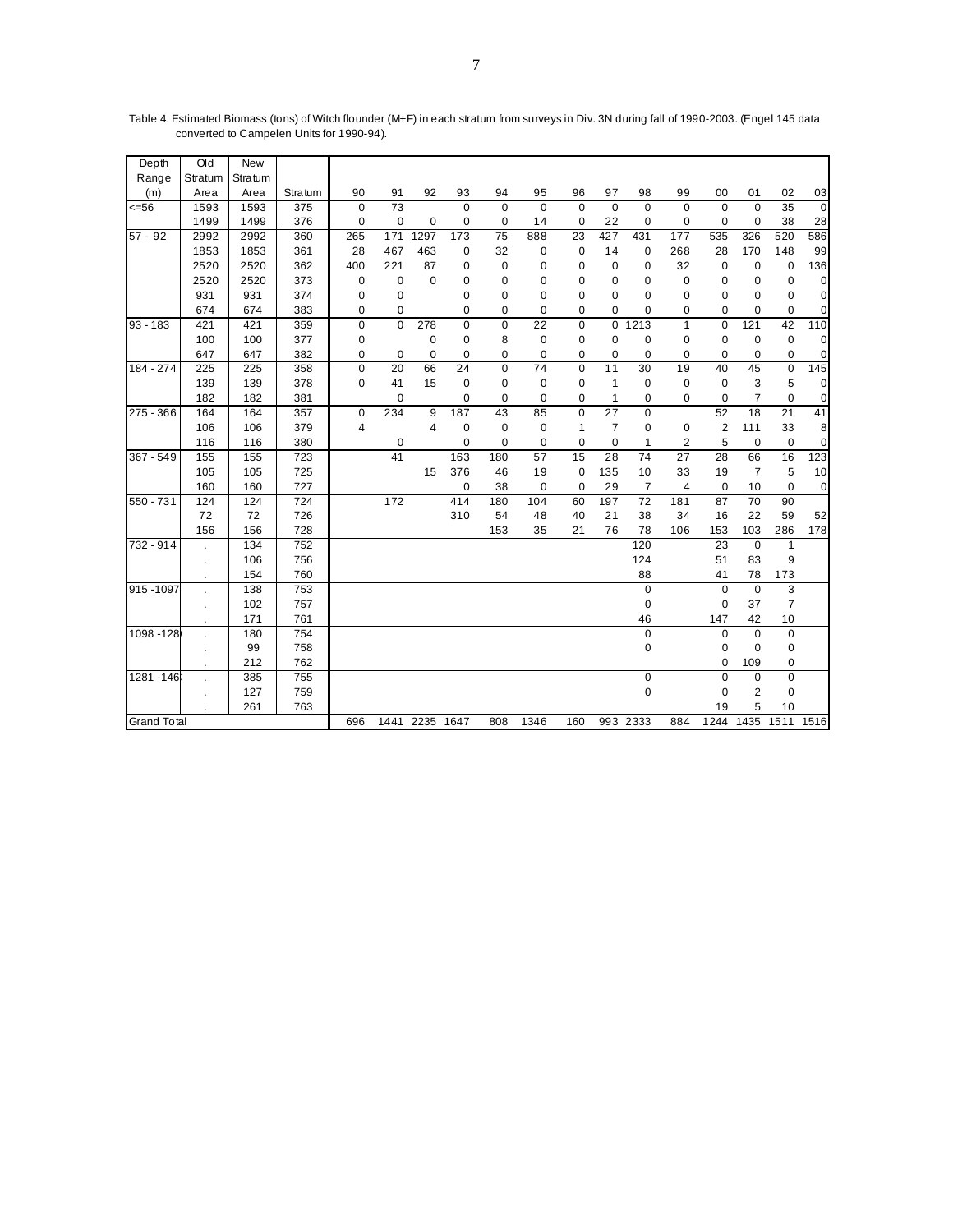| Depth              | Old       | <b>New</b> |         |       |                 |                 |                 |             |                 |                                  |                 |                 |                |                |                 |                     |                |
|--------------------|-----------|------------|---------|-------|-----------------|-----------------|-----------------|-------------|-----------------|----------------------------------|-----------------|-----------------|----------------|----------------|-----------------|---------------------|----------------|
| Range              | Stratum   | Stratum    |         |       |                 |                 |                 |             |                 |                                  |                 |                 |                |                |                 |                     |                |
| (m)                | Area      | Area       | Stratum | 90    | 91              | 92              | 93              | 94          | 95              | 96                               | 97              | 98              | 99             | 00             | 01              | 02                  | 03             |
| $57 - 92$          | 2089      | 2089       | 330     | 122   | 67              | 79              | $\mathbf 0$     | $\mathbf 0$ | 247             | $\mathbf 0$                      | $\overline{72}$ | 168             | 208            | 48             | 284             | 342                 | 438            |
|                    | 456       | 456        | 331     | 22    | 315             | 134             | $\mathbf 0$     | $\mathbf 0$ | 108             | $\mathbf 0$                      | $\mathbf 0$     | 256             | 946            | 243            | 468             | 775                 | 306            |
|                    | 1898      | 1898       | 338     | 2226  | 438             |                 | 837 3966        | 2193        | 4684            | 503                              | 1329            | 483             | 2736           | 375            | 943             | 976                 | 2666           |
|                    | 1716      | 1716       | 340     | 173   | 280             | 63              | 0               | $\mathbf 0$ | 204             | 0                                | 22              | $\mathbf 0$     | 415            | 104            | 172             | 123                 | 57             |
|                    | 2520      | 2520       | 351     | 1690  | 284             | 72              | 0               | $\mathbf 0$ | $\mathbf 0$     | $\mathbf 0$                      | $\mathbf 0$     | 37              | 205            | $\mathbf 0$    | 172             | $\mathbf 0$         | 25             |
|                    | 2580      | 2580       | 352     | 1415  | 896             | 1352            | 946             | 228         | 379             | 273                              | 573             | 374             | 1491           | 920            | 430             | 789                 | 964            |
|                    | 1282      | 1282       | 353     | 2405  | 343             | 477             | 0               | 732         | 538             | 789                              | 168             | 1066            | 2996           | 2379           | 1360            | 1490                | 1204           |
| $93 - 183$         | 1721      | 1721       | 329     | 99    | 85              | $\mathbf 0$     | $\overline{18}$ | $\mathbf 0$ | 417             | $\mathbf 0$                      | 173             | 305             | $\mathbf 0$    | $\mathbf 0$    | 282             | 732                 | 97             |
|                    | 1047      | 1047       | 332     | 2102  | 155             | 1724            | 813             | 321         | 1114            | 4569                             | 190             | 245             | 1664           | 544            | 343             | 1155                | 807            |
|                    | 948       | 948        | 337     | 1333  | 188             | 954             | 563             | 2132        | 421             | 492                              | 322             | 479             | 978            | 344            | 67              | 211                 | 352            |
|                    | 585       | 585        | 339     | 1132  | 224             | 651             | 119             | 742         | 1911            | $\mathbf 0$                      | 481             | 261             |                | 344            | 338             | 1927                | 457            |
|                    | 474       | 474        | 354     | 1291  | 23              | 316             | 75              | 210         | 191             | 4647                             | 215             | 201             | 103            | 766            | 258             | 470                 | 967            |
| $184 - 274$        | 151       | 147        | 333     | 221   | $\overline{11}$ | $\overline{22}$ | 30              | 92          | 26              |                                  | $\overline{4}$  | 6               | 33             | $\overline{4}$ | $\overline{20}$ | $\overline{17}$     | 48             |
|                    | 121       | 121        | 336     | 82    | 151             | 76              | 298             | 13          | 35              | 32                               | 19              | 19              | 67             | 31             | 37              | 23                  | 10             |
|                    | 103       | 103        | 355     |       | 497             | 93              | 120             | 25          | 16              | 343                              | 6               | 14              | 110            | 35             | 5               | 6                   | 6              |
| $275 - 366$        | 92        | 96         | 334     | 24    | 16              | $\overline{0}$  | $\overline{9}$  | 17          | $\overline{4}$  |                                  | 5               | 1               | $\overline{7}$ | $\overline{5}$ | 14              | $\overline{9}$      | 8              |
|                    | 58        | 58         | 335     | 194   | 25              | 25              | 30              | 18          | $\mathbf{1}$    | 23                               | 0               | 1               | 23             | 8              | 3               | 9                   | 1              |
|                    | 61        | 61         | 356     |       | 11              | $\overline{7}$  | 430             | 98          | $\overline{7}$  | 60                               | 3               | 4               | 32             | 22             | $\overline{7}$  | 3                   | 6              |
| 367 - 549          | 93        | 166        | 717     | 30    |                 |                 | $\mathbf 0$     | 32          | $\overline{37}$ |                                  | 12              | 42              | 260            | $\Omega$       | 13              | 11                  | 54             |
|                    | 76        | 76         | 719     | 110   | $\overline{2}$  |                 | 65              | 6           | $\mathbf{1}$    | 226                              | 19              | 9               | 10             | 14             | 29              | 6                   | 15             |
|                    | 76        | 76         | 721     |       | 18              |                 | 169             | 67          | 21              | 54                               | 6               | 14              | 67             | 17             | $\overline{2}$  | 14                  | 17             |
| 550 - 731          | 111       | 134        | 718     |       |                 |                 | 22              | 68          | 8               |                                  | 68              | 47              | 53             | 34             | 50              | 54                  | 161            |
|                    | 105       | 105        | 720     |       |                 |                 | 73              | 0           | 13              | 68                               |                 | $\overline{2}$  | 17             | $\overline{4}$ | 83              | 26                  | 31             |
|                    | 93        | 93         | 722     |       | 9               |                 | 81              | 21          | 14              | 39                               | 12              | 12              | 26             | 8              | 15              | 5                   | $\overline{7}$ |
| 732 - 914          |           | 105        | 764     |       |                 |                 |                 |             |                 |                                  |                 | $\overline{75}$ |                | 12             | $\overline{21}$ | 36                  |                |
|                    | $\bullet$ | 99         | 768     |       |                 |                 |                 |             |                 |                                  |                 | 18              |                | $\overline{7}$ | 18              | 38                  |                |
|                    |           | 135        | 772     |       |                 |                 |                 |             |                 |                                  |                 | 173             |                | 62             |                 | 49                  | 29             |
| 915 - 1097         |           | 124        | 765     |       |                 |                 |                 |             |                 |                                  |                 | $\overline{24}$ |                | 3              | 20              | 55                  |                |
|                    | $\bullet$ | 138        | 769     |       |                 |                 |                 |             |                 |                                  |                 | 17              |                | 5              | 28              | 59                  |                |
|                    |           | 128        | 773     |       |                 |                 |                 |             |                 |                                  |                 | $\overline{4}$  |                | 13             | 32              | 89                  | 12             |
| 1098 - 128         |           | 144        | 766     |       |                 |                 |                 |             |                 |                                  |                 |                 |                | 24             | $\overline{2}$  | $\overline{37}$     |                |
|                    |           | 128        | 770     |       |                 |                 |                 |             |                 |                                  |                 |                 |                | $\overline{4}$ | 23              | 67                  |                |
|                    |           | 135        | 774     |       |                 |                 |                 |             |                 |                                  |                 |                 |                | 4              | 31              | 15                  | 27             |
| 1281-146           |           | 158        | 767     |       |                 |                 |                 |             |                 |                                  |                 |                 |                | 15             | $\mathbf 0$     | $\mathbf 0$         |                |
|                    |           | 175        | 771     |       |                 |                 |                 |             |                 |                                  |                 |                 |                | $\mathbf 0$    | 17              | $\mathbf 0$         |                |
|                    |           | 155        | 775     |       |                 |                 |                 |             |                 |                                  |                 |                 |                | $\mathbf 0$    | $\mathbf 0$     | 0                   | 28             |
| <b>Grand Total</b> |           |            |         | 14671 |                 | 4036 6884 7827  |                 |             |                 | 7013 10397 12117 3698 4356 12446 |                 |                 |                |                |                 | 6396 5586 9619 8798 |                |

Table 5. Estimated Biomass (tons) of Witch flounder (M+F) in each stratum from surveys in Div. 3O during fall of 1990-2003. (Engel 145 data converted to Campelen Units for 1990-94).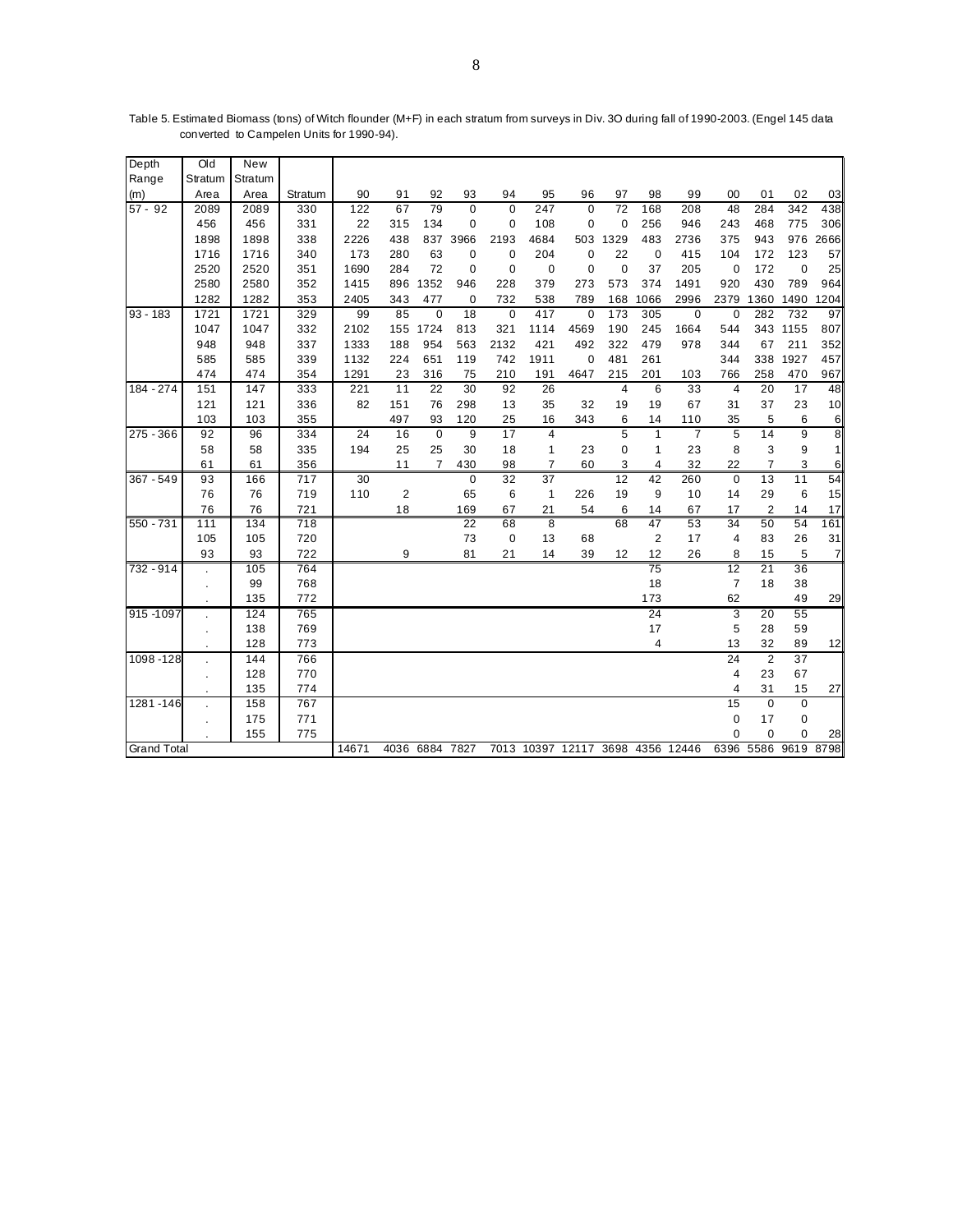| ś                                                                                              |
|------------------------------------------------------------------------------------------------|
| ֠<br>l                                                                                         |
|                                                                                                |
|                                                                                                |
|                                                                                                |
|                                                                                                |
| Ó                                                                                              |
|                                                                                                |
|                                                                                                |
| $\ddot{\phantom{a}}$                                                                           |
|                                                                                                |
| i                                                                                              |
|                                                                                                |
|                                                                                                |
|                                                                                                |
|                                                                                                |
| ֘֝֕                                                                                            |
|                                                                                                |
|                                                                                                |
|                                                                                                |
|                                                                                                |
| I                                                                                              |
|                                                                                                |
| l                                                                                              |
|                                                                                                |
|                                                                                                |
|                                                                                                |
|                                                                                                |
| $\overline{\phantom{a}}$                                                                       |
| ï                                                                                              |
|                                                                                                |
| I                                                                                              |
|                                                                                                |
|                                                                                                |
| ׇ֚֚֬֕<br>֖֧֧֚֚֚֚֚֚֚֚֚֚֚֚֚֚֚֚֚֚֚֚֚֚֚֞֡֡֡֡֡֡֡֡֡֡֡֡֡֡֬֞֟֝֓֞֡֡֡֬֞֬֞֝֬֞֓֞֬֞֞֬֝֬֝֞֬֞֝֬֝֬֝֬֝֬֝֬֝֬֝֬֝֬ |
|                                                                                                |
| ١                                                                                              |
| ć                                                                                              |
| l<br>I                                                                                         |
|                                                                                                |
|                                                                                                |
|                                                                                                |
|                                                                                                |
|                                                                                                |
|                                                                                                |
|                                                                                                |
|                                                                                                |
| j                                                                                              |
|                                                                                                |
|                                                                                                |
|                                                                                                |
|                                                                                                |
|                                                                                                |
|                                                                                                |
|                                                                                                |
|                                                                                                |
|                                                                                                |
|                                                                                                |
| $\overline{\phantom{a}}$<br>֡֡֡֡֡֡֡֡                                                           |
|                                                                                                |
|                                                                                                |
|                                                                                                |
|                                                                                                |
|                                                                                                |
|                                                                                                |
|                                                                                                |
|                                                                                                |
|                                                                                                |
|                                                                                                |
|                                                                                                |
|                                                                                                |
|                                                                                                |
|                                                                                                |
|                                                                                                |
| l                                                                                              |
|                                                                                                |
|                                                                                                |
|                                                                                                |
|                                                                                                |
| Ī                                                                                              |
| ĺ<br>í                                                                                         |
| $\ddot{\phantom{0}}$                                                                           |
|                                                                                                |
|                                                                                                |
| i, de<br>$\frac{1}{2}$                                                                         |
| ć                                                                                              |
|                                                                                                |
|                                                                                                |
|                                                                                                |
|                                                                                                |
|                                                                                                |
|                                                                                                |
|                                                                                                |
|                                                                                                |
| ŕ                                                                                              |
|                                                                                                |
|                                                                                                |
|                                                                                                |
|                                                                                                |
|                                                                                                |
| ١                                                                                              |
|                                                                                                |
|                                                                                                |
| Ó                                                                                              |
|                                                                                                |
|                                                                                                |
|                                                                                                |
|                                                                                                |
|                                                                                                |
| õ                                                                                              |

|            |         | 03                        |            | $\circ$         |          |              |              |                                                                   |     |                                                                                                                                                                                                                                                                                                                                                                                                                                                                                      |                |         |          |                |                           |            |          |           |     |     | 83 #3                            |         |     |           |                                                           |                | 1289        |
|------------|---------|---------------------------|------------|-----------------|----------|--------------|--------------|-------------------------------------------------------------------|-----|--------------------------------------------------------------------------------------------------------------------------------------------------------------------------------------------------------------------------------------------------------------------------------------------------------------------------------------------------------------------------------------------------------------------------------------------------------------------------------------|----------------|---------|----------|----------------|---------------------------|------------|----------|-----------|-----|-----|----------------------------------|---------|-----|-----------|-----------------------------------------------------------|----------------|-------------|
|            |         | $\boldsymbol{\mathsf{S}}$ |            |                 |          |              |              |                                                                   |     | ဝ <b>၀ ၀ ၀ ၀ ၀ ပ္ယွ ၀ </b> ႙ ဝ <b>၀ </b> ႙ ႙ ၀ ပ္က ၀ ၀ လ္က ဖွ ဇွ ဇ္ဟ                                                                                                                                                                                                                                                                                                                                                                                                                 |                |         |          |                |                           |            |          |           |     |     |                                  |         |     |           |                                                           |                | 1027        |
|            |         | 5                         |            |                 |          |              |              |                                                                   |     | ဝ <b>ဝ ဝ</b> ဗ္လ ဝ ဝ ဝ ဝ ဗ္လ ဝ ဝ ဗ္လ ∞  င္  ဗ္လ ဇ္ ဝ ဗ္လ ဇ္ ၁  ဇ္ ဇ္ဟ ဗ္လ                                                                                                                                                                                                                                                                                                                                                                                                            |                |         |          |                |                           |            |          |           |     |     |                                  |         |     |           |                                                           |                | 1799        |
|            |         | $\mathsf{S}$              |            |                 |          |              |              |                                                                   |     |                                                                                                                                                                                                                                                                                                                                                                                                                                                                                      |                |         |          |                |                           |            |          |           |     |     |                                  |         |     |           |                                                           |                | 2701        |
|            |         | 99                        |            |                 |          |              |              |                                                                   |     |                                                                                                                                                                                                                                                                                                                                                                                                                                                                                      |                |         |          |                |                           |            |          |           |     |     |                                  |         |     |           |                                                           |                | 1947        |
|            |         | 98                        |            |                 |          |              |              |                                                                   |     |                                                                                                                                                                                                                                                                                                                                                                                                                                                                                      |                |         |          |                |                           |            |          |           |     |     |                                  |         |     |           |                                                           |                |             |
|            |         | 50                        |            |                 |          |              |              | $\circ$ $\sigma$ $\sigma$ $\circ$ $\circ$ $\circ$ $\circ$ $\circ$ |     |                                                                                                                                                                                                                                                                                                                                                                                                                                                                                      |                |         |          |                |                           |            |          |           |     |     |                                  |         |     |           |                                                           |                | 1184 1491   |
|            |         | $\frac{6}{3}$             |            |                 |          |              |              |                                                                   |     | ၀ ၀ ၀ ၀ ၀ ၀ ၀ ၀ ၀ ၀ ၀ ၃ ၀ ၀ ၃ ၀ ၀ ဗ္ ဗ္ဗ ဗ္ဗ ဗ္လ <del>ဗ္</del> လ ဗ္                                                                                                                                                                                                                                                                                                                                                                                                                  |                |         |          |                |                           |            |          |           |     |     |                                  |         |     |           |                                                           |                | 470         |
|            |         | 95                        |            |                 |          |              |              |                                                                   |     | <b>ㅇㅇ ㅇ</b> ន ㅇㅇㅇㅇ ㅇㅇㅇ ਨ ㅇㅇ  <mark>♡ ㅇㅇ ㅎㅇㅇ ㅎ</mark> ㅎ ?                                                                                                                                                                                                                                                                                                                                                                                                                             |                |         |          |                |                           |            |          |           |     |     |                                  |         |     |           |                                                           |                | 567         |
|            |         |                           |            |                 |          |              |              |                                                                   |     |                                                                                                                                                                                                                                                                                                                                                                                                                                                                                      |                |         |          |                |                           |            |          |           |     |     |                                  |         |     |           | <u>န္</u> တုိ ေစာေထာင္တုိင္ ေတြကို ေတြက ေတြက ေတြက ေတြက ေန |                | 1110        |
|            |         | 93                        |            |                 |          |              |              |                                                                   |     |                                                                                                                                                                                                                                                                                                                                                                                                                                                                                      |                |         |          |                |                           |            |          |           |     |     |                                  |         |     |           |                                                           |                | 1892        |
|            |         | $\overline{9}$            |            |                 |          |              |              |                                                                   |     | $\circ \circ   \overset{\circ}{\circ} \circ \circ \circ \circ \circ   \circ \circ \circ   \overset{\circ}{\circ} \overset{\circ}{\circ} \circ   \overset{\circ}{\circ} \overset{\circ}{\circ} \overset{\circ}{\circ}   \overset{\circ}{\circ} \overset{\circ}{\circ}   \overset{\circ}{\circ}$                                                                                                                                                                                       |                |         |          |                |                           |            |          |           |     |     | $\frac{150}{250}$ $\frac{1}{27}$ |         |     |           |                                                           |                | 1394        |
|            |         | 5                         |            |                 |          |              |              | $\circ$ $\circ$ $\circ$ $\circ$ $\circ$ $\circ$ $\circ$           |     |                                                                                                                                                                                                                                                                                                                                                                                                                                                                                      |                |         |          |                |                           |            |          |           |     |     |                                  |         | 182 |           |                                                           |                | 1991        |
|            |         | $\frac{8}{2}$             |            |                 |          |              |              |                                                                   |     | <mark>ေ</mark> ဝေနေ ၁၀၀၀၀၀၀၀ အေျဖာ္ထိ                                                                                                                                                                                                                                                                                                                                                                                                                                                |                |         |          |                |                           |            |          |           |     |     |                                  |         |     |           |                                                           |                | 320         |
|            |         | 89                        |            |                 |          |              |              |                                                                   |     |                                                                                                                                                                                                                                                                                                                                                                                                                                                                                      |                |         |          |                |                           |            |          |           |     |     |                                  |         |     |           |                                                           |                | 954         |
|            |         | 88                        |            |                 |          |              |              |                                                                   |     | $\circ \circ   \frac{5}{4} \times 5 \circ 0 \circ   \frac{5}{8} \times 5 \circ   \frac{1}{2} \times 5 \times 5 \circ   \frac{1}{2} \times 5 \times 5 \circ   \frac{1}{2} \times 5 \times 5 \circ   \frac{1}{2} \times 5 \times 5 \circ   \frac{1}{2} \times 5 \times 5 \circ   \frac{1}{2} \times 5 \times 5 \circ   \frac{1}{2} \times 5 \times 5 \circ   \frac{1}{2} \times 5 \times 5 \circ   \frac{1}{2} \times 5 \times 5 \circ   \frac{1}{2} \times 5 \times 5 \circ   \frac{$ |                |         |          |                |                           |            |          |           |     |     |                                  |         |     |           |                                                           |                | 4180        |
|            |         | 87                        |            |                 |          |              |              |                                                                   |     |                                                                                                                                                                                                                                                                                                                                                                                                                                                                                      |                |         |          |                |                           | 423<br>247 |          |           |     |     |                                  |         |     |           |                                                           |                | 2595        |
|            |         | 86                        |            |                 |          |              |              |                                                                   |     | <mark>၀ ၀</mark>   စု ၀ မ ပ ရ ၁ ၀   ၁ ၀   ၁ ရ မ   မ ပ စု ၁ ရ မ   မ ပ စ                                                                                                                                                                                                                                                                                                                                                                                                               |                |         |          |                |                           |            | $\circ$  |           |     |     |                                  |         |     |           |                                                           |                | 1837        |
|            |         | 85                        |            | $\circ$ $\circ$ | 129      |              |              |                                                                   |     | ၀ ဖွ ၀ ၀ ပွ <mark>ူ</mark> ဖွ ၀ ၀                                                                                                                                                                                                                                                                                                                                                                                                                                                    |                |         | 557      |                | $\alpha$ ឌ $\mathbf{z}$ ន |            | 88       |           |     |     |                                  |         |     |           |                                                           |                | 1246        |
|            |         | 84                        |            | $\circ$ $\circ$ |          | 2234<br>153  | $\circ$      | $\circ \circ \circ$                                               |     | 405                                                                                                                                                                                                                                                                                                                                                                                                                                                                                  | $\overline{4}$ | $\circ$ | 77       |                | 988                       |            | $\infty$ |           |     |     |                                  |         |     |           |                                                           |                | 3053        |
|            |         | Stratum                   | 375<br>376 |                 |          | ន្លន្ត ន្ល   |              | 373<br>374<br>383                                                 |     |                                                                                                                                                                                                                                                                                                                                                                                                                                                                                      | 1259<br>977    | 382     |          |                |                           |            |          |           |     |     |                                  |         |     |           | 752<br>756                                                | 760            |             |
|            |         |                           |            |                 |          |              |              |                                                                   |     |                                                                                                                                                                                                                                                                                                                                                                                                                                                                                      |                |         |          |                |                           |            |          |           |     |     |                                  |         |     |           |                                                           |                |             |
| <b>MeN</b> | Stratum | Area                      | 1593       | 1499            |          | 2992<br>1853 | 2520<br>2520 | 931                                                               | 674 |                                                                                                                                                                                                                                                                                                                                                                                                                                                                                      | $421$<br>100   | 647     |          |                | $239$ $18$                | 106        |          | 155       | 105 | 160 | $\frac{13}{2}$ $\frac{8}{2}$     |         |     |           | $134$<br>$106$                                            | $\overline{5}$ |             |
| DIO        | Stratum | Area                      | 1593       | 1499            |          |              |              |                                                                   |     |                                                                                                                                                                                                                                                                                                                                                                                                                                                                                      | 421<br>100     | 647     | 225      | $\frac{38}{2}$ | 164                       | 106        | 116      | 155       | 105 | 160 | $\overline{24}$                  | $72$ 66 |     |           |                                                           |                |             |
| Depth      | Range   | έ                         | $56 =$     |                 | 92<br>57 |              |              |                                                                   |     | $93 - 183$                                                                                                                                                                                                                                                                                                                                                                                                                                                                           |                |         | 84 - 274 |                | 275 - 366                 |            |          | 367 - 549 |     |     | 550 - 731                        |         |     | 732 - 914 |                                                           |                | Grand Total |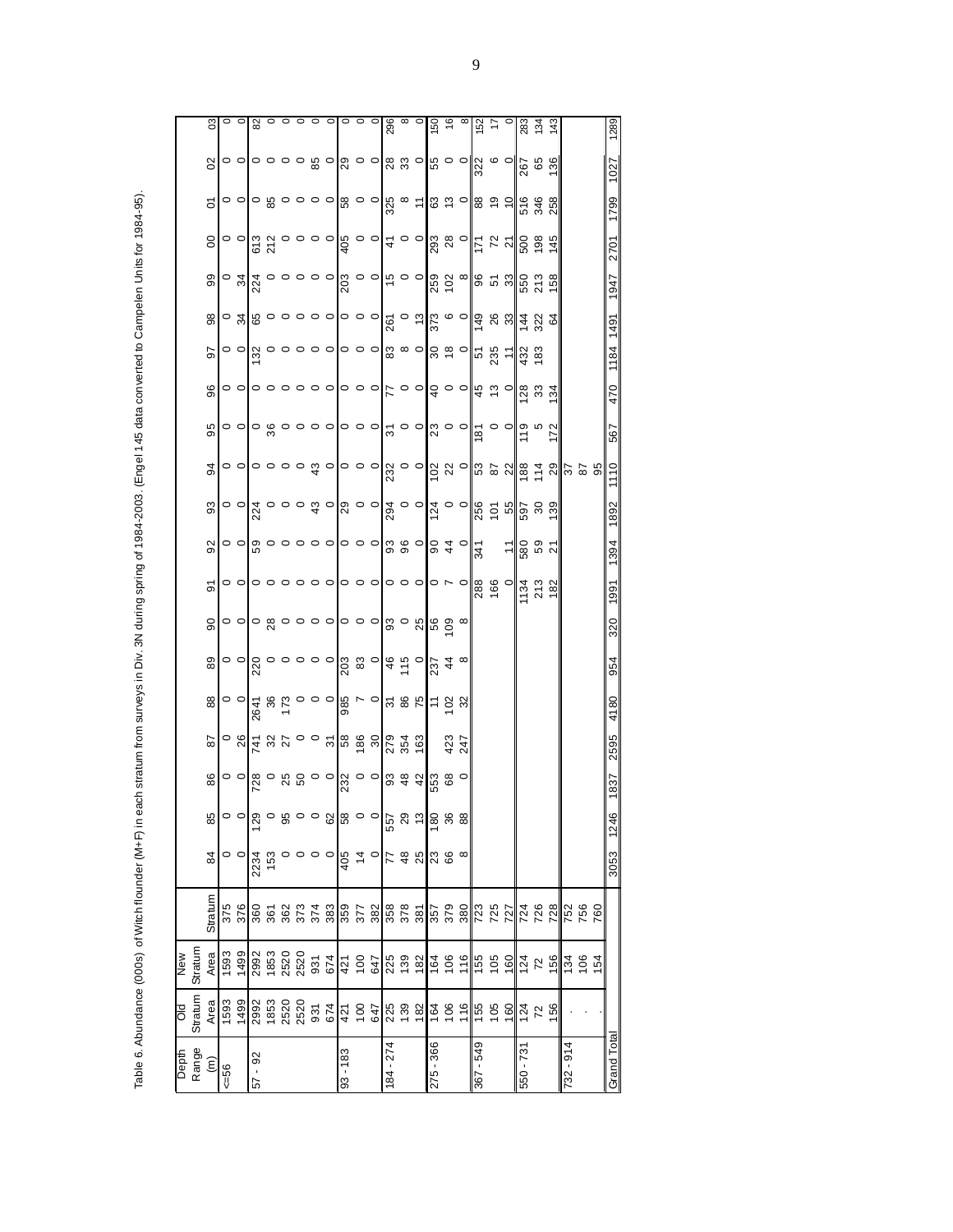Table 7. Abundance (000s) of Witch flounder (M+F) in each stratum from surveys in Div. 3O during spring of 1984-2003. (Engel 145 data converted to Campelen Units for 1984-95). Table 7. Abundance (000s) of Witch flounder (M+F) in each stratum from surveys in Div. 3O during spring of 1984-2003. (Engel 145 data converted to Campelen Units for 1984-95).

| Depth                | ŏ                                | New                                                                                      |                   |                        |                                                                                            |    |    |                                                                                         |                                                                                                                                                                                                                                                                                                                              |                                  |                                                                                                                                                                         |                                                                                                                                                                                                                                                                                                                     |                            |             |                                                                                                                                                                                                                                                                                                                             |                                                                                                                                                                                                                                                                                                                     |                                                       |                 |                                                                                                                                                                                                                                                                                                                                                                                                                |                                                                                                                         |                                     |                                                                                                                                                                                                                                                                                                                                |                                                                                                                                                                                                                                                                                                                     |
|----------------------|----------------------------------|------------------------------------------------------------------------------------------|-------------------|------------------------|--------------------------------------------------------------------------------------------|----|----|-----------------------------------------------------------------------------------------|------------------------------------------------------------------------------------------------------------------------------------------------------------------------------------------------------------------------------------------------------------------------------------------------------------------------------|----------------------------------|-------------------------------------------------------------------------------------------------------------------------------------------------------------------------|---------------------------------------------------------------------------------------------------------------------------------------------------------------------------------------------------------------------------------------------------------------------------------------------------------------------|----------------------------|-------------|-----------------------------------------------------------------------------------------------------------------------------------------------------------------------------------------------------------------------------------------------------------------------------------------------------------------------------|---------------------------------------------------------------------------------------------------------------------------------------------------------------------------------------------------------------------------------------------------------------------------------------------------------------------|-------------------------------------------------------|-----------------|----------------------------------------------------------------------------------------------------------------------------------------------------------------------------------------------------------------------------------------------------------------------------------------------------------------------------------------------------------------------------------------------------------------|-------------------------------------------------------------------------------------------------------------------------|-------------------------------------|--------------------------------------------------------------------------------------------------------------------------------------------------------------------------------------------------------------------------------------------------------------------------------------------------------------------------------|---------------------------------------------------------------------------------------------------------------------------------------------------------------------------------------------------------------------------------------------------------------------------------------------------------------------|
| Range                | Stratur                          | Stratum                                                                                  |                   |                        |                                                                                            |    |    |                                                                                         |                                                                                                                                                                                                                                                                                                                              |                                  |                                                                                                                                                                         |                                                                                                                                                                                                                                                                                                                     |                            |             |                                                                                                                                                                                                                                                                                                                             |                                                                                                                                                                                                                                                                                                                     |                                                       |                 |                                                                                                                                                                                                                                                                                                                                                                                                                |                                                                                                                         |                                     |                                                                                                                                                                                                                                                                                                                                |                                                                                                                                                                                                                                                                                                                     |
| $\widehat{\epsilon}$ | Area                             | Area                                                                                     | Stratum           | 84                     | 85                                                                                         |    | 87 |                                                                                         | 89                                                                                                                                                                                                                                                                                                                           | $\overline{0}$                   | 5                                                                                                                                                                       | $\overline{9}$                                                                                                                                                                                                                                                                                                      | $\frac{3}{2}$              | 94          | 95                                                                                                                                                                                                                                                                                                                          | 96                                                                                                                                                                                                                                                                                                                  |                                                       | 86              | 99                                                                                                                                                                                                                                                                                                                                                                                                             |                                                                                                                         | $\overline{c}$                      | $\mathcal{S}^{\prime}$                                                                                                                                                                                                                                                                                                         | S                                                                                                                                                                                                                                                                                                                   |
| $57 - 92$            | 2089<br>456                      | 2089<br>456                                                                              |                   |                        |                                                                                            |    |    | $\frac{80}{3}$ $\frac{80}{3}$ $\frac{40}{3}$                                            |                                                                                                                                                                                                                                                                                                                              |                                  |                                                                                                                                                                         |                                                                                                                                                                                                                                                                                                                     |                            |             |                                                                                                                                                                                                                                                                                                                             |                                                                                                                                                                                                                                                                                                                     |                                                       |                 |                                                                                                                                                                                                                                                                                                                                                                                                                |                                                                                                                         |                                     |                                                                                                                                                                                                                                                                                                                                |                                                                                                                                                                                                                                                                                                                     |
|                      |                                  |                                                                                          | <u>នី</u> និ      | 0<br>3555<br>0         | 376                                                                                        |    |    |                                                                                         |                                                                                                                                                                                                                                                                                                                              |                                  |                                                                                                                                                                         |                                                                                                                                                                                                                                                                                                                     |                            |             |                                                                                                                                                                                                                                                                                                                             |                                                                                                                                                                                                                                                                                                                     |                                                       |                 |                                                                                                                                                                                                                                                                                                                                                                                                                |                                                                                                                         |                                     |                                                                                                                                                                                                                                                                                                                                |                                                                                                                                                                                                                                                                                                                     |
|                      |                                  |                                                                                          | 338               |                        |                                                                                            |    |    |                                                                                         |                                                                                                                                                                                                                                                                                                                              |                                  |                                                                                                                                                                         |                                                                                                                                                                                                                                                                                                                     |                            |             |                                                                                                                                                                                                                                                                                                                             |                                                                                                                                                                                                                                                                                                                     |                                                       |                 |                                                                                                                                                                                                                                                                                                                                                                                                                |                                                                                                                         |                                     |                                                                                                                                                                                                                                                                                                                                |                                                                                                                                                                                                                                                                                                                     |
|                      |                                  |                                                                                          | 340               |                        |                                                                                            |    |    |                                                                                         | $\begin{smallmatrix} 0 & 0 & 0 & 0 \\ 0 & 0 & 0 & 0 \\ 0 & 0 & 0 & 0 \\ \lambda & 0 & 0 & 0 \end{smallmatrix}$                                                                                                                                                                                                               |                                  |                                                                                                                                                                         |                                                                                                                                                                                                                                                                                                                     |                            |             |                                                                                                                                                                                                                                                                                                                             |                                                                                                                                                                                                                                                                                                                     |                                                       |                 |                                                                                                                                                                                                                                                                                                                                                                                                                |                                                                                                                         |                                     |                                                                                                                                                                                                                                                                                                                                |                                                                                                                                                                                                                                                                                                                     |
|                      |                                  |                                                                                          |                   |                        |                                                                                            |    |    |                                                                                         |                                                                                                                                                                                                                                                                                                                              |                                  |                                                                                                                                                                         |                                                                                                                                                                                                                                                                                                                     |                            |             |                                                                                                                                                                                                                                                                                                                             |                                                                                                                                                                                                                                                                                                                     |                                                       |                 |                                                                                                                                                                                                                                                                                                                                                                                                                |                                                                                                                         |                                     |                                                                                                                                                                                                                                                                                                                                |                                                                                                                                                                                                                                                                                                                     |
|                      | 1898<br>17588827<br>1757<br>1757 |                                                                                          | 552<br>552<br>352 |                        | $\begin{array}{c c} 11894 \\ 210 \\ 231 \\ 1807 \\ 1807 \\ 0 \\ 992 \\ \hline \end{array}$ |    |    | 1317<br>1839                                                                            | 240<br>928<br>3800                                                                                                                                                                                                                                                                                                           | 587<br>52<br>521<br>5910<br>2910 |                                                                                                                                                                         | $\frac{1}{2}$ $\frac{1}{2}$ $\frac{1}{2}$ $\frac{1}{2}$ $\frac{1}{2}$ $\frac{1}{2}$ $\frac{1}{2}$ $\frac{1}{2}$ $\frac{1}{2}$ $\frac{1}{2}$ $\frac{1}{2}$ $\frac{1}{2}$ $\frac{1}{2}$ $\frac{1}{2}$ $\frac{1}{2}$ $\frac{1}{2}$ $\frac{1}{2}$ $\frac{1}{2}$ $\frac{1}{2}$ $\frac{1}{2}$ $\frac{1}{2}$ $\frac{1}{2}$ |                            |             | $\begin{array}{c}\n0 & 0 & 0 & 0 & 0 \\ 0 & 0 & 0 & 0 & 0 \\ 0 & 0 & 0 & 0 & 0 \\ 0 & 0 & 0 & 0 & 0 \\ 0 & 0 & 0 & 0 & 0\n\end{array}$                                                                                                                                                                                      | $\circ$ $\stackrel{4}{\circ}$ $\stackrel{5}{\circ}$ $\stackrel{6}{\circ}$ $\stackrel{6}{\circ}$ $\stackrel{7}{\circ}$ $\stackrel{8}{\circ}$                                                                                                                                                                         | 8 0 0 0 0 0 1 0<br>8 0 0 0 0 1 0<br>8 0 1 0 0 0 1 0 0 | 89220088        | $\begin{array}{@{}c@{\hspace{1em}}c@{\hspace{1em}}c@{\hspace{1em}}c@{\hspace{1em}}c@{\hspace{1em}}c@{\hspace{1em}}c@{\hspace{1em}}c@{\hspace{1em}}c@{\hspace{1em}}c@{\hspace{1em}}c@{\hspace{1em}}c@{\hspace{1em}}c@{\hspace{1em}}c@{\hspace{1em}}c@{\hspace{1em}}c@{\hspace{1em}}c@{\hspace{1em}}c@{\hspace{1em}}c@{\hspace{1em}}c@{\hspace{1em}}c@{\hspace{1em}}c@{\hspace{1em}}c@{\hspace{1em}}c@{\hspace{$ |                                                                                                                         | $\frac{2500}{2500}$ $\frac{42}{25}$ | $\begin{bmatrix} 5 & 6 & 6 & 6 \\ 6 & 3 & 6 & 6 \\ 6 & 3 & 6 & 6 \\ 6 & 6 & 6 & 6 \\ 6 & 6 & 6 & 6 \\ 6 & 6 & 6 & 6 \\ 6 & 6 & 6 & 6 \\ 6 & 6 & 6 & 6 \\ 6 & 6 & 6 & 6 \\ 6 & 6 & 6 & 6 \\ 6 & 6 & 6 & 6 \\ 6 & 6 & 6 & 6 \\ 6 & 6 & 6 & 6 \\ 6 & 6 & 6 & 6 & 6 \\ 6 & 6 & 6 & 6 & 6 \\ 6 & 6 & 6 & 6 & 6 \\ 6 & 6 & 6 & 6 & $ | 008004200886<br>00800420088                                                                                                                                                                                                                                                                                         |
|                      |                                  |                                                                                          |                   |                        |                                                                                            |    |    | 13050                                                                                   |                                                                                                                                                                                                                                                                                                                              |                                  |                                                                                                                                                                         |                                                                                                                                                                                                                                                                                                                     |                            |             |                                                                                                                                                                                                                                                                                                                             |                                                                                                                                                                                                                                                                                                                     |                                                       |                 |                                                                                                                                                                                                                                                                                                                                                                                                                |                                                                                                                         |                                     |                                                                                                                                                                                                                                                                                                                                |                                                                                                                                                                                                                                                                                                                     |
| 93 - 183             |                                  |                                                                                          |                   |                        |                                                                                            |    |    |                                                                                         |                                                                                                                                                                                                                                                                                                                              |                                  |                                                                                                                                                                         |                                                                                                                                                                                                                                                                                                                     |                            |             |                                                                                                                                                                                                                                                                                                                             |                                                                                                                                                                                                                                                                                                                     |                                                       |                 |                                                                                                                                                                                                                                                                                                                                                                                                                |                                                                                                                         |                                     |                                                                                                                                                                                                                                                                                                                                |                                                                                                                                                                                                                                                                                                                     |
|                      |                                  |                                                                                          |                   | $\frac{8}{1018}$       |                                                                                            |    |    |                                                                                         |                                                                                                                                                                                                                                                                                                                              |                                  |                                                                                                                                                                         |                                                                                                                                                                                                                                                                                                                     |                            |             |                                                                                                                                                                                                                                                                                                                             |                                                                                                                                                                                                                                                                                                                     |                                                       |                 |                                                                                                                                                                                                                                                                                                                                                                                                                |                                                                                                                         |                                     |                                                                                                                                                                                                                                                                                                                                |                                                                                                                                                                                                                                                                                                                     |
|                      |                                  |                                                                                          |                   |                        | 9181                                                                                       |    |    |                                                                                         |                                                                                                                                                                                                                                                                                                                              |                                  |                                                                                                                                                                         |                                                                                                                                                                                                                                                                                                                     |                            |             |                                                                                                                                                                                                                                                                                                                             |                                                                                                                                                                                                                                                                                                                     |                                                       |                 |                                                                                                                                                                                                                                                                                                                                                                                                                |                                                                                                                         |                                     |                                                                                                                                                                                                                                                                                                                                |                                                                                                                                                                                                                                                                                                                     |
|                      |                                  |                                                                                          |                   | $111$<br>$43$<br>$174$ |                                                                                            |    |    |                                                                                         |                                                                                                                                                                                                                                                                                                                              |                                  |                                                                                                                                                                         |                                                                                                                                                                                                                                                                                                                     |                            |             |                                                                                                                                                                                                                                                                                                                             |                                                                                                                                                                                                                                                                                                                     |                                                       |                 |                                                                                                                                                                                                                                                                                                                                                                                                                |                                                                                                                         |                                     |                                                                                                                                                                                                                                                                                                                                |                                                                                                                                                                                                                                                                                                                     |
|                      |                                  |                                                                                          |                   |                        |                                                                                            |    |    |                                                                                         |                                                                                                                                                                                                                                                                                                                              |                                  |                                                                                                                                                                         |                                                                                                                                                                                                                                                                                                                     |                            |             |                                                                                                                                                                                                                                                                                                                             |                                                                                                                                                                                                                                                                                                                     |                                                       |                 |                                                                                                                                                                                                                                                                                                                                                                                                                |                                                                                                                         |                                     |                                                                                                                                                                                                                                                                                                                                |                                                                                                                                                                                                                                                                                                                     |
| 184 - 274            | $9887$ $52$                      | $\frac{885}{3824}$ $\frac{4}{2}$ $\frac{5}{2}$ $\frac{5}{8}$ $\frac{8}{8}$ $\frac{8}{6}$ |                   |                        | $\frac{1}{2}$ $\frac{1}{2}$ $\frac{1}{2}$ $\frac{1}{2}$ $\frac{1}{2}$                      |    |    | $\begin{array}{c c}\n1454 \\ 16023 \\ 2641 \\ 154 \\ -145 \\ -808 \\ -145\n\end{array}$ | $\begin{bmatrix} 0 & 0 & 0 & 0 & 0 \\ 0 & 0 & 0 & 0 & 0 \\ 0 & 0 & 0 & 0 & 0 \\ 0 & 0 & 0 & 0 & 0 \\ 0 & 0 & 0 & 0 & 0 \\ 0 & 0 & 0 & 0 & 0 \\ 0 & 0 & 0 & 0 & 0 \\ 0 & 0 & 0 & 0 & 0 \\ 0 & 0 & 0 & 0 & 0 \\ 0 & 0 & 0 & 0 & 0 \\ 0 & 0 & 0 & 0 & 0 \\ 0 & 0 & 0 & 0 & 0 \\ 0 & 0 & 0 & 0 & 0 \\ 0 & 0 & 0 & 0 & 0 \\ 0 & $ |                                  |                                                                                                                                                                         |                                                                                                                                                                                                                                                                                                                     |                            |             | $\circ$ $\circ$ $\frac{1}{3}$ $\frac{1}{2}$ $\circ$ $\frac{1}{3}$ $\frac{1}{6}$ $\frac{1}{6}$ $\frac{1}{6}$ $\frac{1}{6}$ $\frac{1}{6}$ $\frac{1}{6}$ $\frac{1}{6}$ $\frac{1}{6}$ $\frac{1}{6}$ $\frac{1}{6}$ $\frac{1}{6}$ $\frac{1}{6}$ $\frac{1}{6}$ $\frac{1}{6}$ $\frac{1}{6}$ $\frac{1}{6}$ $\frac{1}{6}$ $\frac{1}{$ | $\frac{1}{2}$ $\frac{1}{2}$ $\frac{1}{2}$ $\frac{1}{2}$ $\frac{1}{2}$ $\frac{1}{2}$ $\frac{1}{2}$ $\frac{1}{2}$ $\frac{1}{2}$ $\frac{1}{2}$ $\frac{1}{2}$ $\frac{1}{2}$ $\frac{1}{2}$ $\frac{1}{2}$ $\frac{1}{2}$ $\frac{1}{2}$ $\frac{1}{2}$ $\frac{1}{2}$ $\frac{1}{2}$ $\frac{1}{2}$ $\frac{1}{2}$ $\frac{1}{2}$ | 56599877882                                           | $689888$ $750$  |                                                                                                                                                                                                                                                                                                                                                                                                                |                                                                                                                         |                                     |                                                                                                                                                                                                                                                                                                                                | $\frac{1}{2}$ $\frac{1}{2}$ $\frac{1}{2}$ $\frac{1}{2}$ $\frac{1}{2}$ $\frac{1}{2}$ $\frac{1}{2}$ $\frac{1}{2}$ $\frac{1}{2}$ $\frac{1}{2}$ $\frac{1}{2}$ $\frac{1}{2}$ $\frac{1}{2}$ $\frac{1}{2}$ $\frac{1}{2}$ $\frac{1}{2}$ $\frac{1}{2}$ $\frac{1}{2}$ $\frac{1}{2}$ $\frac{1}{2}$ $\frac{1}{2}$ $\frac{1}{2}$ |
|                      |                                  |                                                                                          |                   | $\frac{25}{25}$        |                                                                                            |    |    |                                                                                         |                                                                                                                                                                                                                                                                                                                              |                                  |                                                                                                                                                                         |                                                                                                                                                                                                                                                                                                                     |                            |             |                                                                                                                                                                                                                                                                                                                             |                                                                                                                                                                                                                                                                                                                     |                                                       |                 |                                                                                                                                                                                                                                                                                                                                                                                                                |                                                                                                                         |                                     |                                                                                                                                                                                                                                                                                                                                |                                                                                                                                                                                                                                                                                                                     |
|                      | $\tilde{c}$                      |                                                                                          |                   | 92                     | 418                                                                                        |    |    | $\circ$                                                                                 | 383                                                                                                                                                                                                                                                                                                                          |                                  |                                                                                                                                                                         |                                                                                                                                                                                                                                                                                                                     |                            |             |                                                                                                                                                                                                                                                                                                                             |                                                                                                                                                                                                                                                                                                                     |                                                       |                 |                                                                                                                                                                                                                                                                                                                                                                                                                |                                                                                                                         |                                     |                                                                                                                                                                                                                                                                                                                                |                                                                                                                                                                                                                                                                                                                     |
| 275 - 366            |                                  |                                                                                          |                   | $\circ$ $\circ$        |                                                                                            |    |    |                                                                                         |                                                                                                                                                                                                                                                                                                                              |                                  | $\frac{1}{6}$ $\frac{1}{8}$ $\frac{1}{8}$ $\frac{1}{8}$ $\frac{1}{8}$ $\frac{1}{8}$ $\frac{1}{8}$ $\frac{1}{8}$ $\frac{1}{8}$ $\frac{1}{8}$ $\frac{1}{8}$ $\frac{1}{8}$ |                                                                                                                                                                                                                                                                                                                     |                            |             |                                                                                                                                                                                                                                                                                                                             |                                                                                                                                                                                                                                                                                                                     | $\frac{95}{880}$ $\frac{49}{43}$ $\frac{40}{156}$     | $\frac{157}{7}$ |                                                                                                                                                                                                                                                                                                                                                                                                                | $rac{4}{6}$ $rac{6}{6}$ $rac{8}{6}$ $rac{6}{6}$ $rac{6}{6}$ $rac{6}{6}$ $rac{8}{6}$ $rac{6}{6}$ $rac{6}{6}$ $rac{6}{6}$ |                                     |                                                                                                                                                                                                                                                                                                                                |                                                                                                                                                                                                                                                                                                                     |
|                      |                                  |                                                                                          |                   |                        | 95<br>203                                                                                  |    |    | 8 0 1<br>8 4 10 10                                                                      | $480$<br>$480$                                                                                                                                                                                                                                                                                                               |                                  |                                                                                                                                                                         |                                                                                                                                                                                                                                                                                                                     |                            |             |                                                                                                                                                                                                                                                                                                                             |                                                                                                                                                                                                                                                                                                                     |                                                       |                 |                                                                                                                                                                                                                                                                                                                                                                                                                |                                                                                                                         |                                     |                                                                                                                                                                                                                                                                                                                                |                                                                                                                                                                                                                                                                                                                     |
|                      |                                  |                                                                                          |                   |                        | 214                                                                                        |    |    |                                                                                         |                                                                                                                                                                                                                                                                                                                              | 126                              |                                                                                                                                                                         |                                                                                                                                                                                                                                                                                                                     |                            |             |                                                                                                                                                                                                                                                                                                                             |                                                                                                                                                                                                                                                                                                                     |                                                       |                 |                                                                                                                                                                                                                                                                                                                                                                                                                |                                                                                                                         |                                     |                                                                                                                                                                                                                                                                                                                                |                                                                                                                                                                                                                                                                                                                     |
| 367 - 549            |                                  | $66$<br>76                                                                               | $\frac{12}{779}$  |                        |                                                                                            |    |    |                                                                                         |                                                                                                                                                                                                                                                                                                                              |                                  |                                                                                                                                                                         |                                                                                                                                                                                                                                                                                                                     |                            |             |                                                                                                                                                                                                                                                                                                                             |                                                                                                                                                                                                                                                                                                                     |                                                       | $\frac{10}{25}$ |                                                                                                                                                                                                                                                                                                                                                                                                                |                                                                                                                         |                                     |                                                                                                                                                                                                                                                                                                                                |                                                                                                                                                                                                                                                                                                                     |
|                      | 326                              |                                                                                          |                   |                        |                                                                                            |    |    |                                                                                         |                                                                                                                                                                                                                                                                                                                              |                                  |                                                                                                                                                                         |                                                                                                                                                                                                                                                                                                                     |                            |             |                                                                                                                                                                                                                                                                                                                             |                                                                                                                                                                                                                                                                                                                     | $1161$<br>$63$                                        |                 |                                                                                                                                                                                                                                                                                                                                                                                                                |                                                                                                                         |                                     |                                                                                                                                                                                                                                                                                                                                |                                                                                                                                                                                                                                                                                                                     |
|                      |                                  |                                                                                          |                   |                        |                                                                                            |    |    |                                                                                         |                                                                                                                                                                                                                                                                                                                              |                                  |                                                                                                                                                                         |                                                                                                                                                                                                                                                                                                                     |                            |             |                                                                                                                                                                                                                                                                                                                             |                                                                                                                                                                                                                                                                                                                     |                                                       | 214             |                                                                                                                                                                                                                                                                                                                                                                                                                |                                                                                                                         |                                     |                                                                                                                                                                                                                                                                                                                                |                                                                                                                                                                                                                                                                                                                     |
| $550 - 73'$          |                                  |                                                                                          |                   |                        |                                                                                            |    |    |                                                                                         |                                                                                                                                                                                                                                                                                                                              |                                  | 282<br>361                                                                                                                                                              |                                                                                                                                                                                                                                                                                                                     |                            | 1161<br>498 | 535<br>43                                                                                                                                                                                                                                                                                                                   |                                                                                                                                                                                                                                                                                                                     |                                                       |                 | 324                                                                                                                                                                                                                                                                                                                                                                                                            | $138$<br>351                                                                                                            |                                     |                                                                                                                                                                                                                                                                                                                                |                                                                                                                                                                                                                                                                                                                     |
|                      | $rac{2}{2}$                      | $134$<br>$105$                                                                           | 718<br>722        |                        |                                                                                            |    |    |                                                                                         |                                                                                                                                                                                                                                                                                                                              |                                  |                                                                                                                                                                         | 2 %<br>5 %                                                                                                                                                                                                                                                                                                          | 5<br>5<br>5<br>5<br>5<br>5 |             |                                                                                                                                                                                                                                                                                                                             | 5 0 7<br>1 0 7<br>1 0 7                                                                                                                                                                                                                                                                                             | <b>6 5 8 9</b><br>5 5 8                               | 517<br>186      |                                                                                                                                                                                                                                                                                                                                                                                                                |                                                                                                                         | 525<br>305<br>361                   | $\frac{8}{180}$                                                                                                                                                                                                                                                                                                                | <b>0120</b><br>104<br>210                                                                                                                                                                                                                                                                                           |
|                      | 3                                | 93                                                                                       |                   |                        |                                                                                            |    |    |                                                                                         |                                                                                                                                                                                                                                                                                                                              |                                  | 45                                                                                                                                                                      |                                                                                                                                                                                                                                                                                                                     |                            | 518         | 601                                                                                                                                                                                                                                                                                                                         |                                                                                                                                                                                                                                                                                                                     |                                                       | 177             | 364                                                                                                                                                                                                                                                                                                                                                                                                            | 207                                                                                                                     |                                     | 198                                                                                                                                                                                                                                                                                                                            |                                                                                                                                                                                                                                                                                                                     |
| $-914$<br>732        |                                  |                                                                                          |                   |                        |                                                                                            |    |    |                                                                                         |                                                                                                                                                                                                                                                                                                                              |                                  |                                                                                                                                                                         |                                                                                                                                                                                                                                                                                                                     |                            | 717<br>501  |                                                                                                                                                                                                                                                                                                                             |                                                                                                                                                                                                                                                                                                                     |                                                       |                 |                                                                                                                                                                                                                                                                                                                                                                                                                |                                                                                                                         |                                     |                                                                                                                                                                                                                                                                                                                                |                                                                                                                                                                                                                                                                                                                     |
|                      |                                  | $\frac{105}{135}$                                                                        | 764<br>772        |                        |                                                                                            |    |    |                                                                                         |                                                                                                                                                                                                                                                                                                                              |                                  |                                                                                                                                                                         |                                                                                                                                                                                                                                                                                                                     |                            |             |                                                                                                                                                                                                                                                                                                                             |                                                                                                                                                                                                                                                                                                                     |                                                       |                 |                                                                                                                                                                                                                                                                                                                                                                                                                |                                                                                                                         |                                     |                                                                                                                                                                                                                                                                                                                                |                                                                                                                                                                                                                                                                                                                     |
| Grand Tota           |                                  |                                                                                          |                   | 27114 42867            |                                                                                            | 17 |    | 347 18286 44236 13811                                                                   |                                                                                                                                                                                                                                                                                                                              |                                  | 20520 13317 17705                                                                                                                                                       |                                                                                                                                                                                                                                                                                                                     | 8983                       | 41372       | 8508                                                                                                                                                                                                                                                                                                                        |                                                                                                                                                                                                                                                                                                                     |                                                       |                 | 9639 23724 6449 24969 14238                                                                                                                                                                                                                                                                                                                                                                                    |                                                                                                                         | 24707 19265                         |                                                                                                                                                                                                                                                                                                                                | 45880                                                                                                                                                                                                                                                                                                               |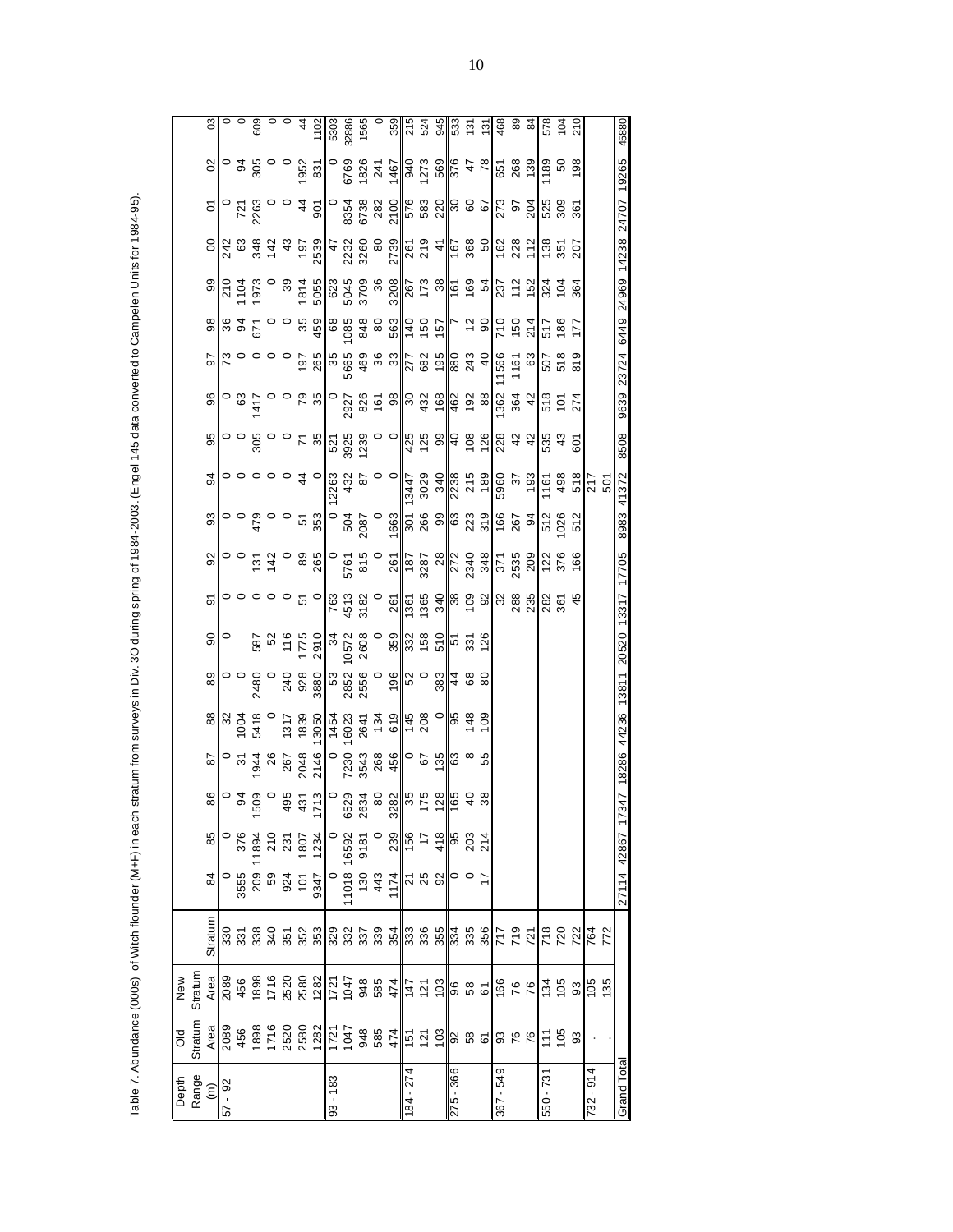| Depth              | Old                  | <b>New</b> |         |                |             |             |             |                |                |             |                  |             |                |             |             |                 |                |
|--------------------|----------------------|------------|---------|----------------|-------------|-------------|-------------|----------------|----------------|-------------|------------------|-------------|----------------|-------------|-------------|-----------------|----------------|
| Range              | Stratum              | Stratum    |         |                |             |             |             |                |                |             |                  |             |                |             |             |                 |                |
| (m)                | Area                 | Area       | Stratum | 90             | 91          | 92          | 93          | 94             | 95             | 96          | 97               | 98          | 99             | 00          | 01          | 02              | 03             |
| $= 56$             | 1593                 | 1593       | 375     | $\mathbf 0$    | 55          |             | $\Omega$    | $\Omega$       | $\overline{0}$ | $\mathbf 0$ | $\mathbf 0$      | $\mathbf 0$ | $\overline{0}$ | $\mathbf 0$ | $\mathbf 0$ | $\overline{55}$ | $\overline{0}$ |
|                    | 1499                 | 1499       | 376     | $\pmb{0}$      | 0           | 0           | 0           | 0              | 23             | 0           | 19               | 0           | 0              | 0           | $\mathbf 0$ | 59              | 59             |
| $57 - 92$          | 2992                 | 2992       | 360     | 382            | 206         | 1646        | 320         | 103            | 1232           | 41          | 672              | 755         | 360            | 926         | 514         | 1080            | 1022           |
|                    | 1853                 | 1853       | 361     | 32             | 425         | 701         | 0           | 42             | 0              | $\mathbf 0$ | 23               | 0           | 306            | 51          | 204         | 255             | 102            |
|                    | 2520                 | 2520       | 362     | 441            | 277         | 116         | 0           | $\pmb{0}$      | 0              | 0           | 0                | 0           | 50             | $\mathbf 0$ | 0           | $\pmb{0}$       | 198            |
|                    | 2520                 | 2520       | 373     | 0              | 0           | $\mathbf 0$ | 0           | 0              | 0              | 0           | 0                | 0           | 0              | 0           | 0           | 0               | 0              |
|                    | 931                  | 931        | 374     | 0              | 0           |             | 0           | $\mathbf 0$    | 0              | $\mathbf 0$ | 0                | 0           | 0              | 0           | 0           | $\pmb{0}$       | $\mathbf 0$    |
|                    | 674                  | 674        | 383     | 0              | 0           |             | $\mathbf 0$ | 0              | 0              | 0           | 0                | 0           | 0              | 0           | $\mathbf 0$ | $\pmb{0}$       | $\mathbf 0$    |
| $93 - 183$         | 421                  | 421        | 359     | $\pmb{0}$      | $\mathbf 0$ | 608         | 0           | $\mathbf 0$    | 87             | $\mathbf 0$ | $\mathbf 0$      | 2722        | 29             | $\mathbf 0$ | 405         | 116             | 232            |
|                    | 100                  | 100        | 377     | 0              |             | $\mathbf 0$ | 0           | $\overline{7}$ | $\mathbf 0$    | $\mathbf 0$ | $\mathbf 0$      | $\mathbf 0$ | $\mathbf 0$    | $\mathbf 0$ | $\mathbf 0$ | $\pmb{0}$       | $\mathbf 0$    |
|                    | 647                  | 647        | 382     | 0              | 0           | 0           | 0           | 0              | 0              | 0           | 0                | $\mathbf 0$ | 0              | 0           | $\mathbf 0$ | 0               | $\mathbf 0$    |
| 184 - 274          | 225                  | 225        | 358     | $\mathbf 0$    | 46          | 108         | 31          | $\mathbf 0$    | 234            | $\mathbf 0$ | 31               | 93          | 46             | 69          | 136         | $\pmb{0}$       | 307            |
|                    | 139                  | 139        | 378     | $\mathbf 0$    | 105         | 19          | 0           | $\mathbf 0$    | 0              | $\mathbf 0$ | 8                | 10          | $\pmb{0}$      | $\mathbf 0$ | 8           | 10              | 0              |
|                    | 182                  | 182        | 381     |                | 0           |             | $\mathbf 0$ | 0              | 0              | $\mathbf 0$ | $\overline{7}$   | 13          | $\mathbf 0$    | $\mathbf 0$ | 11          | $\pmb{0}$       | $\mathbf 0$    |
| 275 - 366          | 164                  | 164        | 357     | $\mathbf 0$    | 384         | 23          | 338         | 135            | 180            | $\mathbf 0$ | 60               | $\mathbf 0$ |                | 124         | 33          | 20              | 102            |
|                    | 106                  | 106        | 379     | $\overline{7}$ |             | 15          | $\mathbf 0$ | $\mathbf 0$    | $\mathbf 0$    | 19          | 22               | $\mathbf 0$ | 0              | 6           | 296         | 91              | 26             |
|                    | 116                  | 116        | 380     |                | 0           |             | $\mathbf 0$ | 0              | 0              | $\mathbf 0$ | $\mathbf 0$      | 8           | 8              | 24          | 0           | 0               | $\mathbf 0$    |
| 367 - 549          | 155                  | 155        | 723     |                | 53          |             | 330         | 394            | 117            | 21          | 88               | 313         | 85             | 104         | 190         | 57              | 347            |
|                    | 105                  | 105        | 725     |                |             | 36          | 701         | 173            | 49             | $\mathbf 0$ | 237              | 29          | 101            | 71          | 22          | 14              | 29             |
|                    | 160                  | 160        | 727     |                |             |             | $\mathbf 0$ | 44             | 11             | $\mathbf 0$ | 55               | 11          | 11             | $\mathbf 0$ | 13          | $\pmb{0}$       | 11             |
| 550 - 731          | 124                  | 124        | 724     |                | 443         |             | 1126        | 512            | 223            | 178         | $\overline{571}$ | 326         | 640            | 337         | 264         | 270             |                |
|                    | 72                   | 72         | 726     |                |             |             | 669         | 114            | 119            | 99          | 40               | 92          | 125            | 40          | 37          | 176             | 129            |
|                    | 156                  | 156        | 728     |                |             |             |             | 268            | 195            | 129         | 212              | 215         | 311            | 417         | 223         | 633             | 351            |
| 732 - 914          |                      | 134        | 752     |                |             |             |             |                |                |             |                  | 165         |                | 28          | $\mathbf 0$ | $\overline{74}$ |                |
|                    |                      | 106        | 756     |                |             |             |             |                |                |             |                  | 255         |                | 149         | 182         | 22              |                |
|                    |                      | 154        | 760     |                |             |             |             |                |                |             |                  | 244         |                | 229         | 409         | 530             |                |
| 915-1097           |                      | 138        | 753     |                |             |             |             |                |                |             |                  | 0           |                | 9           | $\mathbf 0$ | 33              |                |
|                    | $\ddot{\phantom{a}}$ | 102        | 757     |                |             |             |             |                |                |             |                  | $\mathbf 0$ |                | 0           | 96          | 92              |                |
|                    |                      | 171        | 761     |                |             |             |             |                |                |             |                  | 106         |                | 578         | 202         | 24              |                |
| 1098 - 128         |                      | 180        | 754     |                |             |             |             |                |                |             |                  | $\mathbf 0$ |                | $\mathbf 0$ | $\mathbf 0$ | 12              |                |
|                    |                      | 99         | 758     |                |             |             |             |                |                |             |                  | 0           |                | 0           | $\mathbf 0$ | 8               |                |
|                    |                      | 212        | 762     |                |             |             |             |                |                |             |                  |             |                | 0           | 483         | 0               |                |
| 1281 - 146         |                      | 385        | 755     |                |             |             |             |                |                |             |                  | 0           |                | $\pmb{0}$   | $\mathbf 0$ | $\pmb{0}$       |                |
|                    |                      | 127        | 759     |                |             |             |             |                |                |             |                  | $\mathbf 0$ |                | 0           | 9           | $\pmb{0}$       |                |
|                    |                      | 261        | 763     |                |             |             |             |                |                |             |                  |             |                | 72          | 18          | 88              |                |
| <b>Grand Total</b> |                      |            |         | 863            | 1995        | 3272        | 3515        | 1793           | 2470           | 488         | 2046             | 5355        | 2073           | 3233        | 3756        | 3717            | 2912           |

Table 8. Abundance (000s) of Witch flounder (M+F) in each stratum from surveys in Div. 3N during fall of 1990-2003. (Engel 145 data converted to Campelen Units for 1990-94).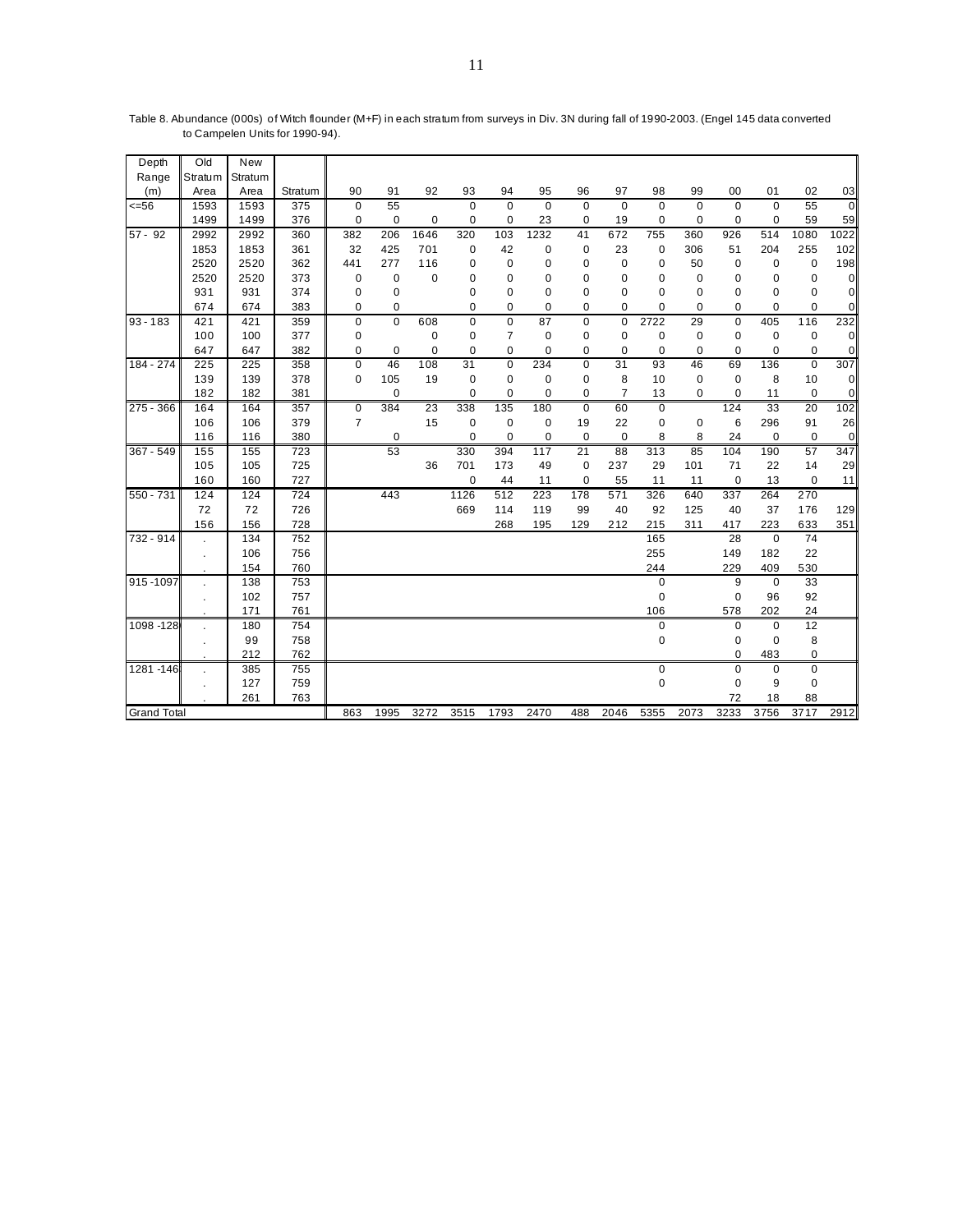| Depth              | Old            | <b>New</b> |         |       |      |             |                 |             |      |             |                                                            |      |             |                 |             |                   |      |
|--------------------|----------------|------------|---------|-------|------|-------------|-----------------|-------------|------|-------------|------------------------------------------------------------|------|-------------|-----------------|-------------|-------------------|------|
| Range              | Stratum        | Stratum    |         |       |      |             |                 |             |      |             |                                                            |      |             |                 |             |                   |      |
| (m)                | Area           | Area       | Stratum | 90    | 91   | 92          | 93              | 94          | 95   | 96          | 97                                                         | 98   | 99          | 00              | 01          | 02                | 03   |
| $57 - 92$          | 2089           | 2089       | 330     | 131   | 144  | 72          | $\mathbf 0$     | $\Omega$    | 517  | $\mathbf 0$ | 96                                                         | 335  | 383         | 192             | 575         | 588               | 766  |
|                    | 456            | 456        | 331     | 42    | 502  | 125         | $\mathbf 0$     | $\mathbf 0$ | 408  | $\mathbf 0$ | $\mathbf 0$                                                | 596  | 4799        | 533             | 1066        | 1850              | 1004 |
|                    | 1898           | 1898       | 338     | 3264  | 627  | 1436        | 6893            | 4700        | 8459 | 522         | 2872                                                       | 1723 | 7572        | 609             | 1984        | 2245              | 6893 |
|                    | 1716           | 1716       | 340     | 262   | 330  | 118         | 0               | 0           | 295  | $\mathbf 0$ | 47                                                         | 0    | 1652        | 189             | 378         | 189               | 94   |
|                    | 2520           | 2520       | 351     | 1837  | 347  | 58          | 0               | $\pmb{0}$   | 0    | $\mathbf 0$ | 0                                                          | 50   | 347         | 0               | 198         | 0                 | 50   |
|                    | 2580           | 2580       | 352     | 1597  | 1242 | 2011        | 1115            | 355         | 371  | 355         | 1141                                                       | 754  | 1825        | 1668            | 1065        | 1448              | 2296 |
|                    | 1282           | 1282       | 353     | 2822  | 485  | 941         | 0               | 1176        | 999  | 882         | 573                                                        | 5467 | 5996        | 6172            | 2954        | 9523              | 3395 |
| $93 - 183$         | 1721           | 1721       | 329     | 132   | 101  | $\Omega$    | 47              | $\mathbf 0$ | 663  | $\mathbf 0$ | 616                                                        | 852  | $\mathbf 0$ | 0               | 805         | 1989              | 379  |
|                    | 1047           | 1047       | 332     | 3625  | 396  | 5281        | 2064            | 960         |      | 5233 11954  | 1248                                                       | 2544 | 7393        | 3249            | 1392        | 4342              | 3738 |
|                    | 948            | 948        | 337     | 2347  | 424  | 2347        | 1043            | 5216        | 1434 | 717         | 1130                                                       | 1613 | 3738        | 1623            | 348         | 714               | 1434 |
|                    | 585            | 585        | 339     | 1556  | 241  | 724         | 121             | 966         | 2776 | $\mathbf 0$ | 1086                                                       | 356  |             | 3943            | 563         | 3822              | 684  |
|                    | 474            | 474        | 354     | 1891  | 33   | 685         | 359             | 424         | 489  | 8955        | 489                                                        | 782  | 391         | 2478            | 630         | 1415              | 1989 |
| 184 - 274          | 151            | 147        | 333     | 582   | 52   | 83          | 62              | 312         | 187  |             | 192                                                        | 147  | 152         | 27              | 118         | 90                | 243  |
|                    | 121            | 121        | 336     | 222   | 466  | 216         | 633             | 42          | 549  | 208         | 100                                                        | 215  | 300         | 141             | 150         | 58                | 75   |
|                    | 103            | 103        | 355     |       | 1459 | 298         | 425             | 85          | 63   | 768         | 28                                                         | 170  | 411         | 85              | 21          | 28                | 21   |
| $275 - 366$        | 92             | 96         | 334     | 76    | 70   | $\mathbf 0$ | $\overline{21}$ | 57          | 56   |             | $\overline{33}$                                            | 20   | 58          | $\overline{18}$ | 36          | 35                | 53   |
|                    | 58             | 58         | 335     | 371   | 100  | 112         | 68              | 52          | 64   | 64          | $\overline{4}$                                             | 40   | 48          | 37              | 8           | 39                | 12   |
|                    | 61             | 61         | 356     |       | 25   | 8           | 1254            | 252         | 40   | 113         | 13                                                         | 34   | 75          | 55              | 19          | 17                | 34   |
| 367 - 549          | 93             | 166        | 717     | 122   |      |             | $\pmb{0}$       | 96          | 703  |             | 46                                                         | 833  | 2166        | 0               | 91          | 203               | 351  |
|                    | 76             | 76         | 719     | 209   | 42   |             | 277             | 10          | 52   | 612         | 183                                                        | 178  | 99          | 75              | 183         | 37                | 96   |
|                    | 76             | 76         | 721     |       | 47   |             | 444             | 183         | 102  | 131         | 17                                                         | 125  | 311         | 98              | 10          | 84                | 81   |
| 550 - 731          | 111            | 134        | 718     |       |      |             | 107             | 428         | 164  |             | 535                                                        | 618  | 581         | 396             | 488         | 1432              | 1483 |
|                    | 105            | 105        | 720     |       |      |             | 339             | 0           | 105  | 316         |                                                            | 29   | 202         | 39              | 762         | 298               | 302  |
|                    | 93             | 93         | 722     |       | 26   |             | 243             | 58          | 64   | 134         | 51                                                         | 103  | 122         | 70              | 94          | 34                | 50   |
| 732 - 914          |                | 105        | 764     |       |      |             |                 |             |      |             |                                                            | 357  |             | 72              | 144         | 217               |      |
|                    | $\blacksquare$ | 99         | 768     |       |      |             |                 |             |      |             |                                                            | 217  |             | 24              | 163         | 374               |      |
|                    |                | 135        | 772     |       |      |             |                 |             |      |             |                                                            | 1514 |             | 669             |             | 383               | 190  |
| $915 - 1097$       |                | 124        | 765     |       |      |             |                 |             |      |             |                                                            | 165  |             | 31              | 119         | 289               |      |
|                    | $\blacksquare$ | 138        | 769     |       |      |             |                 |             |      |             |                                                            | 180  |             | 38              | 237         | 380               |      |
|                    |                | 128        | 773     |       |      |             |                 |             |      |             |                                                            | 35   |             | 136             | 346         | 708               | 94   |
| 1098 - 128         |                | 144        | 766     |       |      |             |                 |             |      |             |                                                            |      |             | 113             | 11          | 146               |      |
|                    | $\blacksquare$ | 128        | 770     |       |      |             |                 |             |      |             |                                                            |      |             | 36              | 185         | 460               |      |
|                    |                | 135        | 774     |       |      |             |                 |             |      |             |                                                            |      |             | 28              | 241         | 119               | 244  |
| 1281-146           |                | 158        | 767     |       |      |             |                 |             |      |             |                                                            |      |             | 65              | $\mathbf 0$ | $\pmb{0}$         |      |
|                    | $\blacksquare$ | 175        | 771     |       |      |             |                 |             |      |             |                                                            |      |             | 0               | 132         | 0                 |      |
|                    |                | 155        | 775     |       |      |             |                 |             |      |             |                                                            |      |             | $\mathbf 0$     | $\mathbf 0$ | 0                 | 213  |
| <b>Grand Total</b> |                |            |         | 21086 |      |             |                 |             |      |             | 7158 14515 15517 15369 23795 25731 10499 20054 38620 22908 |      |             |                 |             | 15520 33557 26262 |      |

Table 9. Abundance (000s) of Witch flounder (M+F) in each stratum from surveys in Div. 3O during fall of 1990-2003. (Engel 145 data converted to Campelen Units for 1990-94).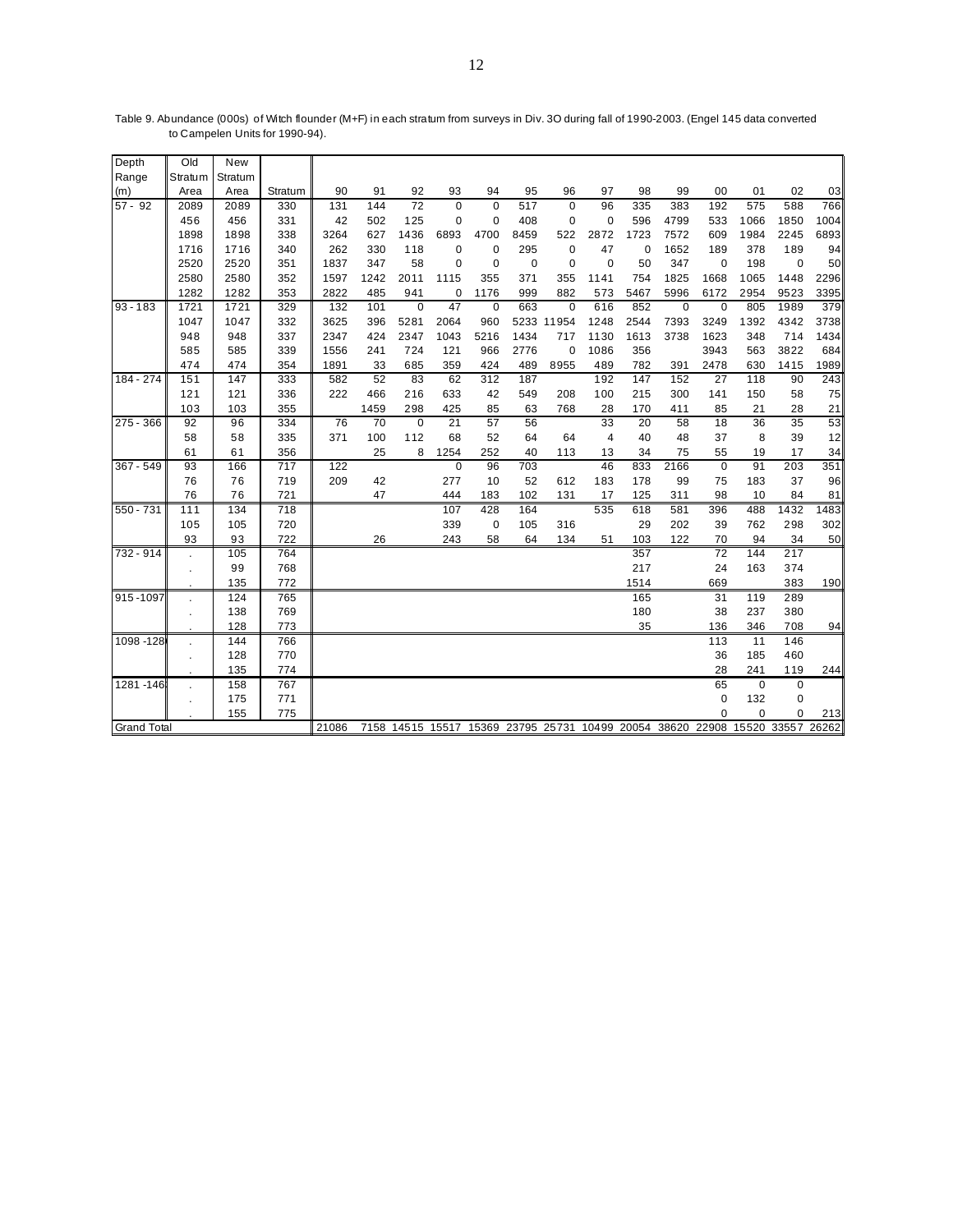|                  |                |                   | Table 10. Mean numbers per tow for Witch flounder |              |                                                                                       |                    |                  |         |               |                |                | (M+F) in each stratum from surveys in Div. 3N during spring of 1984-2003. (Engel 145 data converted to Campelen Units for 1984-95). |                |                |                |      |                |                 |                    |                |                |                      |                                           |
|------------------|----------------|-------------------|---------------------------------------------------|--------------|---------------------------------------------------------------------------------------|--------------------|------------------|---------|---------------|----------------|----------------|-------------------------------------------------------------------------------------------------------------------------------------|----------------|----------------|----------------|------|----------------|-----------------|--------------------|----------------|----------------|----------------------|-------------------------------------------|
|                  |                |                   |                                                   |              |                                                                                       |                    |                  |         |               |                |                |                                                                                                                                     |                |                |                |      |                |                 |                    |                |                |                      |                                           |
| Depth            | ŏ              | New               |                                                   |              |                                                                                       |                    |                  |         |               |                |                |                                                                                                                                     |                |                |                |      |                |                 |                    |                |                |                      |                                           |
| Range            | Stratum        | Stratum           |                                                   |              |                                                                                       |                    |                  |         |               |                |                |                                                                                                                                     |                |                |                |      |                |                 |                    |                |                |                      |                                           |
| έ                | Area           | Area              | Stratum                                           | 84           | 85                                                                                    | 86                 | 28               | $_{88}$ | 89            | $\overline{6}$ | $\overline{5}$ | 92                                                                                                                                  | 93             | 94             | 95             | 96   | 5              | 88              | 8                  | $\overline{0}$ | $\overline{0}$ | $\mathcal{S}$        | පි                                        |
| $56 =$           | 1593           | <b>593</b>        | 375                                               | 0.00         |                                                                                       |                    | 0.00             | 0.00    | 0.00          | 0.00           | 0.00           | 0.00                                                                                                                                | $\frac{8}{10}$ | 0.00           | 0.00           | 0.00 | 0.00           | 0.00            | 0.00               | 0.00           | 0.00           | 0.00                 | 0.00                                      |
|                  | 1499           | 1499              | 376                                               | 0.00         |                                                                                       |                    | 0.13             | 0.00    | 0.00          | 0.00           | 0.00           | 0.00                                                                                                                                | 0.00           | 0.00           | 0.00           | 0.00 | 0.00           | 0.17            | 0.17               | 0.00           | 0.00           | 0.00                 | 0.00                                      |
| $\infty$<br>- 19 | 2992           | 2992              | 360                                               | 5.43         |                                                                                       | $\frac{21}{10000}$ | $\frac{180}{15}$ | 6.42    | $\frac{6}{3}$ | 0.00           | 0.00           | $\frac{1}{14}$                                                                                                                      | 0.55           | 0.00           | $\frac{8}{10}$ | 0.00 | 0.32           | $\frac{16}{16}$ | 0.55               | 1.49           | 0.00           | 0.00                 | $\frac{1}{0.20}$                          |
|                  | 1853           | 1853              | 361                                               | 0.60         |                                                                                       | 0.00               |                  | 0.14    | 0.00          | 0.11           |                | 0.00                                                                                                                                | 0.00           | 0.00           | 0.14           | 0.00 | 0.00           | 0.00            | 0.00               | 0.83           | 0.33           | 0.00                 | 0.00                                      |
|                  | 2520           | 2520              | 362                                               | 0.00         |                                                                                       | 0.14               |                  | 0.50    |               | 0.00           |                |                                                                                                                                     | 0.00           | 0.00           |                | 0.00 | 0.00           | 0.00            | 0.00               | 0.00           | 0.00           | 0.00                 | 0.00                                      |
|                  | 2520           | 2520              |                                                   |              |                                                                                       |                    |                  | 0.00    |               | 0.00           |                |                                                                                                                                     | 0.00           | 0.00           | 0.00000        | 0.00 | 0.00           | 0.00            | 0.00               | 0.00           | 0.00           |                      | 0.00                                      |
|                  | 931            | 931               | 373<br>374                                        | 0.00         | 0<br>0<br>0<br>0 0 0 0 0 0 0 0 0 0 0 0 0 0 0 0<br>0 0 0 0 0 0 0 0 0 0 0 0 0 0 0 0 0 0 | 0.00               | 13800033         | 0.00    | 888           | 0.00           |                | 0.00                                                                                                                                | 0.33           | 0.33           | 0.00           | 0.00 | 0.00           | 0.00            | 0.00               | 0.00           | 0.00           | 0.67                 | 0.00                                      |
|                  | 674            | 674               | 383                                               | 0.00         |                                                                                       | 0.00               |                  | 0.00    | 0.00          | 0.00           | 0.00           | 0.00                                                                                                                                | 0.00           | 0.00           | 0.00           | 0.00 | 0.00           | 0.00            | 0.00               | 0.00           | 0.00           | 0.00                 | 0.00                                      |
| $93 - 183$       | 421            |                   |                                                   |              |                                                                                       |                    | 1.00             | 17.00   |               | 0.00           | 0.00           | 0.00                                                                                                                                | 0.50           | 0.00           | 0.00           | 0.00 |                | 0.00            |                    | 7.00           | 00.1           |                      | 0.00                                      |
|                  | 100            | 421<br>100        | 359<br>377                                        | 00'L<br>00'Z |                                                                                       | 0.00               | 3.50             | 0.50    | 3.50<br>6.00  | 0.00           | 0.00           | 0.00                                                                                                                                | 0.00           | 0.00           | 0.00           | 0.00 | 8<br>0.00      | 0.00            | 000<br>000<br>05 E | 0.00           | 0.00           | 0.00<br>00.0<br>03.0 | 0.00                                      |
|                  | 647            | 647               | 382                                               | 0.00         | $\frac{80}{90}$ $\frac{80}{90}$ $\frac{80}{90}$ $\frac{80}{90}$                       | 0.00               | 0.33             | 0.00    | 0.00          | 0.00           | 0.00           | 0.00                                                                                                                                | 0.00           | 0.00           | 0.00           | 0.00 | 0.00           | 0.00            |                    | 0.00           | 0.00           |                      | 0.00                                      |
| $184 - 274$      | 225            | 225               |                                                   | 2.50         |                                                                                       | 3.00               | 9.00             | 00.1    | 1.50          | 3.00           |                | 3.00                                                                                                                                | 9.50           | 7.50           | 00.1           | 2.50 | 2.67           | 8.44            | 0.50               | 1.33           | 10.50          |                      | 9.57                                      |
|                  | 139            | 139               | 358<br>378                                        | 2.50         |                                                                                       | 2.50               | 8.50<br>6.50     | 4.50    | 6.00          | 0.00           | 0.00<br>0.00   | 5.00                                                                                                                                | 0.00           | 0.00           | 0.00           | 0.00 | 0.44           | 0.00            | 0.00000            | 0.00           | 0.44           | 1.71<br>0.89         | $\frac{9}{4}$ $\frac{9}{8}$ $\frac{6}{2}$ |
|                  | $\frac{82}{2}$ | 182               |                                                   | 00.1         |                                                                                       | 1.67               |                  | 3.00    | 0.00          | 00.1           | 0.00           | 0.00                                                                                                                                | 0.00           | 0.00           | 0.00           | 0.00 | 0.00           | 0.50            |                    |                | 0.44           | 0.00                 |                                           |
| 275 - 366        | 164            |                   | $rac{25}{25}$                                     | 00.1         |                                                                                       | 24.50              |                  | 0.50    | 10.50         | 2.50           | 0.00           | 4.00                                                                                                                                | 5.50           |                | 00.1           | 1.78 | 1.33           | 16.56           | 11.50              | 13.00          | 2.78           | 2.44                 |                                           |
|                  | 106            | $\frac{164}{106}$ |                                                   | 4.50         | 50                                                                                    | 4.67               | 29.00            | 7.00    | 3.00          | 7.50           | 0.50           | 3.00                                                                                                                                | 0.00           | $4.50$<br>1.50 | 0.00           | 0.00 | 1.24           | 0.44            | 7.00               | 1.94           | 0.89           | 0.00                 | 1.07                                      |
|                  | 116            | 116               | 380                                               | 0.50         | 50                                                                                    | 0.00               | 15.50            | 2.00    | 0.50          | 0.50           | 0.00           | 0.00                                                                                                                                | 0.00           | 0.00           | 0.00           | 0.00 | 0.00           | 0.00            | 0.50               | 0.00           | 0.00           | 0.00                 | 0.50                                      |
| 367 - 549        | 155            | $155$<br>105      | 723<br>725                                        |              |                                                                                       |                    |                  |         |               |                | 13.50          | 16.00                                                                                                                               | 12.00          | 2.50           | 8.50           | 2.13 | 2.40           | 7.00            | 4.50               | 8.00           | 4.11           | 5.11                 | 7.11                                      |
|                  | 105            |                   |                                                   |              |                                                                                       |                    |                  |         |               |                | 11.50          |                                                                                                                                     | 7.00           | 6.00           | 0.00           | 0.89 | 16.30          | 1.78            | 3.50               | 5.00           | 1.33           | 0.44                 | 1.14                                      |
|                  | 160            | 160               | 727                                               |              |                                                                                       |                    |                  |         |               |                | 0.00           | 0.50                                                                                                                                | 2.50           | 00.1           | 0.00           | 0.00 | 0.50           | 1.50            | 1.50               | 0.94           | 0.44           | 0.00                 | 0.00                                      |
| 550 - 731        | 124            | $\frac{124}{72}$  | 724<br>726                                        |              |                                                                                       |                    |                  |         |               |                | 66.50          | 34.00                                                                                                                               | 35.00          | 11.00          | 7.00           | 7.50 | 25.35<br>18.49 | 8.44            | 32.22              | 29.33          | 30.22          | 5.67                 | 6.61                                      |
|                  | 72             |                   |                                                   |              |                                                                                       |                    |                  |         |               |                | 21.50          | 6.00                                                                                                                                | 3.00           | 11.50          | 0.50           | 3.33 |                | 32.50           | 21.50              | 20.00          | 34.94          | 6.58                 | 13.50                                     |
|                  | 156            | 156               | 728                                               |              |                                                                                       |                    |                  |         |               |                | 8.50           | 1.00                                                                                                                                | 6.50           | 1.33           | 8.00           | 6.22 |                | 3.00            | 7.37               | 6.76           | 12.00          | 6.33                 | 6.67                                      |
| $732 - 914$      |                | 134               | 752<br>756                                        |              |                                                                                       |                    |                  |         |               |                |                |                                                                                                                                     |                | 2.00           |                |      |                |                 |                    |                |                |                      |                                           |
|                  |                | 106               |                                                   |              |                                                                                       |                    |                  |         |               |                |                |                                                                                                                                     |                | 6.00           |                |      |                |                 |                    |                |                |                      |                                           |
|                  |                | <b>154</b>        | 760                                               |              |                                                                                       |                    |                  |         |               |                |                |                                                                                                                                     |                | 4.50           |                |      |                |                 |                    |                |                |                      |                                           |
| Grand Total      |                |                   |                                                   | 1.33         | 54<br>$\circ$                                                                         | 0.80               | 1.14             | 1.82    | 0.42          | 0.14           | 0.83           | 0.58                                                                                                                                | 0.79           | 0.45           | 0.24           | 0.20 | 0.50           | 0.62            | 0.81               | 1.12           | 0.75           | 0.43                 | 0.54                                      |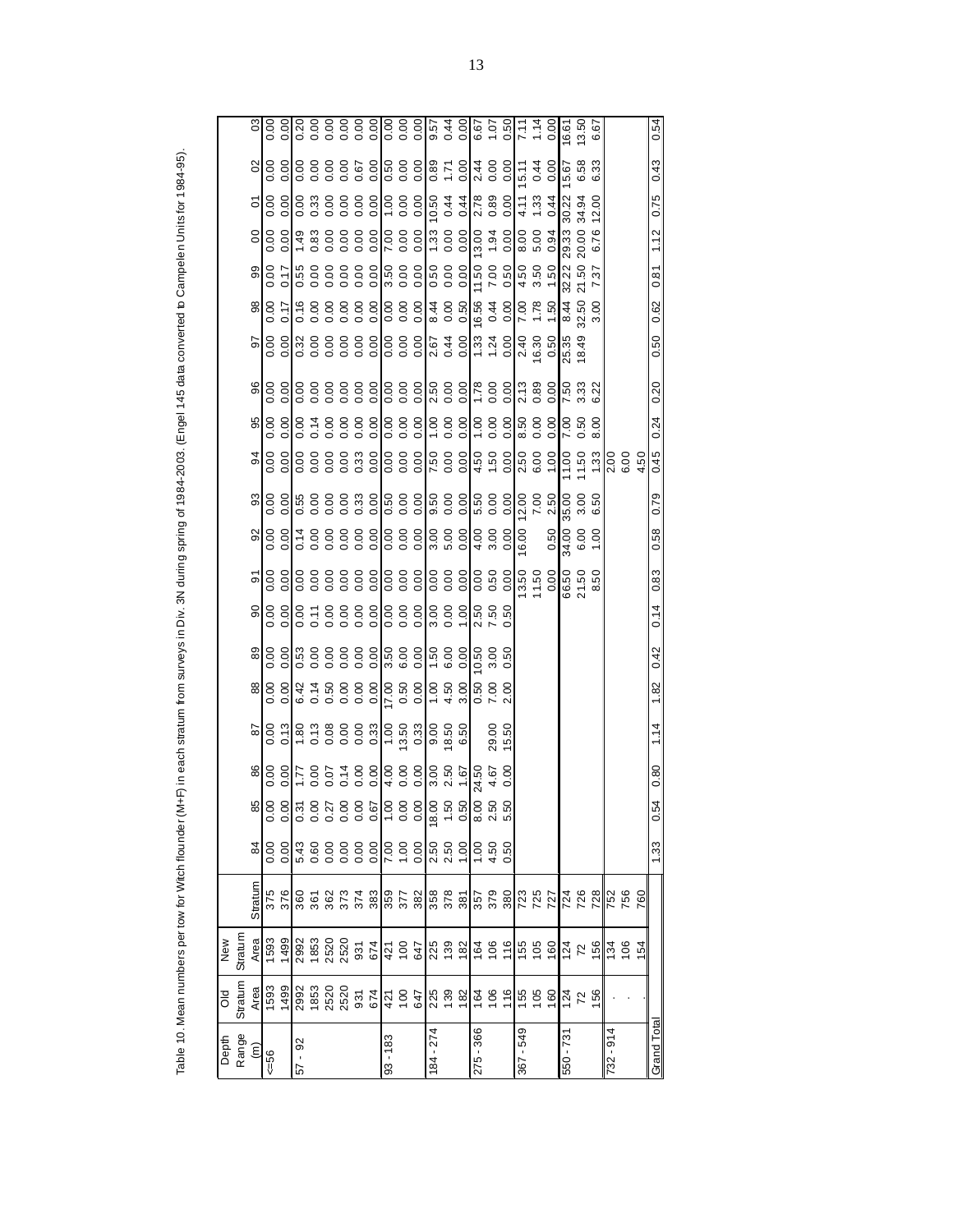| Depth<br>Range               | ŏ                                                                                                                                                                                                                                                                                                                                                    | New      |                                                                                                                       |       |                      |                    |                 |       |                            |                      |                                                                               |                                                                                                                               |       |                                                                                                                                                                                                                                                                        |       |                                                                                                                                                                                                                                                                                                          |                                               |                                                                                                                                                       |                                                                                                                     |                                                                            |                                         |                                                 |                                                                                          |
|------------------------------|------------------------------------------------------------------------------------------------------------------------------------------------------------------------------------------------------------------------------------------------------------------------------------------------------------------------------------------------------|----------|-----------------------------------------------------------------------------------------------------------------------|-------|----------------------|--------------------|-----------------|-------|----------------------------|----------------------|-------------------------------------------------------------------------------|-------------------------------------------------------------------------------------------------------------------------------|-------|------------------------------------------------------------------------------------------------------------------------------------------------------------------------------------------------------------------------------------------------------------------------|-------|----------------------------------------------------------------------------------------------------------------------------------------------------------------------------------------------------------------------------------------------------------------------------------------------------------|-----------------------------------------------|-------------------------------------------------------------------------------------------------------------------------------------------------------|---------------------------------------------------------------------------------------------------------------------|----------------------------------------------------------------------------|-----------------------------------------|-------------------------------------------------|------------------------------------------------------------------------------------------|
|                              | Stratum                                                                                                                                                                                                                                                                                                                                              | Straturr |                                                                                                                       |       |                      |                    |                 |       |                            |                      |                                                                               |                                                                                                                               |       |                                                                                                                                                                                                                                                                        |       |                                                                                                                                                                                                                                                                                                          |                                               |                                                                                                                                                       |                                                                                                                     |                                                                            |                                         |                                                 |                                                                                          |
| $\frac{(\text{m})}{57 - 92}$ |                                                                                                                                                                                                                                                                                                                                                      |          | Stratum                                                                                                               |       |                      |                    |                 |       |                            | $\frac{8}{100}$      |                                                                               |                                                                                                                               |       |                                                                                                                                                                                                                                                                        |       |                                                                                                                                                                                                                                                                                                          |                                               |                                                                                                                                                       |                                                                                                                     |                                                                            |                                         |                                                 |                                                                                          |
|                              |                                                                                                                                                                                                                                                                                                                                                      |          |                                                                                                                       |       |                      |                    |                 |       |                            |                      |                                                                               |                                                                                                                               |       |                                                                                                                                                                                                                                                                        |       |                                                                                                                                                                                                                                                                                                          |                                               |                                                                                                                                                       |                                                                                                                     |                                                                            |                                         |                                                 |                                                                                          |
|                              |                                                                                                                                                                                                                                                                                                                                                      |          |                                                                                                                       |       |                      |                    |                 |       |                            |                      |                                                                               |                                                                                                                               |       |                                                                                                                                                                                                                                                                        |       |                                                                                                                                                                                                                                                                                                          |                                               |                                                                                                                                                       |                                                                                                                     |                                                                            |                                         |                                                 |                                                                                          |
|                              |                                                                                                                                                                                                                                                                                                                                                      |          |                                                                                                                       |       |                      |                    |                 |       |                            |                      |                                                                               |                                                                                                                               |       |                                                                                                                                                                                                                                                                        |       |                                                                                                                                                                                                                                                                                                          |                                               |                                                                                                                                                       |                                                                                                                     |                                                                            |                                         |                                                 |                                                                                          |
|                              |                                                                                                                                                                                                                                                                                                                                                      |          |                                                                                                                       |       |                      |                    |                 |       |                            |                      |                                                                               |                                                                                                                               |       |                                                                                                                                                                                                                                                                        |       |                                                                                                                                                                                                                                                                                                          |                                               |                                                                                                                                                       |                                                                                                                     |                                                                            |                                         |                                                 |                                                                                          |
|                              |                                                                                                                                                                                                                                                                                                                                                      |          |                                                                                                                       |       |                      |                    |                 |       |                            |                      |                                                                               | $\frac{8}{8}$ $\frac{8}{8}$ $\frac{8}{8}$ $\frac{8}{8}$ $\frac{8}{8}$ $\frac{8}{8}$ $\frac{8}{8}$ $\frac{8}{8}$ $\frac{8}{8}$ |       |                                                                                                                                                                                                                                                                        |       |                                                                                                                                                                                                                                                                                                          |                                               | $\frac{8}{10}$ $\frac{8}{10}$ $\frac{6}{10}$ $\frac{5}{10}$ $\frac{6}{10}$ $\frac{6}{10}$ $\frac{6}{10}$ $\frac{6}{10}$ $\frac{6}{10}$ $\frac{6}{10}$ |                                                                                                                     |                                                                            | 0.00                                    |                                                 |                                                                                          |
|                              | $\begin{array}{l} \frac{16}{608} \frac{16}{608} \frac{16}{608} \frac{16}{608} \frac{16}{608} \frac{16}{608} \frac{16}{608} \frac{16}{608} \frac{16}{608} \frac{16}{608} \frac{16}{608} \frac{16}{608} \frac{16}{608} \frac{16}{608} \frac{16}{608} \frac{16}{608} \frac{16}{608} \frac{16}{608} \frac{16}{608} \frac{16}{608} \frac{16}{608} \frac{$ |          | <u>និង ទី ទី ក្នុង ក្នុង នៃ ទី ទី ក្នុង ក្នុង ទី ក្នុង ក្នុង ក្នុង ក្នុង ក្នុង ក្នុង ក្នុង ក្នុង ក្នុង ក្នុង ក្នុ</u> |       |                      |                    |                 |       |                            |                      |                                                                               |                                                                                                                               |       | $\begin{array}{rrrrrrrr} & 94 & 95 \\ \hline 0.00 & 0.00 & 0.00 \\ 0.00 & 0.00 & 0.01 \\ 0.00 & 0.00 & 0.00 \\ 0.00 & 0.00 & 0.20 \\ 0.01 & 0.00 & 0.20 \\ 0.01 & 0.00 & 0.20 \\ 0.01 & 0.00 & 0.20 \\ 0.00 & 0.00 & 0.00 \\ 0.00 & 0.00 & 0.00 \\ \hline \end{array}$ |       | $88$<br>$88$<br>$88$<br>$89$<br>$89$<br>$89$<br>$89$<br>$89$<br>$89$<br>$89$<br>$89$<br>$89$<br>$89$<br>$89$<br>$89$<br>$89$<br>$89$<br>$89$<br>$89$<br>$89$<br>$89$<br>$89$<br>$89$<br>$89$<br>$89$<br>$89$<br>$89$<br>$89$<br>$89$<br>$89$<br>$89$<br>$89$<br>$89$<br>$89$<br>$89$<br>$89$<br>$89$<br> |                                               |                                                                                                                                                       |                                                                                                                     |                                                                            | 0.13                                    |                                                 |                                                                                          |
|                              |                                                                                                                                                                                                                                                                                                                                                      |          |                                                                                                                       |       |                      |                    |                 |       |                            |                      |                                                                               | $\begin{array}{c c}\n58880 \\ -1050 \\ -1050\n\end{array}$                                                                    |       |                                                                                                                                                                                                                                                                        |       |                                                                                                                                                                                                                                                                                                          |                                               | $\frac{8}{10}$<br>$\frac{8}{10}$<br>$\frac{7}{10}$                                                                                                    |                                                                                                                     |                                                                            |                                         |                                                 |                                                                                          |
| $93 - 183$                   |                                                                                                                                                                                                                                                                                                                                                      |          |                                                                                                                       |       |                      |                    |                 |       |                            |                      |                                                                               |                                                                                                                               |       |                                                                                                                                                                                                                                                                        |       |                                                                                                                                                                                                                                                                                                          |                                               |                                                                                                                                                       |                                                                                                                     |                                                                            |                                         |                                                 |                                                                                          |
|                              |                                                                                                                                                                                                                                                                                                                                                      |          |                                                                                                                       |       |                      |                    |                 |       |                            |                      |                                                                               |                                                                                                                               |       |                                                                                                                                                                                                                                                                        |       |                                                                                                                                                                                                                                                                                                          |                                               |                                                                                                                                                       |                                                                                                                     |                                                                            |                                         |                                                 |                                                                                          |
|                              |                                                                                                                                                                                                                                                                                                                                                      |          |                                                                                                                       |       |                      |                    |                 |       |                            |                      |                                                                               |                                                                                                                               |       |                                                                                                                                                                                                                                                                        |       |                                                                                                                                                                                                                                                                                                          |                                               | 6.50                                                                                                                                                  |                                                                                                                     |                                                                            | $\frac{511}{0.00}$<br>$\frac{67}{0.00}$ |                                                 |                                                                                          |
|                              |                                                                                                                                                                                                                                                                                                                                                      |          |                                                                                                                       |       |                      |                    |                 |       |                            |                      |                                                                               |                                                                                                                               |       |                                                                                                                                                                                                                                                                        |       |                                                                                                                                                                                                                                                                                                          |                                               | 1.00                                                                                                                                                  | 49.20<br>44                                                                                                         | $1.00$<br>42.00                                                            | 3.50                                    |                                                 |                                                                                          |
|                              |                                                                                                                                                                                                                                                                                                                                                      |          |                                                                                                                       |       |                      |                    |                 |       |                            |                      |                                                                               |                                                                                                                               |       |                                                                                                                                                                                                                                                                        |       |                                                                                                                                                                                                                                                                                                          |                                               | 8.64                                                                                                                                                  |                                                                                                                     |                                                                            | 32.21                                   |                                                 |                                                                                          |
| 184 - 274                    |                                                                                                                                                                                                                                                                                                                                                      |          |                                                                                                                       |       |                      |                    |                 |       |                            |                      |                                                                               | $\frac{9.00}{197.50}$                                                                                                         |       |                                                                                                                                                                                                                                                                        |       |                                                                                                                                                                                                                                                                                                          |                                               | $\frac{6.93}{9.00}$ 13.20 $\cdot$                                                                                                                     |                                                                                                                     |                                                                            |                                         |                                                 | $\frac{10.61}{31.50}$                                                                    |
|                              |                                                                                                                                                                                                                                                                                                                                                      |          |                                                                                                                       |       |                      |                    | 0.00<br>4.00    |       | 2.50<br>0.00               | $16.00$<br>9.50      | 65.50<br>05.50                                                                |                                                                                                                               |       |                                                                                                                                                                                                                                                                        |       |                                                                                                                                                                                                                                                                                                          |                                               |                                                                                                                                                       |                                                                                                                     |                                                                            | 28.50<br>35.00                          |                                                 |                                                                                          |
|                              |                                                                                                                                                                                                                                                                                                                                                      |          |                                                                                                                       |       | $\frac{29.50}{7.50}$ | $\frac{800}{1300}$ | 9.50            |       | 27.00                      | $\frac{36.00}{4.50}$ |                                                                               |                                                                                                                               |       |                                                                                                                                                                                                                                                                        |       |                                                                                                                                                                                                                                                                                                          |                                               |                                                                                                                                                       |                                                                                                                     |                                                                            | 15.50                                   |                                                 |                                                                                          |
| 275 - 366                    |                                                                                                                                                                                                                                                                                                                                                      |          |                                                                                                                       |       |                      |                    | $\frac{00}{00}$ |       |                            |                      |                                                                               | $\frac{2.00}{21.50}$                                                                                                          |       |                                                                                                                                                                                                                                                                        |       |                                                                                                                                                                                                                                                                                                          |                                               |                                                                                                                                                       |                                                                                                                     |                                                                            |                                         |                                                 |                                                                                          |
|                              |                                                                                                                                                                                                                                                                                                                                                      |          |                                                                                                                       |       | 25.50<br>25.50       |                    |                 |       | ြီး ပိုး ပိုး<br>ကိုးစံ စံ |                      | $\begin{array}{r}\n 24.00 \\  \hline\n 3.00 \\  \hline\n 13.67\n \end{array}$ | 293.33<br>41.50<br>29.00                                                                                                      |       |                                                                                                                                                                                                                                                                        |       | $\frac{11.83}{15.00}$<br>$\frac{84.50}{10.50}$                                                                                                                                                                                                                                                           |                                               | $\frac{11.11}{0.50}$                                                                                                                                  | $\begin{array}{r l}\n 2.67 \\  \hline\n 12.18 \\  \hline\n 21.22 \\  \hline\n 6.44 \\  \hline\n 0.40\n \end{array}$ | $\begin{array}{c c}\n12.93 \\ 13.14 \\ 2.89 \\ 12.67 \\ 46.0\n\end{array}$ | 2.28<br>7.50<br>7.94                    | $rac{13}{28}$<br>$rac{13}{28}$<br>$rac{33}{28}$ | $\begin{array}{r} 66.67 \\ 40.39 \\ 16.44 \\ 44.56 \\ \hline 6.59 \\ \hline \end{array}$ |
|                              |                                                                                                                                                                                                                                                                                                                                                      |          |                                                                                                                       |       |                      | 4.50               | 6.50            | 13.00 |                            | 15.00                |                                                                               |                                                                                                                               |       |                                                                                                                                                                                                                                                                        |       |                                                                                                                                                                                                                                                                                                          | 4.80 10.67<br>506.49 31.11 1<br>11.07 14.33 1 |                                                                                                                                                       |                                                                                                                     |                                                                            |                                         |                                                 |                                                                                          |
| 367 - 549                    |                                                                                                                                                                                                                                                                                                                                                      |          |                                                                                                                       |       |                      |                    |                 |       |                            |                      | $\frac{11.00}{2.50}$                                                          |                                                                                                                               |       |                                                                                                                                                                                                                                                                        |       |                                                                                                                                                                                                                                                                                                          |                                               |                                                                                                                                                       |                                                                                                                     | 1.11                                                                       | 11.94                                   |                                                 |                                                                                          |
|                              |                                                                                                                                                                                                                                                                                                                                                      |          |                                                                                                                       |       |                      |                    |                 |       |                            |                      | 27.50                                                                         | 242.50                                                                                                                        | 25.50 | 3.50                                                                                                                                                                                                                                                                   | 4.00  | 34.84                                                                                                                                                                                                                                                                                                    |                                               |                                                                                                                                                       | 10.67                                                                                                               | 21.80                                                                      | 9.27                                    | 28.50<br>25.67                                  | 50<br>8.50                                                                               |
|                              |                                                                                                                                                                                                                                                                                                                                                      |          |                                                                                                                       |       |                      |                    |                 |       |                            |                      | 22.50                                                                         | 20.00                                                                                                                         | 9.00  | 18.50                                                                                                                                                                                                                                                                  | 4.00  | 4.00                                                                                                                                                                                                                                                                                                     | 6.04                                          | 20.50 14.55<br>28.02 17.56                                                                                                                            |                                                                                                                     | 10.67                                                                      | 19.56                                   | 13.33                                           |                                                                                          |
| 550 - 731                    |                                                                                                                                                                                                                                                                                                                                                      |          |                                                                                                                       |       |                      |                    |                 |       |                            |                      | 18.50                                                                         | $\frac{8}{6}$                                                                                                                 | 33.50 | 63.00                                                                                                                                                                                                                                                                  | 29.00 | 28.09                                                                                                                                                                                                                                                                                                    | 27.52                                         |                                                                                                                                                       |                                                                                                                     | 7.50                                                                       | 28.50                                   | 64.50                                           | 31.33                                                                                    |
|                              | 58                                                                                                                                                                                                                                                                                                                                                   |          |                                                                                                                       |       |                      |                    |                 |       |                            |                      | 25.00<br>3.50                                                                 | 26.00                                                                                                                         | 71.00 | 34.50                                                                                                                                                                                                                                                                  | 3.00  | 6.98                                                                                                                                                                                                                                                                                                     | 35.83 12.84                                   |                                                                                                                                                       | 720                                                                                                                 | 24.28                                                                      | 21.39                                   | 3.43                                            | 7.22                                                                                     |
|                              |                                                                                                                                                                                                                                                                                                                                                      |          |                                                                                                                       |       |                      |                    |                 |       |                            |                      |                                                                               | 13.00                                                                                                                         | 40.00 | 40.50                                                                                                                                                                                                                                                                  | 47.00 | 21.44                                                                                                                                                                                                                                                                                                    | 64.06                                         | 13.83                                                                                                                                                 | 28.44                                                                                                               | 16.21                                                                      | 28.22                                   | 15.49                                           | 16.4                                                                                     |
| 732 - 914                    |                                                                                                                                                                                                                                                                                                                                                      |          |                                                                                                                       |       |                      |                    |                 |       |                            |                      |                                                                               |                                                                                                                               |       |                                                                                                                                                                                                                                                                        |       |                                                                                                                                                                                                                                                                                                          |                                               |                                                                                                                                                       |                                                                                                                     |                                                                            |                                         |                                                 |                                                                                          |
|                              |                                                                                                                                                                                                                                                                                                                                                      |          | 764<br>772                                                                                                            |       |                      |                    |                 |       |                            |                      |                                                                               |                                                                                                                               |       | $\frac{27.00}{ }$                                                                                                                                                                                                                                                      |       |                                                                                                                                                                                                                                                                                                          |                                               |                                                                                                                                                       |                                                                                                                     |                                                                            |                                         |                                                 |                                                                                          |
| Grand Tota                   |                                                                                                                                                                                                                                                                                                                                                      |          |                                                                                                                       | 11.01 |                      | $17.41$ 7.04       | 7.43            | 17.96 | 5.61                       | 8.55                 | 5.25                                                                          | 6.97                                                                                                                          | 3.54  | 16.00                                                                                                                                                                                                                                                                  | 3.33  | 3.78                                                                                                                                                                                                                                                                                                     | 9.30                                          | 2.53                                                                                                                                                  | 9.78                                                                                                                | 5.58                                                                       | 9.68                                    | 7.55                                            | 17.98                                                                                    |

Table 11. Mean numbers per tow for Witch flounder (M+F) in each stratum from surveys in Div. 3O during spring of 1984-2003. (Engel 145 data converted to Campelen Units for 1984-95). Table 11. Mean numbers per tow for Witch flounder (M+F) in each stratum from surveys in Div. 3O during spring of 1984-2003. (Engel 145 data converted to Campelen Units for 1984-95).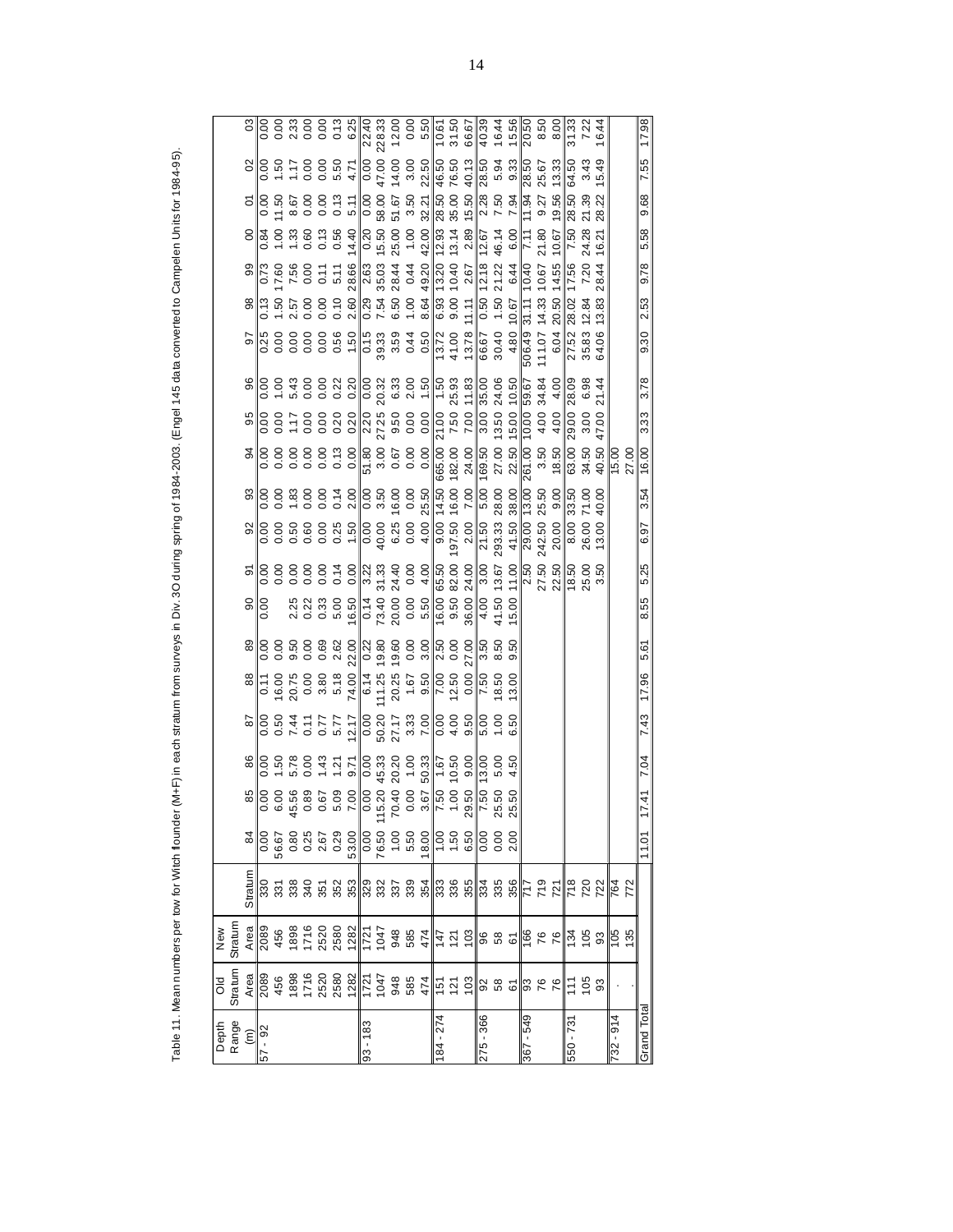| Depth              | Old        | <b>New</b> |         |      |            |      |       |             |      |       |             |             |             |       |                   |            |       |
|--------------------|------------|------------|---------|------|------------|------|-------|-------------|------|-------|-------------|-------------|-------------|-------|-------------------|------------|-------|
| Range              | Stratum    | Stratum    |         |      |            |      |       |             |      |       |             |             |             |       |                   |            |       |
| (m)                | Area       | Area       | Stratum | 90   | 91         | 92   | 93    | 94          | 95   | 96    | 97          | 98          | 99          | 00    | 01                | 02         | 03    |
| $= 56$             | 1593       | 1593       | 375     | 0.00 | 0.25       |      | 0.00  | 0.00        | 0.00 | 0.00  | 0.00        | 0.00        | 0.00        | 0.00  | 0.00              | 0.25       | 0.00  |
|                    | 1499       | 1499       | 376     | 0.00 | 0.00       | 0.00 | 0.00  | 0.00        | 0.11 | 0.00  | 0.09        | 0.00        | 0.00        | 0.00  | 0.00              | 0.29       | 0.29  |
| $57 - 92$          | 2992       | 2992       | 360     | 0.93 | 0.50       | 4.00 | 0.78  | 0.25        | 2.99 | 0.10  | 1.63        | 1.83        | 0.88        | 2.25  | 1.25              | 2.63       | 2.48  |
|                    | 1853       | 1853       | 361     | 0.13 | 1.67       | 2.75 | 0.00  | 0.17        | 0.00 | 0.00  | 0.09        | 0.00        | 1.20        | 0.20  | 0.80              | 1.00       | 0.40  |
|                    | 2520       | 2520       | 362     | 1.27 | 0.80       | 0.33 | 0.00  | 0.00        | 0.00 | 0.00  | 0.00        | 0.00        | 0.14        | 0.00  | 0.00              | 0.00       | 0.57  |
|                    | 2520       | 2520       | 373     | 0.00 | 0.00       | 0.00 | 0.00  | 0.00        | 0.00 | 0.00  | 0.00        | 0.00        | 0.00        | 0.00  | 0.00              | 0.00       | 0.00  |
|                    | 931        | 931        | 374     | 0.00 | 0.00       |      | 0.00  | 0.00        | 0.00 | 0.00  | 0.00        | 0.00        | 0.00        | 0.00  | 0.00              | 0.00       | 0.00  |
|                    | 674        | 674        | 383     | 0.00 | 0.00       |      | 0.00  | 0.00        | 0.00 | 0.00  | 0.00        | 0.00        | 0.00        | 0.00  | 0.00              | 0.00       | 0.00  |
| $93 - 183$         | 421        | 421        | 359     | 0.00 | 0.00 10.50 |      | 0.00  | 0.00        | 1.50 | 0.00  | 0.00        | 47.00       | 0.50        | 0.00  | 7.00              | 2.00       | 4.00  |
|                    | 100        | 100        | 377     | 0.00 |            | 0.00 | 0.00  | 0.50        | 0.00 | 0.00  | 0.00        | 0.00        | 0.00        | 0.00  | 0.00              | 0.00       | 0.00  |
|                    | 647        | 647        | 382     | 0.00 | 0.00       | 0.00 | 0.00  | 0.00        | 0.00 | 0.00  | 0.00        | 0.00        | 0.00        | 0.00  | 0.00              | 0.00       | 0.00  |
| 184 - 274          | 225        | 225        | 358     | 0.00 | 1.50       | 3.50 | 1.00  | 0.00        | 7.56 | 0.00  | 1.00        | 3.00        | 1.50        | 2.22  | 4.39              | 0.00       | 9.91  |
|                    | 139        | 139        | 378     | 0.00 | 5.50       | 1.00 | 0.00  | 0.00        | 0.00 | 0.00  | 0.44        | 0.50        | 0.00        | 0.00  | 0.44              | 0.50       | 0.00  |
|                    | 182        | 182        | 381     |      | 0.00       |      | 0.00  | 0.00        | 0.00 | 0.00  | 0.30        | 0.50        | 0.00        | 0.00  | 0.44              | 0.00       | 0.00  |
| 275 - 366          | 164        | 164        | 357     | 0.00 | 17.00      | 1.00 | 15.00 | 6.00        | 8.00 | 0.00  | 2.67        | 0.00        |             | 5.50  | 1.44              | 0.89       | 4.50  |
|                    | 106        | 106        | 379     | 0.50 |            | 1.00 | 0.00  | 0.00        | 0.00 | 1.33  | 1.50        | 0.00        | 0.00        | 0.44  | 20.33             | 6.21       | 1.78  |
|                    | 116        | 116        | 380     |      | 0.00       |      | 0.00  | 0.00        | 0.00 | 0.00  | 0.00        | 0.50        | 0.50        | 1.50  | 0.00              | 0.00       | 0.00  |
| 367 - 549          | 155        | 155        | 723     |      | 2.50       |      | 15.50 | 18.50       | 5.50 | 1.00  | 4.12        | 14.67       | 4.00        | 4.89  | 8.93              | 2.67       | 16.28 |
|                    | 105        | 105        | 725     |      |            | 2.50 | 48.50 | 12.00       | 3.40 |       | 0.00 16.40  | 2.00        | 7.00        | 4.89  | 1.50              | 1.00       | 2.00  |
|                    | 160        | 160        | 727     |      |            |      | 0.00  | 2.00        | 0.50 | 0.00  | 2.50        | 0.50        | 0.50        | 0.00  | 0.57              | 0.00       | 0.50  |
| 550 - 731          | 124        | 124        | 724     |      | 26.00      |      | 66.00 | 30.00 13.07 |      |       | 10.44 33.50 |             | 19.11 37.50 | 19.73 | 15.50 15.82       |            |       |
|                    | 72         | 72         | 726     |      |            |      | 67.50 | 11.50 12.00 |      | 10.00 | 4.00        |             | 9.33 12.67  | 4.00  |                   | 3.71 17.78 | 13.00 |
|                    | 156        | 156        | 728     |      |            |      |       | 12.50       | 9.07 | 6.00  | 9.90        | 10.00 14.50 |             |       | 19.43 10.40 29.50 |            | 16.33 |
| 732 - 914          |            | 134        | 752     |      |            |      |       |             |      |       |             | 8.94        |             | 1.50  | 0.00              | 4.00       |       |
|                    |            | 106        | 756     |      |            |      |       |             |      |       |             | 17.50       |             |       | 10.21 12.50       | 1.50       |       |
|                    |            | 154        | 760     |      |            |      |       |             |      |       |             | 11.50       |             |       | 10.79 19.29 25.00 |            |       |
| 915-1097           |            | 138        | 753     |      |            |      |       |             |      |       |             | 0.00        |             | 0.50  | 0.00              | 1.71       |       |
|                    | $\epsilon$ | 102        | 757     |      |            |      |       |             |      |       |             | 0.00        |             | 0.00  | 6.86              | 6.57       |       |
|                    |            | 171        | 761     |      |            |      |       |             |      |       |             | 4.50        |             | 24.57 | 8.57              | 1.00       |       |
| 1098-128           |            | 180        | 754     |      |            |      |       |             |      |       |             | 0.00        |             | 0.00  | 0.00              | 0.50       |       |
|                    |            | 99         | 758     |      |            |      |       |             |      |       |             | 0.00        |             | 0.00  | 0.00              | 0.57       |       |
|                    |            | 212        | 762     |      |            |      |       |             |      |       |             |             |             | 0.00  | 16.57             | 0.00       |       |
| 1281-146           |            | 385        | 755     |      |            |      |       |             |      |       |             | 0.00        |             | 0.00  | 0.00              | 0.00       |       |
|                    | $\cdot$    | 127        | 759     |      |            |      |       |             |      |       |             | 0.00        |             | 0.00  | 0.50              | 0.00       |       |
|                    |            | 261        | 763     |      |            |      |       |             |      |       |             |             |             | 2.00  | 0.50              | 2.44       |       |
| <b>Grand Total</b> |            |            |         | 0.38 | 0.87       | 1.79 | 1.48  | 0.75        | 1.03 | 0.20  | 0.85        | 2.04        | 0.87        | 1.20  | 1.40              | 1.38       | 1.22  |

Table 12. Mean numbers per tow for Witch flounder (M+F) in each stratum from surveys in Div. 3N during fall of 1990-2003. (Engel 145 data converted to Campelen Units for 1990-94).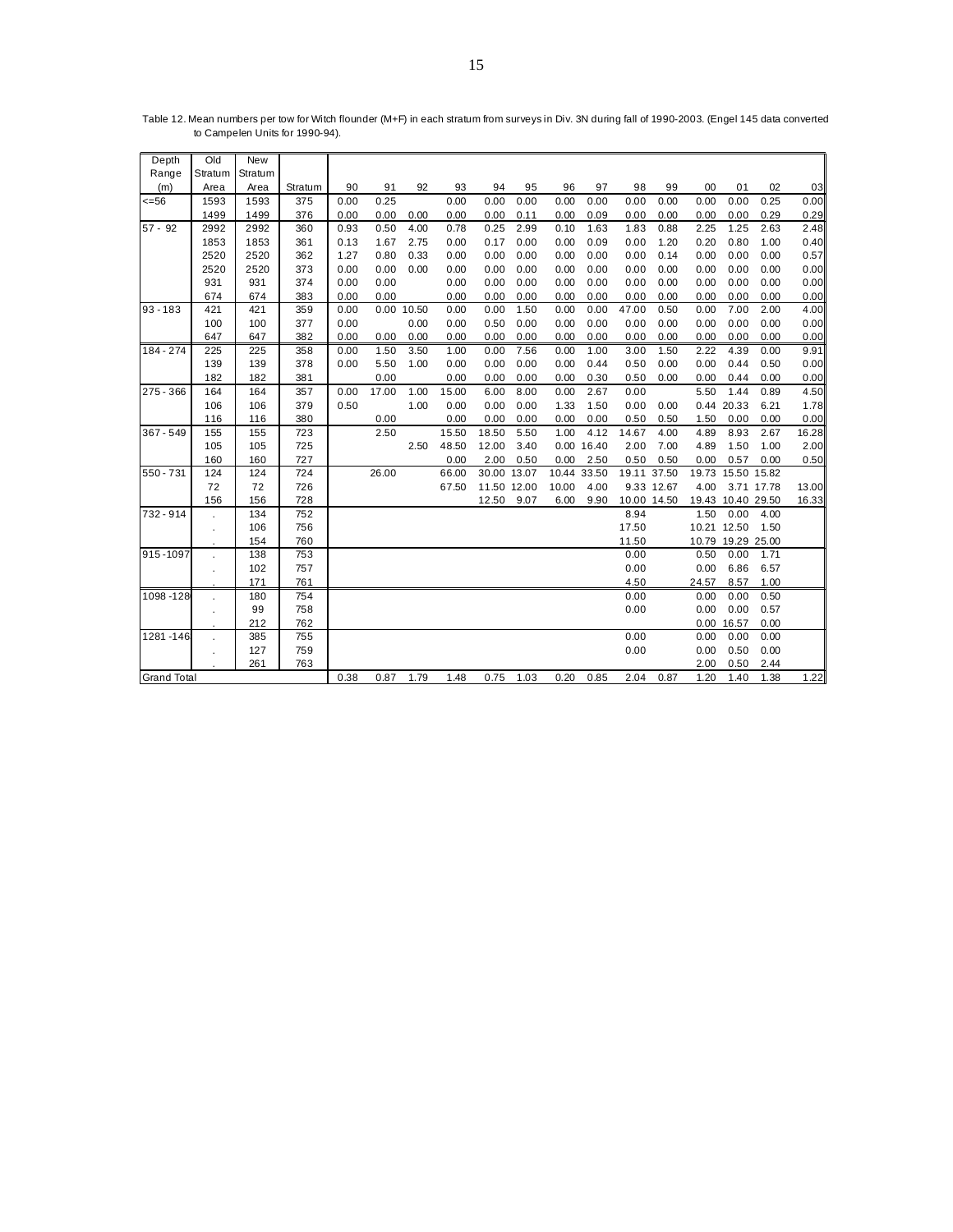| Depth              | Old     | <b>New</b> |         |       |              |             |             |             |             |             |             |             |             |       |                   |             |       |
|--------------------|---------|------------|---------|-------|--------------|-------------|-------------|-------------|-------------|-------------|-------------|-------------|-------------|-------|-------------------|-------------|-------|
| Range              | Stratum | Stratum    |         |       |              |             |             |             |             |             |             |             |             |       |                   |             |       |
| (m)                | Area    | Area       | Stratum | 90    | 91           | 92          | 93          | 94          | 95          | 96          | 97          | 98          | 99          | 00    | 01                | 02          | 03    |
| $57 - 92$          | 2089    | 2089       | 330     | 0.46  | 0.50         | 0.25        | 0.00        | 0.00        | 1.80        | 0.00        | 0.33        | 1.17        | 1.33        | 0.67  | 2.00              | 2.05        | 2.67  |
|                    | 456     | 456        | 331     | 0.67  | 8.00         | 2.00        | 0.00        | 0.00        | 6.50        | 0.00        | 0.00        |             | 9.50 76.50  |       | 8.50 17.00 29.50  |             | 16.00 |
|                    | 1898    | 1898       | 338     | 12.50 | 2.40         | 5.50        | 26.40       |             | 18.00 32.40 |             | 2.00 11.00  |             | 6.60 29.00  | 2.33  | 7.60              | 8.60        | 26.40 |
|                    | 1716    | 1716       | 340     | 1.11  | 1.40         | 0.50        | 0.00        | 0.00        | 1.25        | 0.00        | 0.20        | 0.00        | 7.00        | 0.80  | 1.60              | 0.80        | 0.40  |
|                    | 2520    | 2520       | 351     | 5.30  | 1.00         | 0.17        | 0.00        | 0.00        | 0.00        | 0.00        | 0.00        | 0.14        | 1.00        | 0.00  | 0.57              | 0.00        | 0.14  |
|                    | 2580    | 2580       | 352     | 4.50  | 3.50         | 5.67        | 3.14        | 1.00        | 1.05        | 1.00        | 3.21        | 2.13        | 5.14        | 4.70  | 3.00              | 4.08        | 6.47  |
|                    | 1282    | 1282       | 353     | 16.00 | 2.75         | 5.33        | 0.00        | 6.67        | 5.67        | 5.00        | 3.25        |             | 31.00 34.00 | 35.00 |                   | 16.75 54.00 | 19.25 |
| $93 - 183$         | 1721    | 1721       | 329     | 0.56  | 0.43         | 0.00        | 0.20        | 0.00        | 2.80        | 0.00        | 2.60        | 3.60        | 0.00        | 0.00  | 3.40              | 8.40        | 1.60  |
|                    | 1047    | 1047       | 332     | 25.17 |              | 2.75 36.67  | 14.33       |             | 6.67 36.33  | 83.00       | 8.67        |             | 17.67 51.33 | 22.56 |                   | 9.67 30.15  | 25.95 |
|                    | 948     | 948        | 337     | 18.00 |              | 3.25 18.00  | 8.00        | 40.00 11.00 |             | 5.50        | 8.67        | 12.37 28.67 |             | 12.44 | 2.67              | 5.48        | 11.00 |
|                    | 585     | 585        | 339     | 19.33 | 3.00         | 9.00        | 1.50        | 12.00 34.50 |             |             | 0.00 13.50  | 4.43        |             | 49.00 |                   | 7.00 47.50  | 8.50  |
|                    | 474     | 474        | 354     | 29.00 |              | 0.50 10.50  | 5.50        | 6.50        |             | 7.50 137.33 | 7.50        | 12.00       | 6.00        | 38.00 |                   | 9.67 21.70  | 30.50 |
| 184 - 274          | 151     | 147        | 333     | 28.00 | 2.50         | 4.00        | 3.00        | 15.00       | 9.00        |             | 9.50        | 7.28        | 7.50        | 1.33  | 5.83              | 4.44        | 12.00 |
|                    | 121     | 121        | 336     | 13.33 |              | 28.00 13.00 | 38.00       |             | 2.50 33.00  | 12.50       | 6.00        |             | 12.94 18.00 | 8.50  | 9.00              | 3.50        | 4.50  |
|                    | 103     | 103        | 355     |       | 103.00 21.00 |             | 30.00       | 6.00        | 4.44        | 54.20       | 2.00        |             | 12.00 29.00 | 6.00  | 1.50              | 2.00        | 1.50  |
| 275 - 366          | 92      | 96         | 334     | 6.00  | 5.50         | 0.00        | 1.67        | 4.50        | 4.43        |             | 2.50        | 1.50        | 4.43        | 1.33  | 2.72              | 2.67        | 4.00  |
|                    | 58      | 58         | 335     | 46.50 |              | 12.50 14.00 | 8.50        | 6.50        | 8.00        | 8.00        | 0.50        | 5.00        | 6.00        | 4.61  | 1.00              | 4.89        | 1.50  |
|                    | 61      | 61         | 356     |       | 3.00         |             | 1.00 149.50 | 30.00       | 4.78        | 13.50       | 1.50        | 4.00        | 8.89        | 6.50  | 2.28              | 2.00        | 4.00  |
| 367 - 549          | 93      | 166        | 717     | 9.50  |              |             | 0.00        |             | 7.50 54.95  |             | 2.00        | 36.50       | 94.83       | 0.00  | 4.00              | 8.89        | 15.39 |
|                    | 76      | 76         | 719     | 20.00 | 4.00         |             | 26.50       | 1.00        | 5.00        |             | 58.50 17.50 | 17.00       | 9.50        |       | 7.15 17.50        | 3.56        | 9.14  |
|                    | 76      | 76         | 721     |       | 4.50         |             | 42.50       | 17.50       | 9.80        | 12.50       | 1.60        | 12.00 29.71 |             | 9.33  | 1.00              | 8.00        | 7.72  |
| 550 - 731          | 111     | 134        | 718     |       |              |             | 7.00        |             | 28.00 10.72 |             | 29.00       |             | 33.50 31.50 |       | 21.50 26.50 77.67 |             | 80.44 |
|                    | 105     | 105        | 720     |       |              |             | 23.50       | 0.00        | 7.28        | 21.89       |             |             | 2.00 14.00  |       | 2.67 52.76 20.62  |             | 20.89 |
|                    | 93      | 93         | 722     |       | 2.00         |             | 19.00       | 4.50        | 5.00        | 10.50       | 4.00        | 8.06        | 9.50        | 5.50  |                   | 7.33 2.67   | 3.89  |
| 732 - 914          |         | 105        | 764     |       |              |             |             |             |             |             |             | 24.71       |             |       | 5.00 10.00 15.00  |             |       |
|                    |         | 99         | 768     |       |              |             |             |             |             |             |             | 15.94       |             |       | 1.78 12.00 27.43  |             |       |
|                    |         | 135        | 772     |       |              |             |             |             |             |             |             | 81.50       |             | 36.00 |                   | 20.63       | 10.22 |
| 915-1097           |         | 124        | 765     |       |              |             |             |             |             |             |             | 9.67        |             | 1.83  |                   | 7.00 16.93  |       |
|                    |         | 138        | 769     |       |              |             |             |             |             |             |             | 9.50        |             |       | 2.00 12.50 20.00  |             |       |
|                    |         | 128        | 773     |       |              |             |             |             |             |             |             | 2.00        |             |       | 7.71 19.67 40.20  |             | 5.35  |
| 1098-128           |         | 144        | 766     |       |              |             |             |             |             |             |             |             |             | 5.71  | 0.57              | 7.39        |       |
|                    |         | 128        | 770     |       |              |             |             |             |             |             |             |             |             |       | 2.07 10.50 26.14  |             |       |
|                    |         | 135        | 774     |       |              |             |             |             |             |             |             |             |             |       | 1.50 13.00        | 6.43        | 13.14 |
| 1281-146           |         | 158        | 767     |       |              |             |             |             |             |             |             |             |             | 3.00  | 0.00              | 0.00        |       |
|                    |         | 175        | 771     |       |              |             |             |             |             |             |             |             |             | 0.00  | 5.50              | 0.00        |       |
|                    |         | 155        | 775     |       |              |             |             |             |             |             |             |             |             | 0.00  | 0.00              | 0.00        | 10.00 |
| <b>Grand Total</b> |         |            |         | 8.56  | 2.87         | 5.89        | 6.11        | 6.05        | 9.37        | 10.39       | 4.14        |             | 7.56 15.63  | 8.25  |                   | 5.63 12.09  | 9.99  |

Table 13. Mean numbers per tow for Witch flounder (M+F) in each stratum from surveys in Div. 3O during fall of 1990-2003. (Engel 145 data converted to Campelen Units for 1990-94).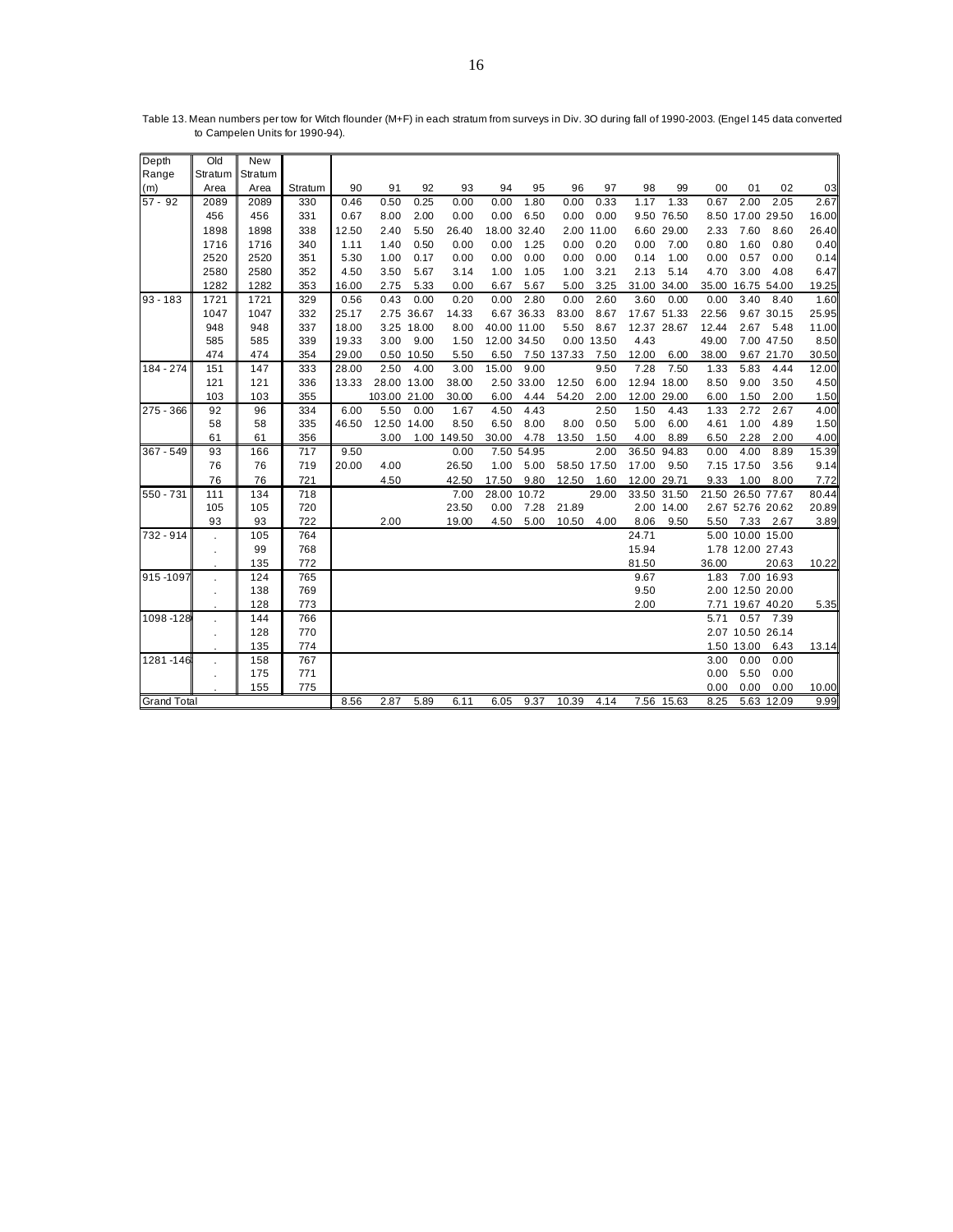Table 14. Mean weights (kg) per tow for Witch flounder (M+F) in each stratum from surveys in Div. 3N during spring of 1984-2003. (Engel 145 data converted<br>to Campelen Units for 1984-95). Table 14. Mean weights (kg) per tow for Witch flounder (M+F) in each stratum from surveys in Div. 3N during spring of 1984-2003. (Engel 145 data converted to Campelen Units for 1984-95).

17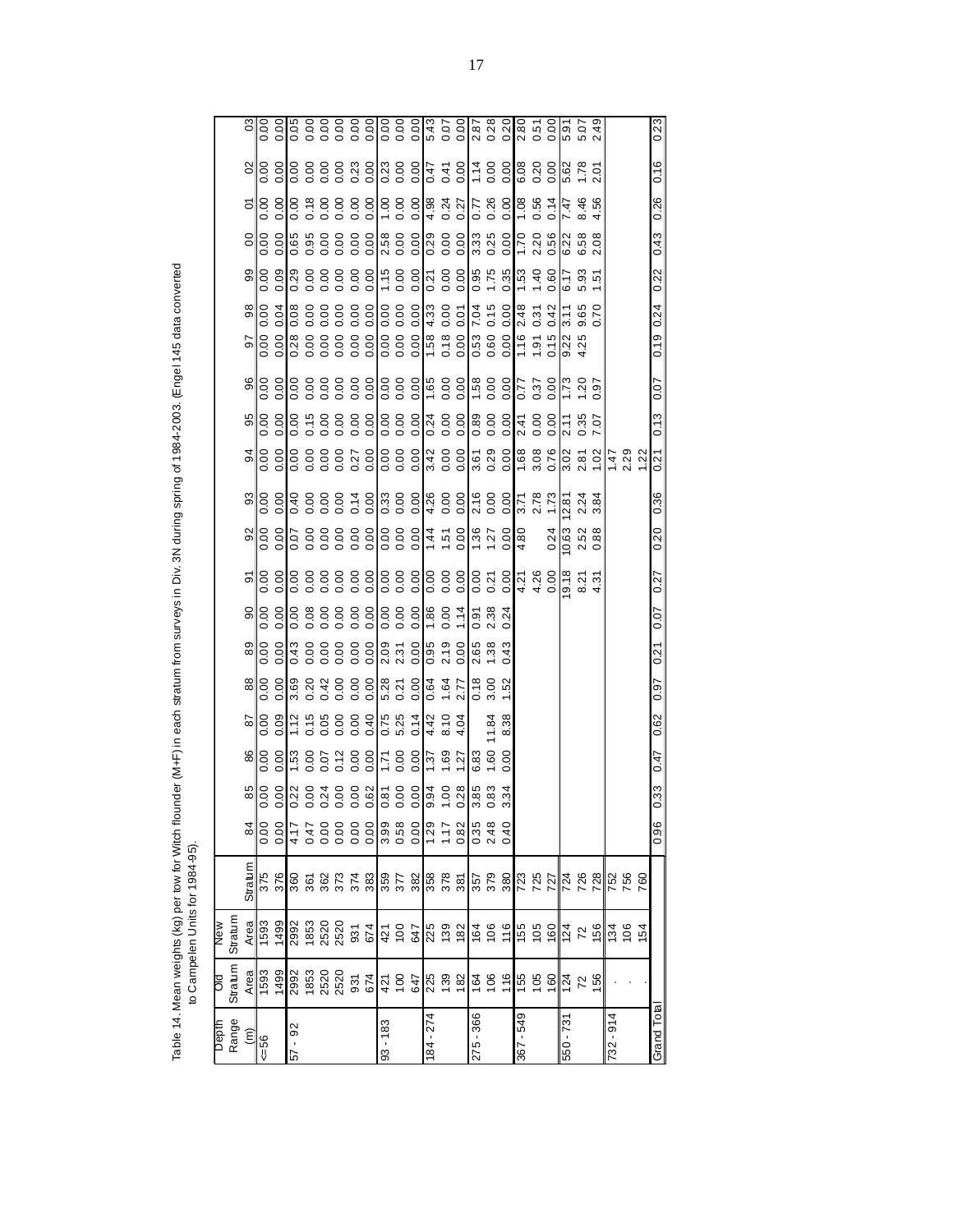Table 15. Mean weights (kg) per tow for Witch flounder (M+F) in each stratum from surveys in Div. 3O during spring of 1984-2003. (Engel 145 data converted<br>to Campelen Units for 1984-95). Table 15. Mean weights (kg) per tow for Witch flounder (M+F) in each stratum from surveys in Div. 3O during spring of 1984-2003. (Engel 145 data converted to Campelen Units for 1984-95).

|                 | ŏ                                                                                                                                                                                                                                                                                                                                                                                                                                                                     | New                                                                                                                                                                                                                                     |         |                                                                   |                                                                       |                      |                               |      |      |                |                                                                                                                                                                                                                                                                                                                     |      |                                                                                                                                                                                                                                                                                             |                     |      |      |                |      |      |      |                                                                                                                                                                                                                                                                                                                                                                                                                                                               |      |                                                                                                                                                                                                                           |
|-----------------|-----------------------------------------------------------------------------------------------------------------------------------------------------------------------------------------------------------------------------------------------------------------------------------------------------------------------------------------------------------------------------------------------------------------------------------------------------------------------|-----------------------------------------------------------------------------------------------------------------------------------------------------------------------------------------------------------------------------------------|---------|-------------------------------------------------------------------|-----------------------------------------------------------------------|----------------------|-------------------------------|------|------|----------------|---------------------------------------------------------------------------------------------------------------------------------------------------------------------------------------------------------------------------------------------------------------------------------------------------------------------|------|---------------------------------------------------------------------------------------------------------------------------------------------------------------------------------------------------------------------------------------------------------------------------------------------|---------------------|------|------|----------------|------|------|------|---------------------------------------------------------------------------------------------------------------------------------------------------------------------------------------------------------------------------------------------------------------------------------------------------------------------------------------------------------------------------------------------------------------------------------------------------------------|------|---------------------------------------------------------------------------------------------------------------------------------------------------------------------------------------------------------------------------|
| Depth<br>Range  | Stratum                                                                                                                                                                                                                                                                                                                                                                                                                                                               | Stratum                                                                                                                                                                                                                                 |         |                                                                   |                                                                       |                      |                               |      |      |                |                                                                                                                                                                                                                                                                                                                     |      |                                                                                                                                                                                                                                                                                             |                     |      |      |                |      |      |      |                                                                                                                                                                                                                                                                                                                                                                                                                                                               |      |                                                                                                                                                                                                                           |
| $\widehat{\Xi}$ |                                                                                                                                                                                                                                                                                                                                                                                                                                                                       |                                                                                                                                                                                                                                         | Stratum |                                                                   |                                                                       | 86<br>0.00           |                               |      |      | $rac{90}{100}$ |                                                                                                                                                                                                                                                                                                                     |      |                                                                                                                                                                                                                                                                                             |                     |      |      |                |      |      |      |                                                                                                                                                                                                                                                                                                                                                                                                                                                               |      |                                                                                                                                                                                                                           |
| $-92$<br>57     |                                                                                                                                                                                                                                                                                                                                                                                                                                                                       | $\frac{\text{Area}}{2089}$                                                                                                                                                                                                              |         | $\frac{8}{3}$<br>$\frac{10}{3}$<br>$\frac{3}{3}$<br>$\frac{5}{3}$ |                                                                       |                      | $rac{9}{18}$                  |      |      |                |                                                                                                                                                                                                                                                                                                                     |      |                                                                                                                                                                                                                                                                                             |                     |      |      |                |      |      |      | $rac{5}{6}$                                                                                                                                                                                                                                                                                                                                                                                                                                                   |      |                                                                                                                                                                                                                           |
|                 |                                                                                                                                                                                                                                                                                                                                                                                                                                                                       |                                                                                                                                                                                                                                         |         |                                                                   |                                                                       | 0.58                 |                               |      |      |                |                                                                                                                                                                                                                                                                                                                     |      |                                                                                                                                                                                                                                                                                             |                     |      |      |                |      |      |      |                                                                                                                                                                                                                                                                                                                                                                                                                                                               |      |                                                                                                                                                                                                                           |
|                 |                                                                                                                                                                                                                                                                                                                                                                                                                                                                       |                                                                                                                                                                                                                                         |         |                                                                   |                                                                       | 4.24                 | ನೆ<br>ದೇವ                     |      |      |                |                                                                                                                                                                                                                                                                                                                     |      |                                                                                                                                                                                                                                                                                             |                     |      |      |                |      |      |      |                                                                                                                                                                                                                                                                                                                                                                                                                                                               |      |                                                                                                                                                                                                                           |
|                 |                                                                                                                                                                                                                                                                                                                                                                                                                                                                       |                                                                                                                                                                                                                                         |         | 0.17                                                              |                                                                       | 0.00                 |                               |      |      |                |                                                                                                                                                                                                                                                                                                                     |      |                                                                                                                                                                                                                                                                                             |                     |      |      |                |      |      |      |                                                                                                                                                                                                                                                                                                                                                                                                                                                               |      |                                                                                                                                                                                                                           |
|                 |                                                                                                                                                                                                                                                                                                                                                                                                                                                                       |                                                                                                                                                                                                                                         |         |                                                                   |                                                                       |                      |                               |      |      |                |                                                                                                                                                                                                                                                                                                                     |      |                                                                                                                                                                                                                                                                                             |                     |      |      |                |      |      |      |                                                                                                                                                                                                                                                                                                                                                                                                                                                               |      |                                                                                                                                                                                                                           |
|                 | Area<br>2086 888 880 882 771<br>458 880 882 771<br>1047                                                                                                                                                                                                                                                                                                                                                                                                               | $\begin{array}{l} 4\,8\,8\,8\,2\,8\,8\,8\,8\,8\,1\,1\,2\,4\,3\,8\,8\,8\,1\,1\,4\,2\,5\,8\,6\,8\,6\,7\,1\,4\,2\,5\,6\,6\,6\,6\,7\,6\,7\,6\,7\,6\,7\,6\,7\,6\,7\,6\,7\,6\,7\,6\,7\,6\,7\,6\,7\,6\,7\,6\,7\,6\,7\,6\,7\,6\,7\,6\,7\,6\,7\$ |         | $-0.23$<br>$-0.63$<br>$-0.63$<br>$-0.24$<br>$-0.24$               |                                                                       | 0.63                 |                               |      |      |                | $\frac{1}{2}$ $\frac{1}{2}$ $\frac{1}{2}$ $\frac{1}{2}$ $\frac{1}{2}$ $\frac{1}{2}$ $\frac{1}{2}$ $\frac{1}{2}$ $\frac{1}{2}$ $\frac{1}{2}$ $\frac{1}{2}$ $\frac{1}{2}$ $\frac{1}{2}$ $\frac{1}{2}$ $\frac{1}{2}$ $\frac{1}{2}$ $\frac{1}{2}$ $\frac{1}{2}$ $\frac{1}{2}$ $\frac{1}{2}$ $\frac{1}{2}$ $\frac{1}{2}$ |      | $\begin{array}{l} \text{9,8,8,8,8,8,8,8}\\ \text{10,0,0,1,0,0,0}\\ \text{2,0,0,0,0,0,0,0,0}\\ \text{3,0,0,0,0,0,0,0,0,0}\\ \text{4,0,0,0,0,0,0,0,0,0}\\ \text{5,0,0,0,0,0,0,0,0,0}\\ \text{6,0,0,0,0,0,0,0,0,0}\\ \text{7,0,0,0,0,0,0,0,0,0,0,0}\\ \text{8,0,0,0,0,0,0,0,0,0,0,0,0,0,0,0,0$ |                     |      |      |                |      |      |      | $\begin{array}{l} \mathfrak{B}, \ \mathfrak{B}, \ \mathfrak{B}, \ \mathfrak{B}, \ \mathfrak{B}, \ \mathfrak{B}, \ \mathfrak{B}, \ \mathfrak{B}, \ \mathfrak{B}, \ \mathfrak{B}, \ \mathfrak{B}, \ \mathfrak{B}, \ \mathfrak{B}, \ \mathfrak{B}, \ \mathfrak{B}, \ \mathfrak{B}, \ \mathfrak{B}, \ \mathfrak{B}, \ \mathfrak{B}, \ \mathfrak{B}, \ \mathfrak{B}, \ \mathfrak{B}, \ \mathfrak{B}, \ \mathfrak{B}, \ \mathfrak{B}, \ \mathfrak{B}, \ \mathfrak{$ |      |                                                                                                                                                                                                                           |
|                 |                                                                                                                                                                                                                                                                                                                                                                                                                                                                       |                                                                                                                                                                                                                                         |         |                                                                   |                                                                       |                      |                               |      |      |                |                                                                                                                                                                                                                                                                                                                     |      |                                                                                                                                                                                                                                                                                             |                     |      |      |                |      |      |      |                                                                                                                                                                                                                                                                                                                                                                                                                                                               |      |                                                                                                                                                                                                                           |
| $93 - 183$      |                                                                                                                                                                                                                                                                                                                                                                                                                                                                       |                                                                                                                                                                                                                                         |         |                                                                   |                                                                       |                      |                               |      |      |                |                                                                                                                                                                                                                                                                                                                     |      |                                                                                                                                                                                                                                                                                             |                     |      |      |                |      |      |      |                                                                                                                                                                                                                                                                                                                                                                                                                                                               |      |                                                                                                                                                                                                                           |
|                 |                                                                                                                                                                                                                                                                                                                                                                                                                                                                       |                                                                                                                                                                                                                                         |         |                                                                   |                                                                       |                      |                               |      |      |                |                                                                                                                                                                                                                                                                                                                     |      |                                                                                                                                                                                                                                                                                             |                     |      |      |                |      |      |      |                                                                                                                                                                                                                                                                                                                                                                                                                                                               |      |                                                                                                                                                                                                                           |
|                 |                                                                                                                                                                                                                                                                                                                                                                                                                                                                       |                                                                                                                                                                                                                                         |         |                                                                   |                                                                       |                      |                               |      |      |                |                                                                                                                                                                                                                                                                                                                     |      |                                                                                                                                                                                                                                                                                             |                     |      |      |                |      |      |      |                                                                                                                                                                                                                                                                                                                                                                                                                                                               |      |                                                                                                                                                                                                                           |
|                 | 948<br>585<br>474                                                                                                                                                                                                                                                                                                                                                                                                                                                     |                                                                                                                                                                                                                                         |         | 0.39<br>1.17<br>7.60                                              |                                                                       |                      |                               |      |      |                |                                                                                                                                                                                                                                                                                                                     |      |                                                                                                                                                                                                                                                                                             |                     |      |      |                |      |      |      |                                                                                                                                                                                                                                                                                                                                                                                                                                                               |      |                                                                                                                                                                                                                           |
|                 |                                                                                                                                                                                                                                                                                                                                                                                                                                                                       |                                                                                                                                                                                                                                         |         |                                                                   |                                                                       |                      |                               |      |      |                |                                                                                                                                                                                                                                                                                                                     |      |                                                                                                                                                                                                                                                                                             |                     |      |      |                |      |      |      |                                                                                                                                                                                                                                                                                                                                                                                                                                                               |      |                                                                                                                                                                                                                           |
| 184 - 274       |                                                                                                                                                                                                                                                                                                                                                                                                                                                                       |                                                                                                                                                                                                                                         |         | 0.50<br>0.75                                                      |                                                                       |                      |                               |      |      |                |                                                                                                                                                                                                                                                                                                                     |      |                                                                                                                                                                                                                                                                                             |                     |      |      |                |      |      |      |                                                                                                                                                                                                                                                                                                                                                                                                                                                               |      |                                                                                                                                                                                                                           |
|                 |                                                                                                                                                                                                                                                                                                                                                                                                                                                                       |                                                                                                                                                                                                                                         |         |                                                                   |                                                                       |                      |                               |      |      |                |                                                                                                                                                                                                                                                                                                                     |      |                                                                                                                                                                                                                                                                                             |                     |      |      |                |      |      |      |                                                                                                                                                                                                                                                                                                                                                                                                                                                               |      |                                                                                                                                                                                                                           |
|                 |                                                                                                                                                                                                                                                                                                                                                                                                                                                                       |                                                                                                                                                                                                                                         |         | 3.19                                                              |                                                                       |                      |                               |      |      |                |                                                                                                                                                                                                                                                                                                                     |      |                                                                                                                                                                                                                                                                                             |                     |      |      |                |      |      |      |                                                                                                                                                                                                                                                                                                                                                                                                                                                               |      |                                                                                                                                                                                                                           |
| 275 - 366       |                                                                                                                                                                                                                                                                                                                                                                                                                                                                       |                                                                                                                                                                                                                                         |         | 0.00                                                              |                                                                       |                      |                               |      |      |                |                                                                                                                                                                                                                                                                                                                     |      |                                                                                                                                                                                                                                                                                             |                     |      |      |                |      |      |      |                                                                                                                                                                                                                                                                                                                                                                                                                                                               |      |                                                                                                                                                                                                                           |
|                 |                                                                                                                                                                                                                                                                                                                                                                                                                                                                       |                                                                                                                                                                                                                                         |         |                                                                   | $\frac{1}{2}$ $\frac{1}{2}$ $\frac{1}{2}$ $\frac{1}{2}$ $\frac{1}{2}$ | 3.37<br>2.27<br>2.09 | $\frac{1}{4}$ 8 $\frac{5}{8}$ |      |      |                |                                                                                                                                                                                                                                                                                                                     |      |                                                                                                                                                                                                                                                                                             |                     |      |      |                |      |      |      |                                                                                                                                                                                                                                                                                                                                                                                                                                                               |      |                                                                                                                                                                                                                           |
|                 | $\mathop{\mathbb{E}}\nolimits \mathop{\simeq}_{\mathop{\mathbb{E}}\nolimits} \mathop{\simeq}_{\mathop{\mathbb{E}}\nolimits} \mathop{\simeq}_{\mathop{\mathbb{E}}\nolimits} \mathop{\simeq}_{\mathop{\mathbb{E}}\nolimits} \mathop{\simeq}_{\mathop{\mathbb{E}}\nolimits} \mathop{\simeq}_{\mathop{\mathbb{E}}\nolimits} \mathop{\simeq}_{\mathop{\mathbb{E}}\nolimits} \mathop{\simeq}_{\mathop{\mathbb{E}}\nolimits} \mathop{\simeq}_{\mathop{\mathbb{E}}\nolimits}$ |                                                                                                                                                                                                                                         |         |                                                                   |                                                                       |                      |                               |      |      |                |                                                                                                                                                                                                                                                                                                                     |      |                                                                                                                                                                                                                                                                                             |                     |      |      |                |      |      |      |                                                                                                                                                                                                                                                                                                                                                                                                                                                               |      |                                                                                                                                                                                                                           |
| 367 - 549       |                                                                                                                                                                                                                                                                                                                                                                                                                                                                       |                                                                                                                                                                                                                                         |         |                                                                   |                                                                       |                      |                               |      |      |                |                                                                                                                                                                                                                                                                                                                     |      |                                                                                                                                                                                                                                                                                             |                     |      |      |                |      |      |      |                                                                                                                                                                                                                                                                                                                                                                                                                                                               |      |                                                                                                                                                                                                                           |
|                 |                                                                                                                                                                                                                                                                                                                                                                                                                                                                       |                                                                                                                                                                                                                                         |         |                                                                   |                                                                       |                      |                               |      |      |                |                                                                                                                                                                                                                                                                                                                     |      |                                                                                                                                                                                                                                                                                             |                     |      |      |                |      |      |      |                                                                                                                                                                                                                                                                                                                                                                                                                                                               |      |                                                                                                                                                                                                                           |
|                 |                                                                                                                                                                                                                                                                                                                                                                                                                                                                       |                                                                                                                                                                                                                                         |         |                                                                   |                                                                       |                      |                               |      |      |                |                                                                                                                                                                                                                                                                                                                     |      |                                                                                                                                                                                                                                                                                             |                     |      |      |                |      |      |      |                                                                                                                                                                                                                                                                                                                                                                                                                                                               |      |                                                                                                                                                                                                                           |
| 550 - 731       |                                                                                                                                                                                                                                                                                                                                                                                                                                                                       |                                                                                                                                                                                                                                         |         |                                                                   |                                                                       |                      |                               |      |      |                |                                                                                                                                                                                                                                                                                                                     |      |                                                                                                                                                                                                                                                                                             |                     |      |      | $\frac{1}{96}$ |      |      |      |                                                                                                                                                                                                                                                                                                                                                                                                                                                               |      |                                                                                                                                                                                                                           |
|                 |                                                                                                                                                                                                                                                                                                                                                                                                                                                                       |                                                                                                                                                                                                                                         |         |                                                                   |                                                                       |                      |                               |      |      |                |                                                                                                                                                                                                                                                                                                                     |      |                                                                                                                                                                                                                                                                                             |                     |      |      | 10.41          |      |      |      |                                                                                                                                                                                                                                                                                                                                                                                                                                                               |      | $\frac{1}{6}$<br>$\frac{1}{3}$<br>$\frac{1}{6}$<br>$\frac{1}{3}$<br>$\frac{1}{3}$<br>$\frac{1}{3}$<br>$\frac{1}{5}$<br>$\frac{1}{5}$<br>$\frac{1}{5}$<br>$\frac{1}{5}$<br>$\frac{1}{5}$<br>$\frac{1}{5}$<br>$\frac{1}{5}$ |
|                 | $\frac{3}{2}$                                                                                                                                                                                                                                                                                                                                                                                                                                                         |                                                                                                                                                                                                                                         |         |                                                                   |                                                                       |                      |                               |      |      |                |                                                                                                                                                                                                                                                                                                                     | 3.86 |                                                                                                                                                                                                                                                                                             | 16.93               | 16.1 | 6.94 | 6.78           | 2.42 | 5.54 | 3.69 | 4.84<br>9.42                                                                                                                                                                                                                                                                                                                                                                                                                                                  |      |                                                                                                                                                                                                                           |
| 732 - 914       |                                                                                                                                                                                                                                                                                                                                                                                                                                                                       |                                                                                                                                                                                                                                         |         |                                                                   |                                                                       |                      |                               |      |      |                |                                                                                                                                                                                                                                                                                                                     |      |                                                                                                                                                                                                                                                                                             | $\frac{4.17}{4.07}$ |      |      |                |      |      |      |                                                                                                                                                                                                                                                                                                                                                                                                                                                               |      |                                                                                                                                                                                                                           |
|                 |                                                                                                                                                                                                                                                                                                                                                                                                                                                                       |                                                                                                                                                                                                                                         |         |                                                                   |                                                                       |                      |                               |      |      |                |                                                                                                                                                                                                                                                                                                                     |      |                                                                                                                                                                                                                                                                                             |                     |      |      |                |      |      |      |                                                                                                                                                                                                                                                                                                                                                                                                                                                               |      |                                                                                                                                                                                                                           |
| Grand Tota      |                                                                                                                                                                                                                                                                                                                                                                                                                                                                       |                                                                                                                                                                                                                                         |         | 4.92                                                              | 9.67                                                                  | 3.30                 | 3.98                          | 9.11 | 3.45 | 4.41           | 2.53                                                                                                                                                                                                                                                                                                                | 3.05 | ౘ                                                                                                                                                                                                                                                                                           | 6.10                | 147  | 1.53 | 2.62           | 0.83 | 3.30 | 1.74 | 3.44                                                                                                                                                                                                                                                                                                                                                                                                                                                          | 2.81 | 6.00                                                                                                                                                                                                                      |
|                 |                                                                                                                                                                                                                                                                                                                                                                                                                                                                       |                                                                                                                                                                                                                                         |         |                                                                   |                                                                       |                      |                               |      |      |                |                                                                                                                                                                                                                                                                                                                     |      |                                                                                                                                                                                                                                                                                             |                     |      |      |                |      |      |      |                                                                                                                                                                                                                                                                                                                                                                                                                                                               |      |                                                                                                                                                                                                                           |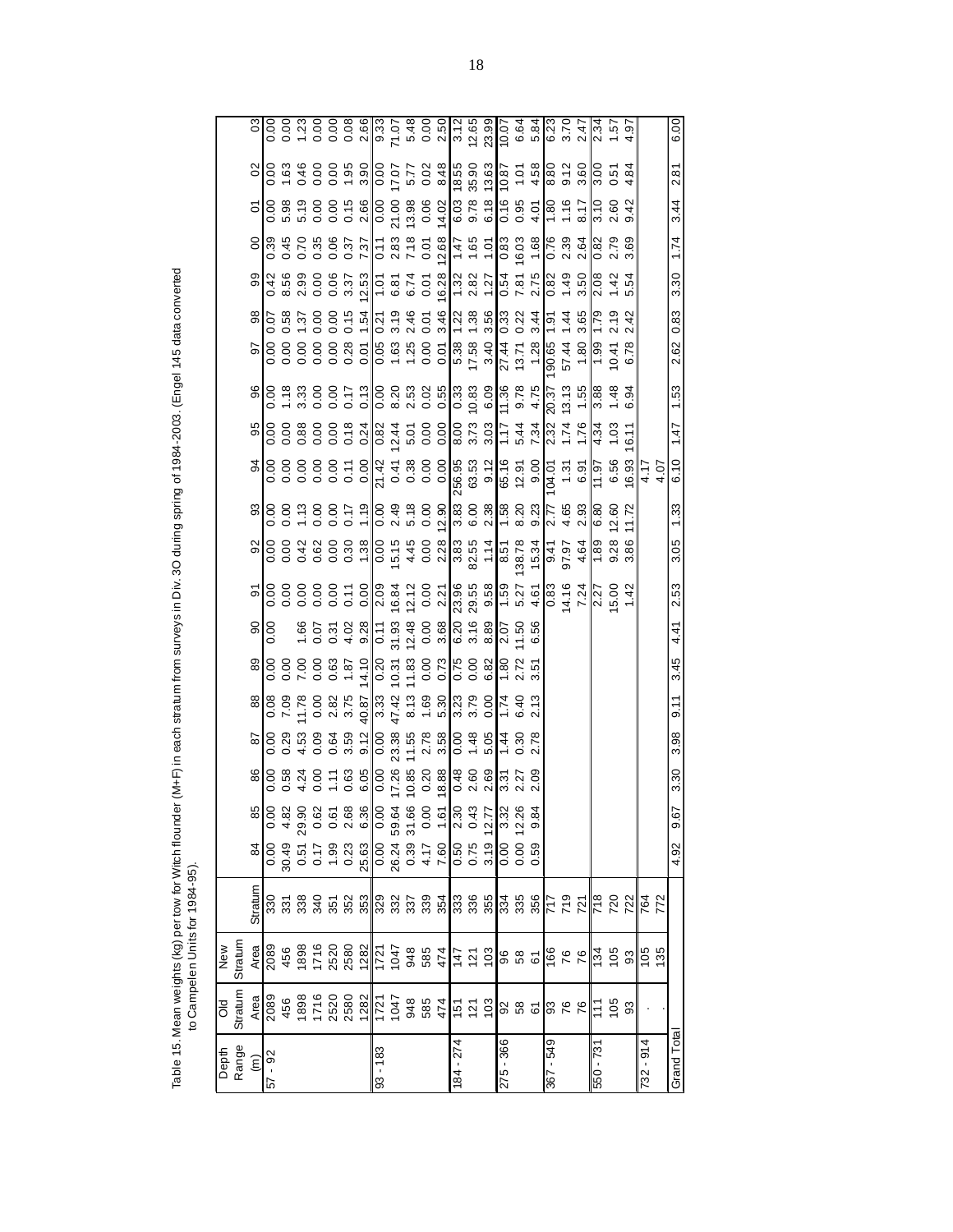| Depth              | Old            | New     |         |      |       |      |            |       |      |      |            |       |            |      |      |       |      |
|--------------------|----------------|---------|---------|------|-------|------|------------|-------|------|------|------------|-------|------------|------|------|-------|------|
| Range              | Stratum        | Stratum |         |      |       |      |            |       |      |      |            |       |            |      |      |       |      |
| (m)                | Area           | Area    | Stratum | 90   | 91    | 92   | 93         | 94    | 95   | 96   | 97         | 98    | 99         | 00   | 01   | 02    | 03   |
| 556                | 1593           | 1593    | 375     | 0.00 | 0.33  |      | 0.00       | 0.00  | 0.00 | 0.00 | 0.00       | 0.00  | 0.00       | 0.00 | 0.00 | 0.16  | 0.00 |
|                    | 1499           | 1499    | 376     | 0.00 | 0.00  | 0.00 | 0.00       | 0.00  | 0.07 | 0.00 | 0.11       | 0.00  | 0.00       | 0.00 | 0.00 | 0.19  | 0.13 |
| $57 - 92$          | 2992           | 2992    | 360     | 0.64 | 0.42  | 3.15 | 0.42       | 0.18  | 2.16 | 0.06 | 1.04       | 1.05  | 0.43       | 1.30 | 0.79 | 1.26  | 1.42 |
|                    | 1853           | 1853    | 361     | 0.11 | 1.83  | 1.82 | 0.00       | 0.13  | 0.00 | 0.00 | 0.06       | 0.00  | 1.05       | 0.11 | 0.67 | 0.58  | 0.39 |
|                    | 2520           | 2520    | 362     | 1.15 | 0.64  | 0.25 | 0.00       | 0.00  | 0.00 | 0.00 | 0.00       | 0.00  | 0.09       | 0.00 | 0.00 | 0.00  | 0.39 |
|                    | 2520           | 2520    | 373     | 0.00 | 0.00  | 0.00 | 0.00       | 0.00  | 0.00 | 0.00 | 0.00       | 0.00  | 0.00       | 0.00 | 0.00 | 0.00  | 0.00 |
|                    | 931            | 931     | 374     | 0.00 | 0.00  |      | 0.00       | 0.00  | 0.00 | 0.00 | 0.00       | 0.00  | 0.00       | 0.00 | 0.00 | 0.00  | 0.00 |
|                    | 674            | 674     | 383     | 0.00 | 0.00  |      | 0.00       | 0.00  | 0.00 | 0.00 | 0.00       | 0.00  | 0.00       | 0.00 | 0.00 | 0.00  | 0.00 |
| $93 - 183$         | 421            | 421     | 359     | 0.00 | 0.00  | 4.81 | 0.00       | 0.00  | 0.39 | 0.00 | 0.00       | 20.95 | 0.01       | 0.00 | 2.10 | 0.73  | 1.90 |
|                    | 100            | 100     | 377     | 0.00 |       | 0.00 | 0.00       | 0.56  | 0.00 | 0.00 | 0.00       | 0.00  | 0.00       | 0.00 | 0.00 | 0.00  | 0.00 |
|                    | 647            | 647     | 382     | 0.00 | 0.00  | 0.00 | 0.00       | 0.00  | 0.00 | 0.00 | 0.00       | 0.00  | 0.00       | 0.00 | 0.00 | 0.00  | 0.00 |
| 184 - 274          | 225            | 225     | 358     | 0.00 | 0.65  | 2.14 | 0.76       | 0.00  | 2.40 | 0.00 | 0.36       | 0.98  | 0.63       | 1.29 | 1.45 | 0.00  | 4.69 |
|                    | 139            | 139     | 378     | 0.00 | 2.17  | 0.81 | 0.00       | 0.00  | 0.00 | 0.00 | 0.05       | 0.01  | 0.00       | 0.00 | 0.14 | 0.27  | 0.00 |
|                    | 182            | 182     | 381     |      | 0.00  |      | 0.00       | 0.00  | 0.00 | 0.00 | 0.04       | 0.01  | 0.00       | 0.00 | 0.27 | 0.00  | 0.00 |
| 275 - 366          | 164            | 164     | 357     | 0.00 | 10.39 | 0.42 | 8.27       | 1.91  | 3.76 | 0.00 | 1.18       | 0.00  |            | 2.33 | 0.82 | 0.91  | 1.80 |
|                    | 106            | 106     | 379     | 0.27 |       | 0.25 | 0.00       | 0.00  | 0.00 | 0.04 | 0.45       | 0.00  | 0.00       | 0.13 | 7.59 | 2.24  | 0.58 |
|                    | 116            | 116     | 380     |      | 0.00  |      | 0.00       | 0.00  | 0.00 | 0.00 | 0.00       | 0.05  | 0.14       | 0.30 | 0.00 | 0.00  | 0.00 |
| 367 - 549          | 155            | 155     | 723     |      | 1.93  |      | 7.65       | 8.44  | 2.69 | 0.73 | 1.31       | 3.48  | 1.25       | 1.33 | 3.09 | 0.77  | 5.77 |
|                    | 105            | 105     | 725     |      |       |      | 1.01 26.05 | 3.20  | 1.31 | 0.00 | 9.32       | 0.68  | 2.28       | 1.29 | 0.48 | 0.38  | 0.68 |
|                    | 160            | 160     | 727     |      |       |      | 0.00       | 1.71  | 0.01 | 0.00 | 1.30       | 0.30  | 0.20       | 0.00 | 0.46 | 0.00  | 0.02 |
| 550 - 731          | 124            | 124     | 724     |      | 10.11 |      | 24.29      | 10.57 | 6.09 |      | 3.54 11.58 |       | 4.21 10.60 | 5.08 | 4.13 | 5.28  |      |
|                    | 72             | 72      | 726     |      |       |      | 31.26      | 5.47  | 4.80 | 4.03 | 2.08       | 3.80  | 3.39       | 1.59 | 2.18 | 5.96  | 5.20 |
|                    | 156            | 156     | 728     |      |       |      |            | 7.11  | 1.62 | 1.00 | 3.53       | 3.65  | 4.95       | 7.11 | 4.80 | 13.33 | 8.31 |
| 732 - 914          |                | 134     | 752     |      |       |      |            |       |      |      |            | 6.54  |            | 1.23 | 0.00 | 0.03  |      |
|                    | $\bullet$      | 106     | 756     |      |       |      |            |       |      |      |            | 8.53  |            | 3.47 | 5.67 | 0.60  |      |
|                    |                | 154     | 760     |      |       |      |            |       |      |      |            | 4.18  |            | 1.93 | 3.67 | 8.18  |      |
| 915 - 1097         |                | 138     | 753     |      |       |      |            |       |      |      |            | 0.00  |            | 0.01 | 0.00 | 0.17  |      |
|                    | $\mathbf{r}$   | 102     | 757     |      |       |      |            |       |      |      |            | 0.00  |            | 0.00 | 2.66 | 0.48  |      |
|                    |                | 171     | 761     |      |       |      |            |       |      |      |            | 1.94  |            | 6.23 | 1.80 | 0.41  |      |
| 1098 - 128         | ÷.             | 180     | 754     |      |       |      |            |       |      |      |            | 0.00  |            | 0.00 | 0.00 | 0.01  |      |
|                    | $\cdot$        | 99      | 758     |      |       |      |            |       |      |      |            | 0.00  |            | 0.00 | 0.00 | 0.01  |      |
|                    |                | 212     | 762     |      |       |      |            |       |      |      |            |       |            | 0.00 | 3.74 | 0.00  |      |
| 1281 - 146         | ä,             | 385     | 755     |      |       |      |            |       |      |      |            | 0.00  |            | 0.00 | 0.00 | 0.00  |      |
|                    | $\blacksquare$ | 127     | 759     |      |       |      |            |       |      |      |            | 0.00  |            | 0.00 | 0.10 | 0.00  |      |
|                    |                | 261     | 763     |      |       |      |            |       |      |      |            |       |            | 0.53 | 0.15 | 0.28  |      |
| <b>Grand Total</b> |                |         |         | 0.31 | 0.63  | 1.22 | 0.69       | 0.34  | 0.56 | 0.07 | 0.41       | 0.89  | 0.37       | 0.46 | 0.53 | 0.56  | 0.64 |

Table 16. Mean weights (kg) per tow for Witch flounder (M+F) in each stratum from surveys in Div. 3N during fall of 1990-2003. (Engel 145 data converted to Campelen Units for 1990-94).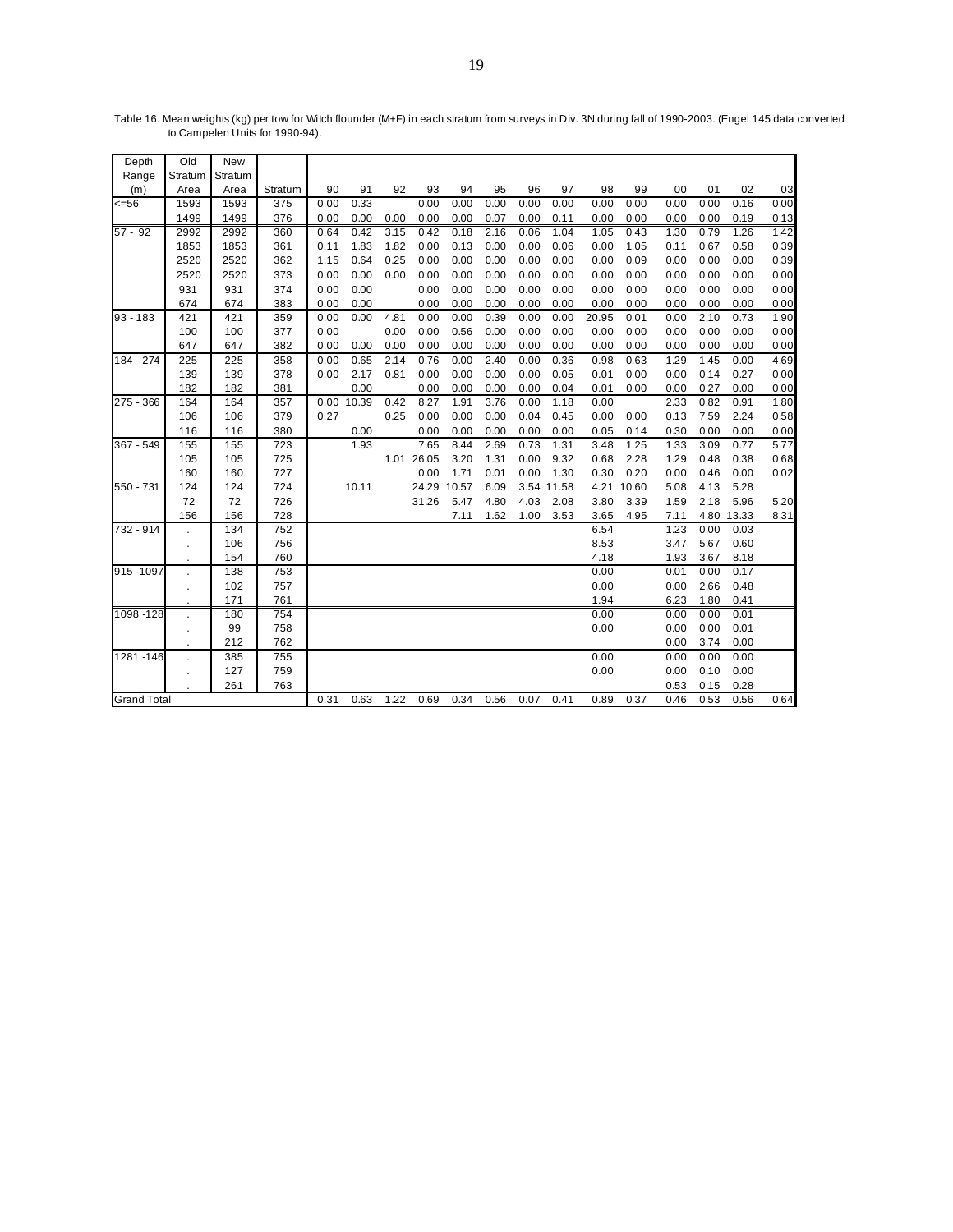| Old                | New     |                                 |                          |       |      |            |                          |                           |                          |                                                      |      |              |                                                      |                                      |                      |                                                          |
|--------------------|---------|---------------------------------|--------------------------|-------|------|------------|--------------------------|---------------------------|--------------------------|------------------------------------------------------|------|--------------|------------------------------------------------------|--------------------------------------|----------------------|----------------------------------------------------------|
| Stratum            | Stratum |                                 |                          |       |      |            |                          |                           |                          |                                                      |      |              |                                                      |                                      |                      |                                                          |
| Area               | Area    | Stratum                         | 90                       | 91    | 92   | 93         | 94                       | 95                        | 96                       | 97                                                   | 98   | 99           | 00                                                   | 01                                   | 02                   | 03                                                       |
| 2089               | 2089    | 330                             | 0.43                     | 0.23  | 0.28 | 0.00       | 0.00                     | 0.86                      | 0.00                     | 0.25                                                 | 0.58 | 0.73         | 0.17                                                 | 0.99                                 | 1.19                 | 1.53                                                     |
| 456                | 456     | 331                             | 0.35                     | 5.02  | 2.14 | 0.00       | 0.00                     | 1.73                      | 0.00                     | 0.00                                                 |      |              | 3.88                                                 |                                      |                      | 4.88                                                     |
| 1898               | 1898    | 338                             | 8.53                     | 1.68  |      |            |                          |                           | 1.93                     | 5.09                                                 |      |              | 1.44                                                 | 3.61                                 | 3.74                 | 10.21                                                    |
| 1716               | 1716    | 340                             | 0.73                     | 1.19  | 0.27 | 0.00       | 0.00                     | 0.86                      | 0.00                     | 0.09                                                 | 0.00 | 1.76         | 0.44                                                 | 0.73                                 | 0.52                 | 0.24                                                     |
| 2520               | 2520    | 351                             | 4.87                     | 0.82  | 0.21 | 0.00       | 0.00                     | 0.00                      | 0.00                     | 0.00                                                 | 0.11 | 0.59         | 0.00                                                 | 0.50                                 | 0.00                 | 0.07                                                     |
| 2580               | 2580    | 352                             | 3.99                     | 2.52  | 3.81 | 2.66       | 0.64                     | 1.07                      | 0.77                     | 1.62                                                 | 1.06 | 4.20         | 2.59                                                 | 1.21                                 | 2.22                 | 2.72                                                     |
| 1282               | 1282    | 353                             | 13.64                    | 1.94  | 2.70 | 0.00       | 4.15                     | 3.05                      | 4.48                     | 0.95                                                 |      |              | 13.49                                                | 7.71                                 | 8.45                 | 6.83                                                     |
| 1721               | 1721    | 329                             | 0.42                     | 0.36  | 0.00 | 0.07       | 0.00                     | 1.76                      | 0.00                     | 0.73                                                 | 1.29 | 0.00         | 0.00                                                 | 1.19                                 | 3.09                 | 0.41                                                     |
| 1047               | 1047    | 332                             | 14.59                    |       |      | 5.65       | 2.23                     |                           |                          | 1.32                                                 |      |              | 3.77                                                 | 2.38                                 | 8.02                 | 5.60                                                     |
| 948                | 948     | 337                             | 10.22                    | 1.45  | 7.32 |            |                          | 3.23                      | 3.78                     | 2.47                                                 | 3.67 | 7.50         | 2.64                                                 | 0.51                                 | 1.62                 | 2.70                                                     |
| 585                | 585     | 339                             | 14.07                    | 2.78  | 8.10 | 1.48       |                          |                           | 0.00                     | 5.98                                                 | 3.25 |              | 4.27                                                 |                                      |                      | 5.68                                                     |
| 474                | 474     | 354                             | 19.81                    | 0.36  | 4.85 | 1.16       | 3.22                     |                           |                          | 3.30                                                 | 3.08 | 1.58         | 11.75                                                | 3.95                                 | 7.21                 | 14.83                                                    |
| 151                | 147     | 333                             | 10.65                    | 0.52  | 1.07 | 1.46       | 4.43                     | 1.24                      |                          | 0.19                                                 | 0.29 | 1.65         | 0.18                                                 | 0.99                                 | 0.84                 | 2.38                                                     |
| 121                | 121     | 336                             |                          | 9.10  |      |            | 0.78                     | 2.08                      | 1.93                     | 1.13                                                 | 1.14 | 4.03         | 1.88                                                 | 2.20                                 | 1.36                 | 0.58                                                     |
| 103                | 103     | 355                             |                          | 35.07 | 6.59 | 8.44       | 1.76                     |                           |                          | 0.45                                                 | 0.99 | 7.75         | 2.48                                                 | 0.35                                 | 0.45                 | 0.46                                                     |
| 92                 | 96      | 334                             | 1.93                     | 1.26  | 0.00 | 0.75       | 1.34                     | 0.28                      |                          | 0.41                                                 | 0.11 | 0.52         | 0.40                                                 | 1.03                                 | 0.67                 | 0.60                                                     |
| 58                 | 58      | 335                             | 24.31                    | 3.09  | 3.20 | 3.76       | 2.23                     | 0.10                      | 2.89                     | 0.01                                                 | 0.17 | 2.92         | 1.00                                                 | 0.37                                 | 1.07                 | 0.09                                                     |
| 61                 | 61      | 356                             |                          | 1.35  | 0.81 |            |                          | 0.84                      | 7.14                     | 0.38                                                 | 0.50 | 3.80         | 2.67                                                 | 0.88                                 | 0.36                 | 0.70                                                     |
| 93                 | 166     | 717                             | 2.31                     |       |      | 0.00       | 2.50                     | 2.87                      |                          | 0.53                                                 | 1.83 | 11.37        | 0.00                                                 | 0.58                                 | 0.50                 | 2.38                                                     |
| 76                 | 76      | 719                             | 10.53                    | 0.23  |      | 6.24       | 0.58                     |                           |                          | 1.78                                                 | 0.85 | 0.93         | 1.29                                                 | 2.80                                 | 0.56                 | 1.46                                                     |
| 76                 | 76      | 721                             |                          | 1.69  |      | 16.19      | 6.39                     | 2.02                      | 5.15                     | 0.54                                                 | 1.32 | 6.43         | 1.59                                                 | 0.20                                 | 1.35                 | 1.62                                                     |
| 111                | 134     | 718                             |                          |       |      | 1.45       | 4.43                     | 0.52                      |                          | 3.70                                                 | 2.55 | 2.90         | 1.83                                                 | 2.73                                 | 2.94                 | 8.71                                                     |
| 105                | 105     | 720                             |                          |       |      | 5.02       | 0.00                     | 0.91                      | 4.68                     |                                                      | 0.12 | 1.15         | 0.24                                                 | 5.72                                 | 1.78                 | 2.16                                                     |
| 93                 | 93      | 722                             |                          | 0.69  |      | 6.30       | 1.62                     | 1.13                      | 3.03                     | 0.91                                                 | 0.91 | 2.05         | 0.66                                                 | 1.16                                 | 0.38                 | 0.58                                                     |
|                    | 105     | 764                             |                          |       |      |            |                          |                           |                          |                                                      | 5.21 |              | 0.80                                                 | 1.43                                 | 2.50                 |                                                          |
| $\blacksquare$     | 99      | 768                             |                          |       |      |            |                          |                           |                          |                                                      | 1.34 |              | 0.49                                                 | 1.35                                 | 2.80                 |                                                          |
|                    | 135     | 772                             |                          |       |      |            |                          |                           |                          |                                                      | 9.29 |              | 3.33                                                 |                                      | 2.65                 | 1.54                                                     |
| 915 - 1097         | 124     | 765                             |                          |       |      |            |                          |                           |                          |                                                      | 1.40 |              | 0.21                                                 | 1.18                                 | 3.25                 |                                                          |
| $\blacksquare$     |         | 769                             |                          |       |      |            |                          |                           |                          |                                                      |      |              |                                                      | 1.45                                 | 3.13                 |                                                          |
|                    | 128     | 773                             |                          |       |      |            |                          |                           |                          |                                                      |      |              | 0.73                                                 | 1.80                                 | 5.08                 | 0.71                                                     |
| 1098 - 128         | 144     | 766                             |                          |       |      |            |                          |                           |                          |                                                      |      |              | 1.21                                                 | 0.13                                 | 1.85                 |                                                          |
| ×.                 | 128     | 770                             |                          |       |      |            |                          |                           |                          |                                                      |      |              | 0.23                                                 | 1.29                                 | 3.79                 |                                                          |
|                    |         |                                 |                          |       |      |            |                          |                           |                          |                                                      |      |              |                                                      | 1.65                                 |                      | 1.46                                                     |
|                    |         |                                 |                          |       |      |            |                          |                           |                          |                                                      |      |              |                                                      |                                      |                      |                                                          |
|                    |         |                                 |                          |       |      |            |                          |                           |                          |                                                      |      |              |                                                      |                                      |                      |                                                          |
|                    |         |                                 |                          |       |      |            |                          |                           |                          |                                                      |      |              |                                                      |                                      |                      | 1.29                                                     |
| <b>Grand Total</b> |         |                                 | 5.96                     | 1.62  | 2.80 | 3.08       | 2.76                     | 4.10                      | 4.89                     | 1.46                                                 | 1.64 | 5.04         | 2.30                                                 | 2.03                                 | 3.47                 | 3.35                                                     |
| 1281-146           |         | 138<br>135<br>158<br>175<br>155 | 774<br>767<br>771<br>775 |       | 4.92 | 1.08 11.97 | 3.21 15.19<br>4.57 17.93 | 4.32 16.35<br>51.23 11.66 | 8.40 17.94<br>9.22 23.75 | 7.74 31.73<br>2.94 71.28<br>1.16 24.22<br>0.13 21.58 |      | 0.92<br>0.23 | 4.08 15.08<br>1.85 10.48<br>6.04 16.99<br>1.70 11.55 | 0.26<br>0.22<br>0.68<br>0.00<br>0.00 | 0.00<br>0.73<br>0.00 | 7.46 12.35<br>4.20 23.95<br>0.83<br>0.00<br>0.00<br>0.00 |

Table 17. Mean weights (kg) per tow for Witch flounder (M+F) in each stratum from surveys in Div. 3O during fall of 1990-2003. (Engel 145 data converted to Campelen Units for 1990-94).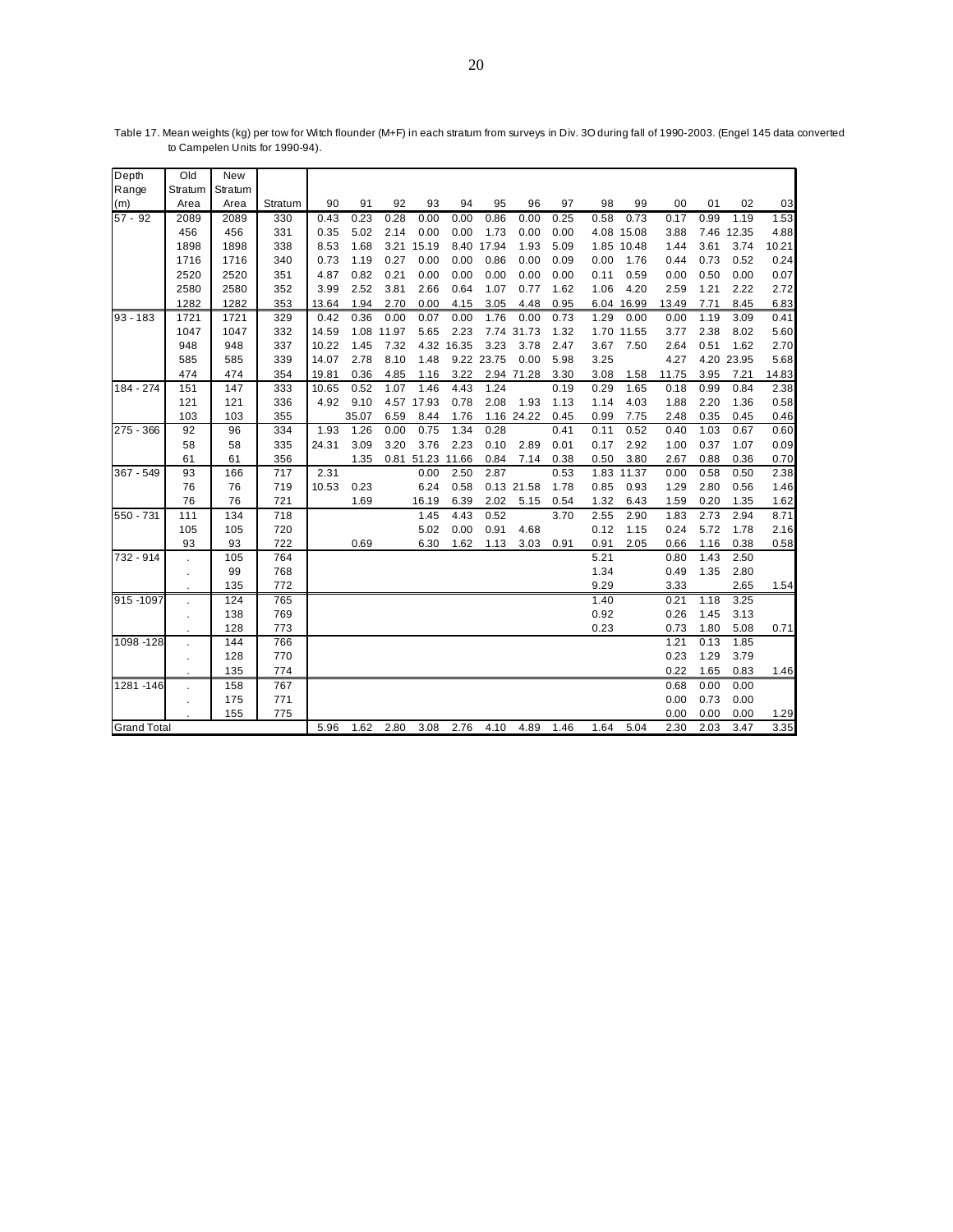

Fig. 1. Commercial catches of witch flounder in Div. 3NO from 1960-2003 and TACs from 1974-2003. \* Note: Although a TAC of 3000 tons was agreed by the Fisheries Commission, it was also agreed that no directed fishing on witch flounder in Div. 3NO take place during 1994 due to the poor state of the stock. Estimated catch in 2003 is the mean of a range of catch from several sources.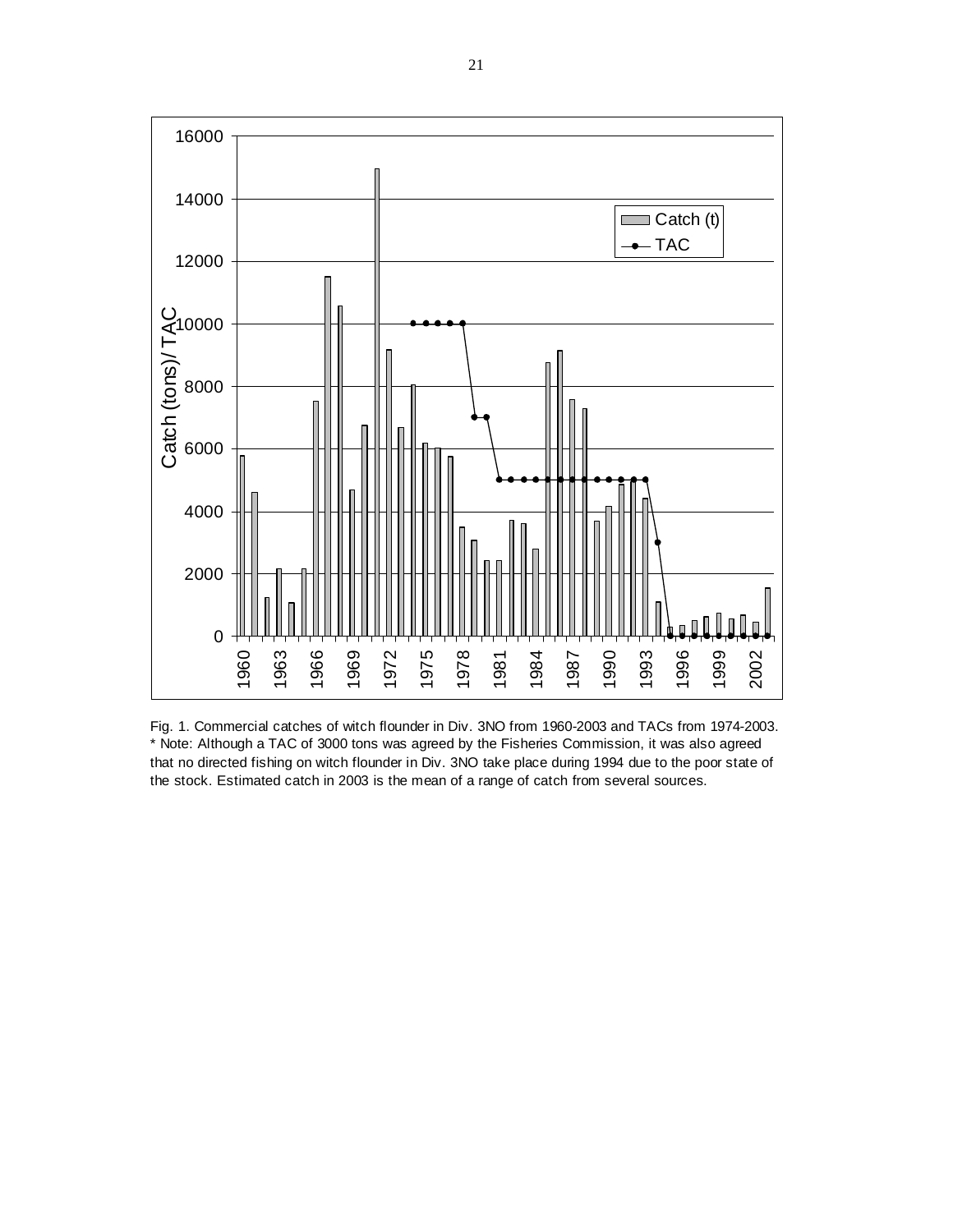

Figure 2. Biomass (tons), abundance (000s), and mean numbers and weights (kg) per tow for witch flounder from Canadian Spring surveys in Div. 3N and 3O during 1984-2003. Where lower confidence limits were negative error bars were omitted (hollow symbol).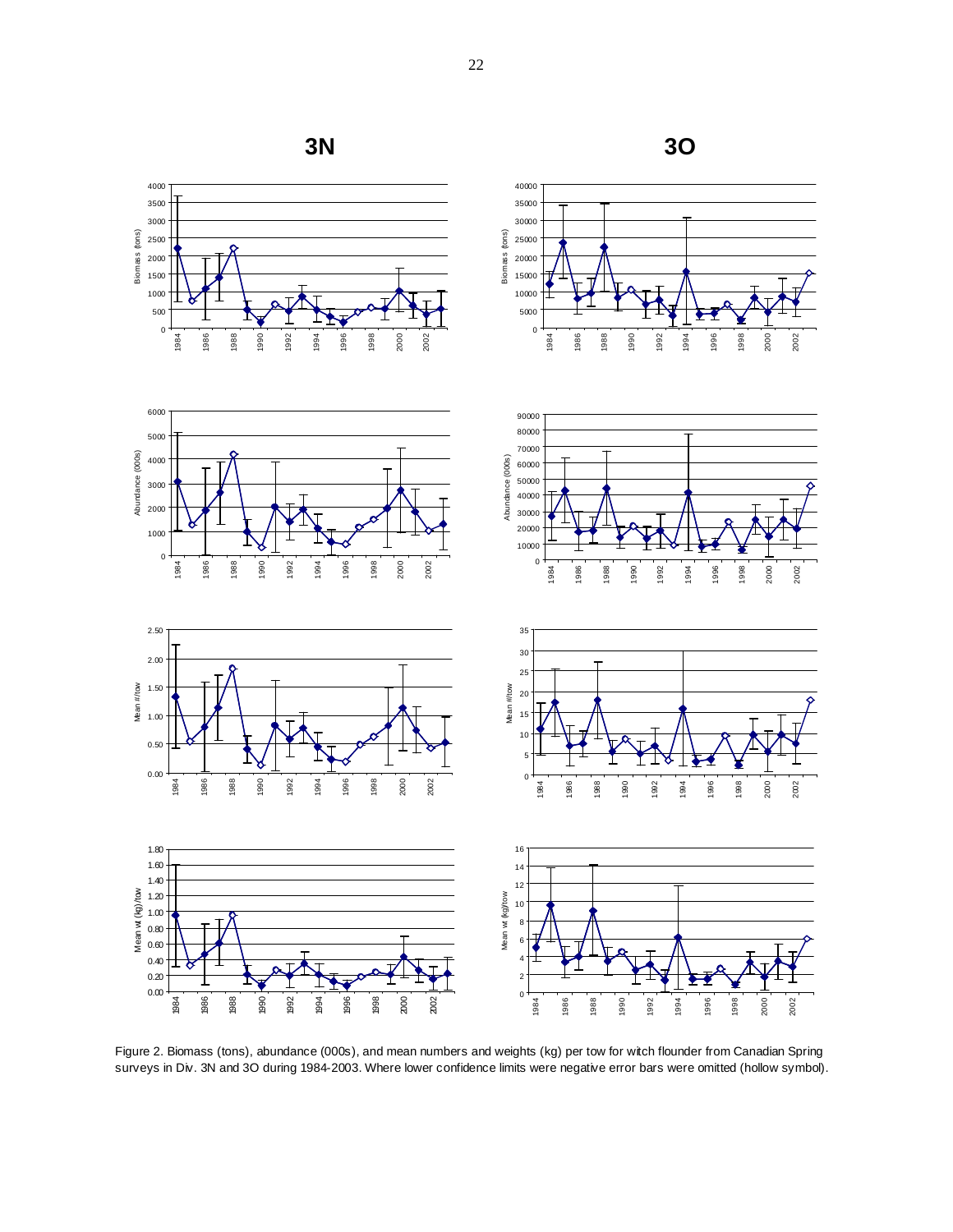

Figure 3. Biomass (tons), abundance (000s), and mean numbers and weights (kg) per tow for witch flounder from Canadian fall surveys in Div. 3N and 3O during 1990-2003. Where lower confidence limits were negative error bars were omitted (hollow symbol).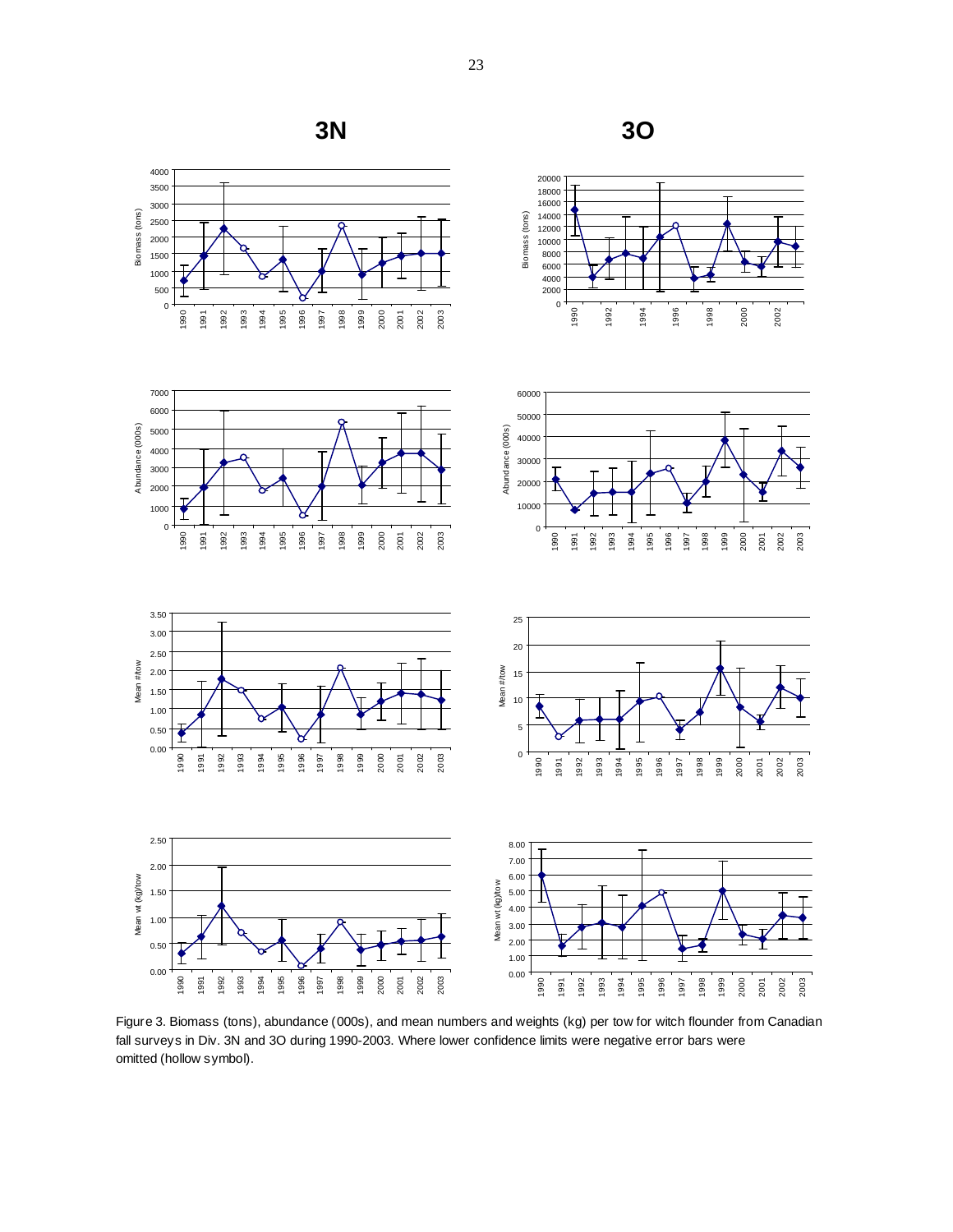

Figure 4. Biomass (tons), abundance (000s), and mean numbers and weights (kg) per tow for witch flounder in Divs. 3NO combined. Where lower confidence limits were negative error bars were omitted (hollow symbol).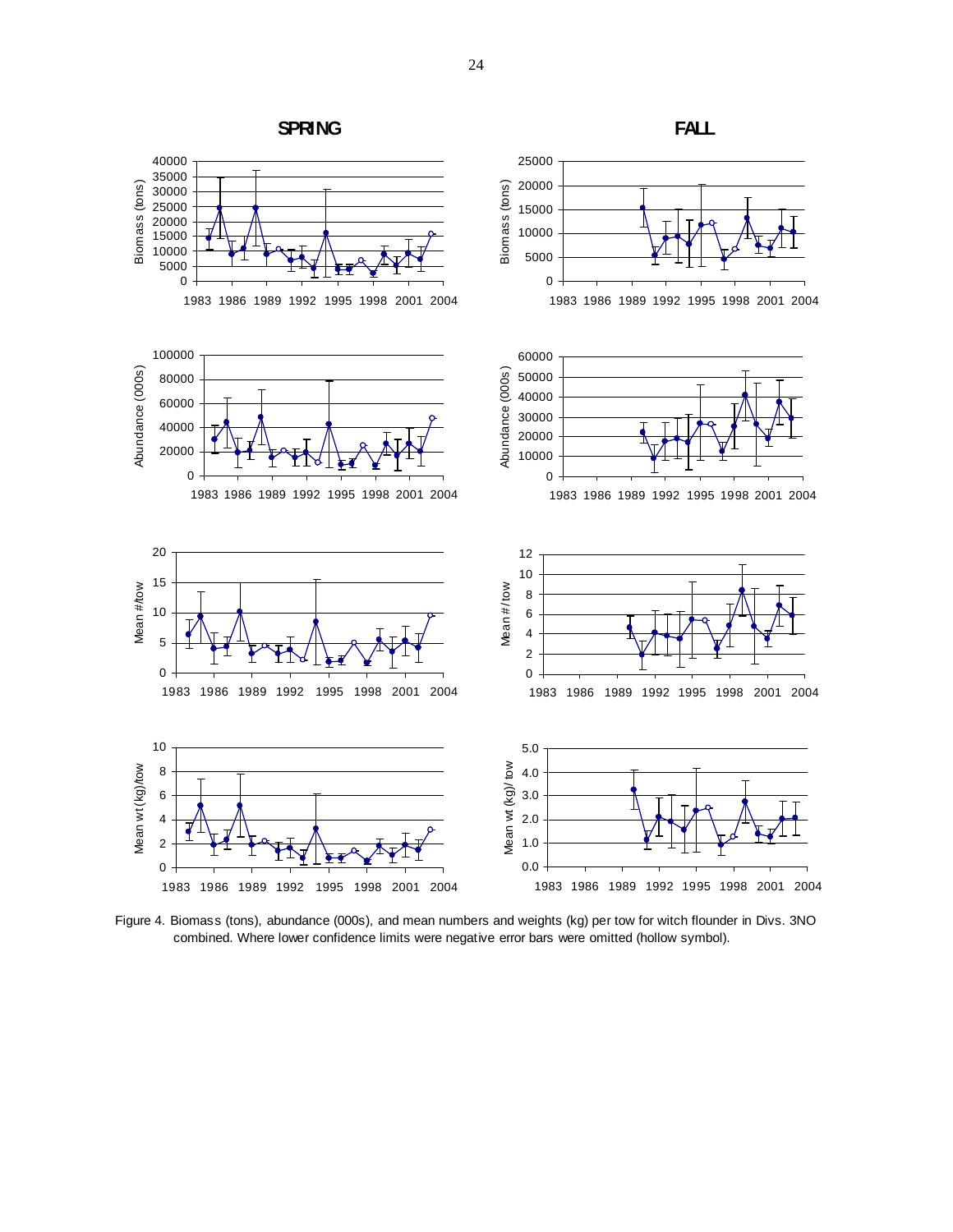

Figure 5. Length frequency distributions of witch flounder from both spring and fall surveys using the Campelen 1800 shrimp<br>Estimates represent abundance at length (cm) of the surveyed area. All distributions are for 3NO c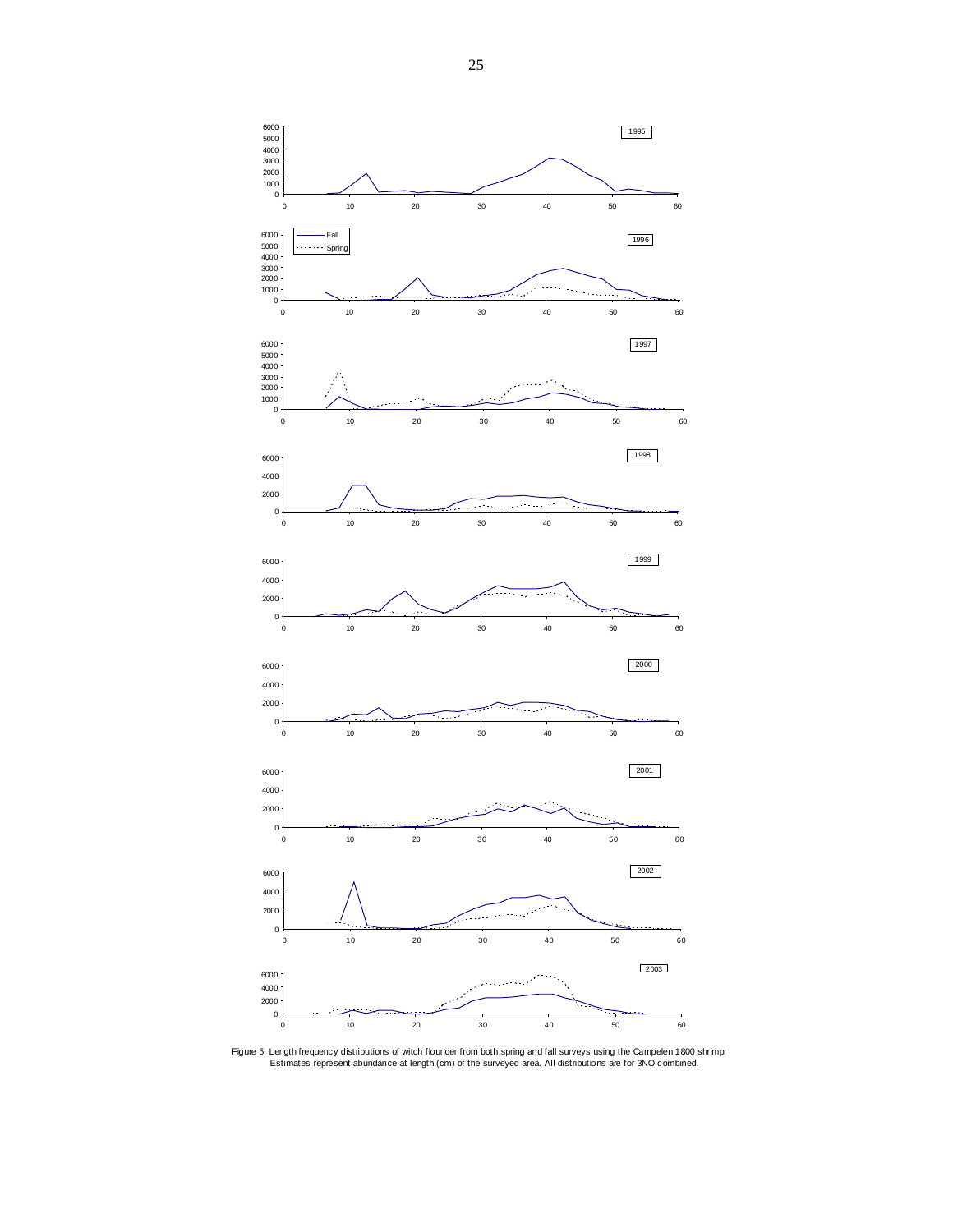

Fig. 6a: Distribution of witch flounder (number per set) from spring and fall Canadian surveys in NAFO divisions 3NO during 1996-1998.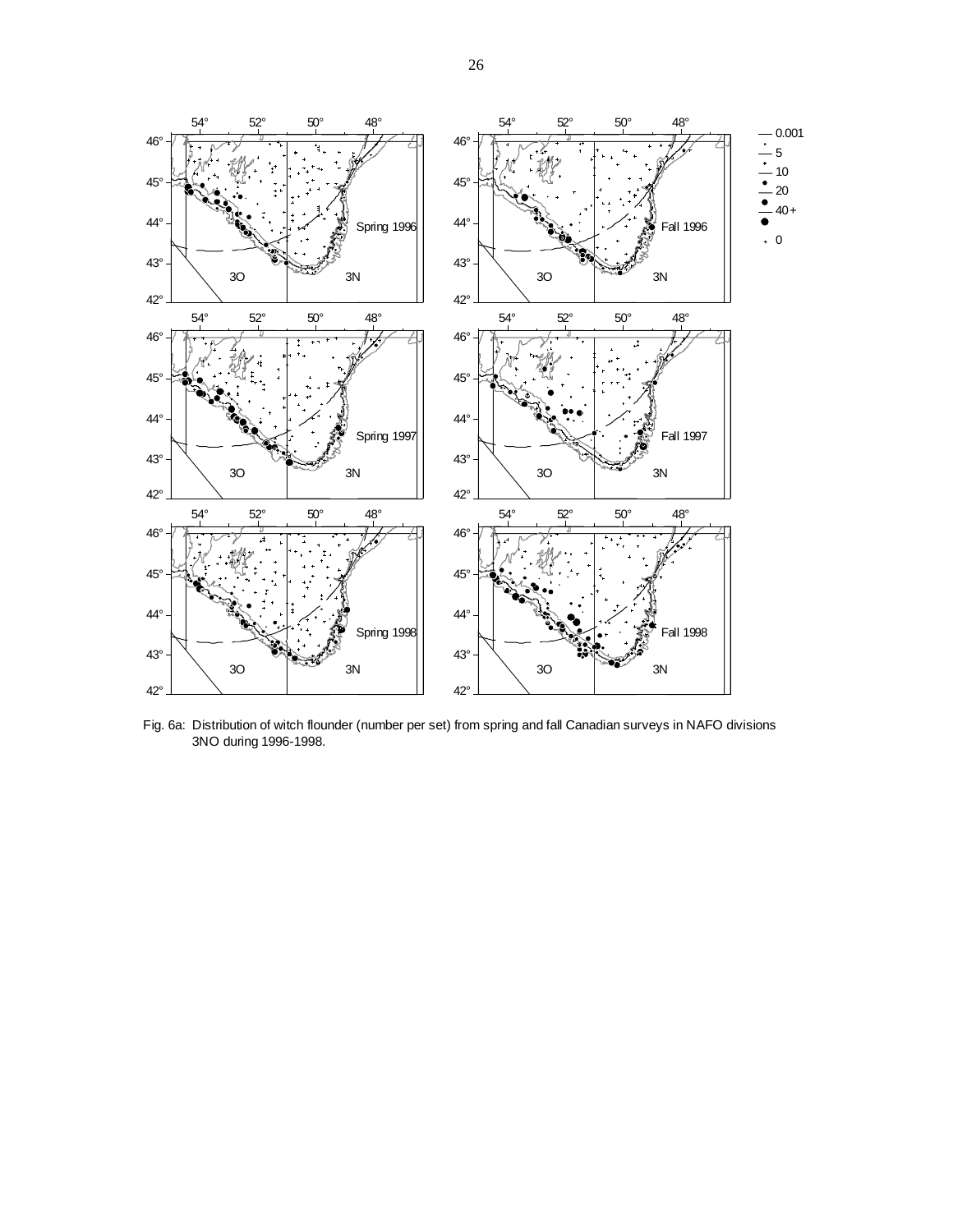

Fig. 6b: Distribution of witch flounder (number per set) from spring and fall Canadian surveys in NAFO divisions 3NO during 1999-2001.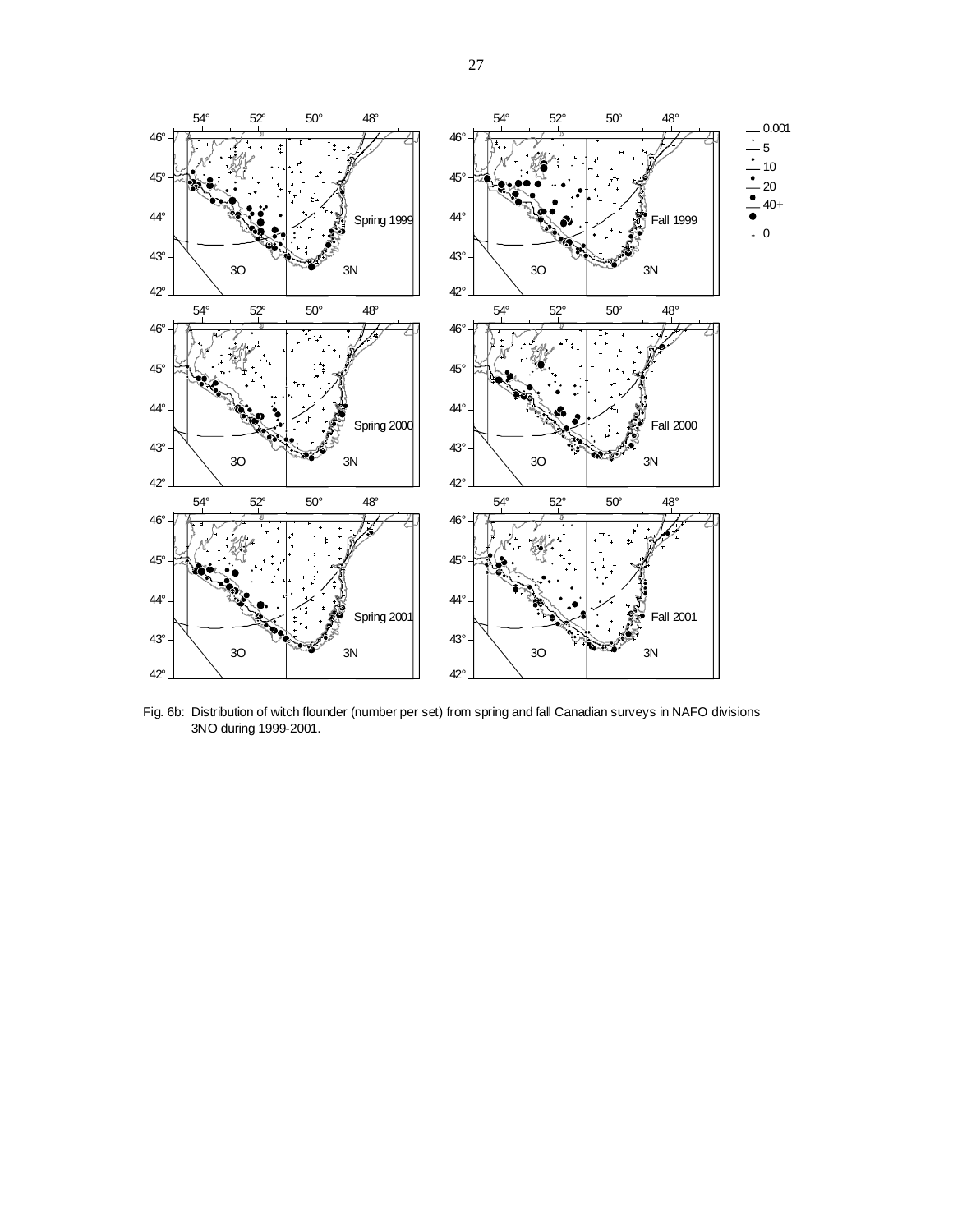

Figure 7a: Distribution of witch flounder (weight per tow) from spring and fall Canadian surveys in NAFO divisions 3NO during 1996-1998.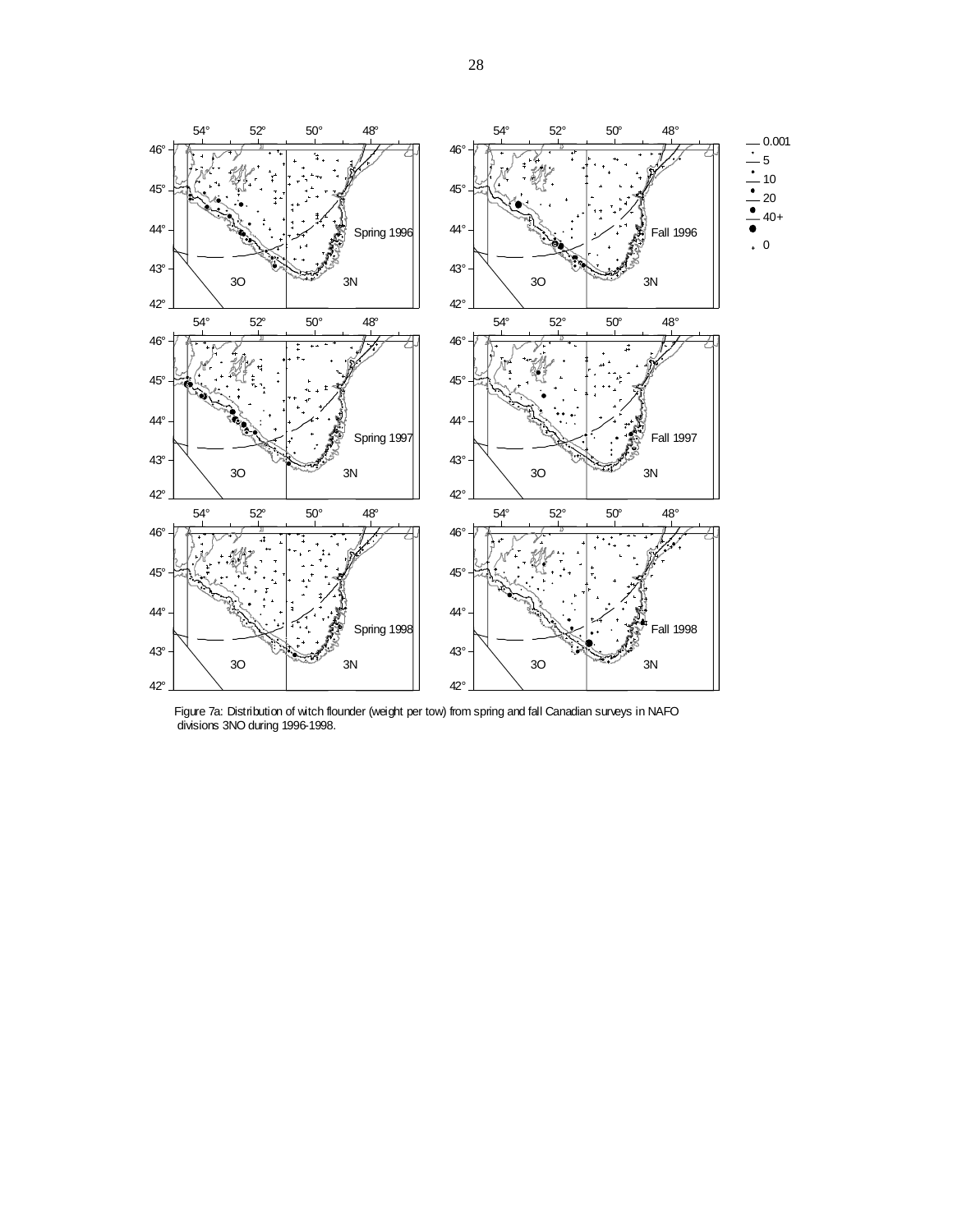

Figure 7b: Distribution of witch flounder (weight per tow) from spring and fall Canadian surveys in NAFO divisions 3NO during 1999-2001.